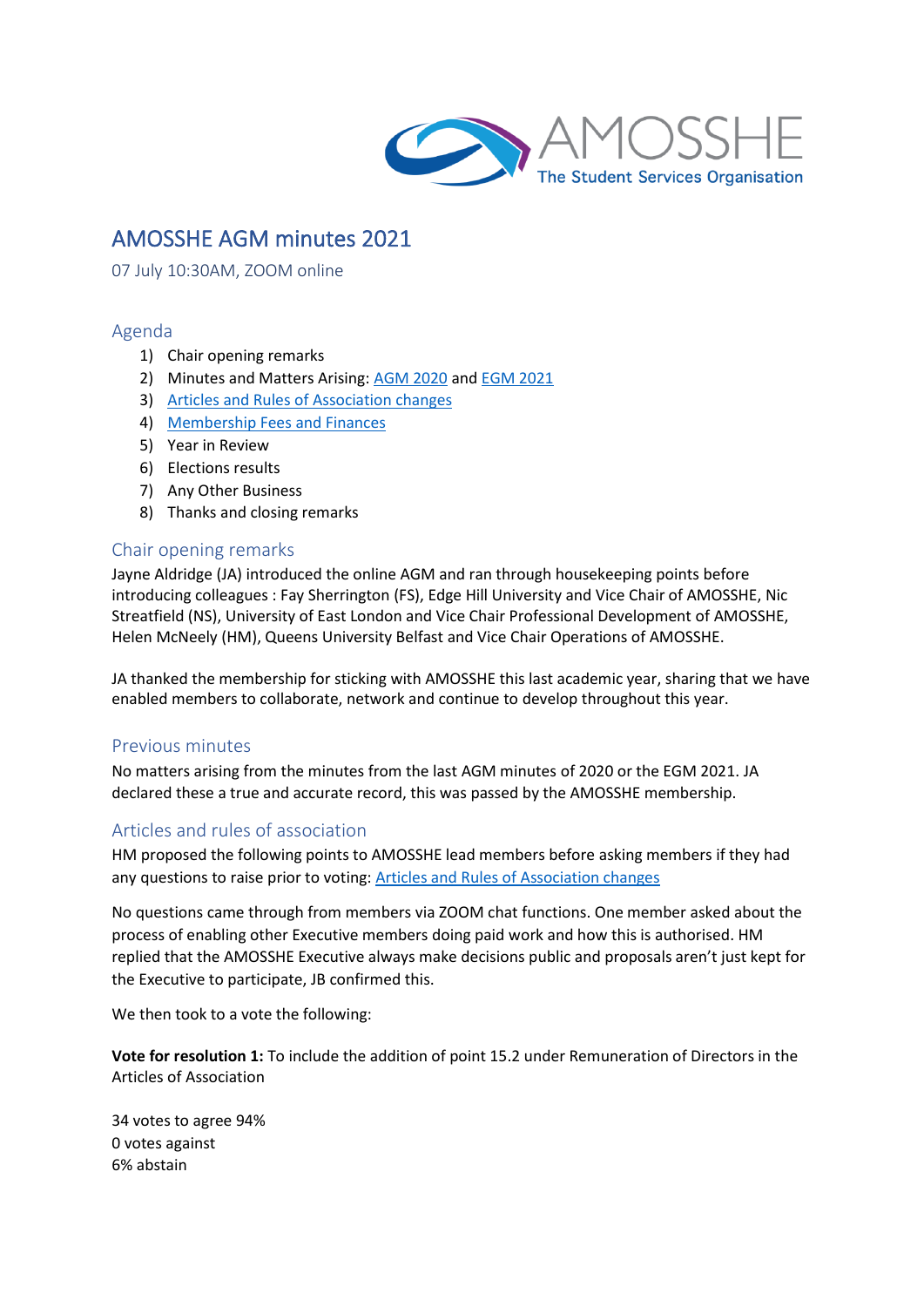HM then gave an overview of further changes to the rules and articles of association: including *Clarification & consistency changes*.

**Vote for resolution 2:** To agree the remaining changes to the Articles and Rules of Association to ensure they are up to date with current legislation.

35 votes to agree 95% 0 votes against 5% abstain

HM thanked all attendees for time attending both this meeting and the EGM earlier this year and for time taken to vote and red through various governance for the above votes.

Papers:

Resolution 6: Remuneration of Directors Consistency and clarification changes [to the Articles and Rules of Association](bookmark://_Other_alterations_to/) Rules of Association: Original document

#### Membership fees and finances

NS presented this section and referenced the paper[s AMOSSHE Annual Meeting -](https://amosshe275.sharepoint.com/:w:/r/_layouts/15/Doc.aspx?sourcedoc=%7B157D05A6-84D2-4C46-A638-7602CA89CE7D%7D&file=AMOSSHE%20Annual%20Meeting%20-%20Papers.docx&action=default&mobileredirect=true) Papers.docx [\(sharepoint.com\)](https://amosshe275.sharepoint.com/:w:/r/_layouts/15/Doc.aspx?sourcedoc=%7B157D05A6-84D2-4C46-A638-7602CA89CE7D%7D&file=AMOSSHE%20Annual%20Meeting%20-%20Papers.docx&action=default&mobileredirect=true) for lead members to follow from page 10. NS gave an overview of this piece before passing on to FS to cover the year in review. 7

No amendments, questions or votes from membership.

## AMOSSHE's year in review

FS gave an overview of AMOSSHE's year in review, highlighting our response to the pandemic, reports and guidance, CPD programmes, AMOSSHE's 5 year strategy, including various workstreams, and how AMOSSHE wants to continue to support members, etc. As a result of the above accomplishments and increased pressures arising from the pandemic AMOSSHE did pause things like the professionalisation framework and reduced some work on the strategy and investments to best meet the needs of members.

While these works are currently paused, AMOSSHE has every intention is to return to the projects once we emerge from the pandemic, the timeline for their completion will be reviewed and amended by the Executive and National Office in 2021-22.

Please see the year in review here: [Year in review 2020](https://vimeo.com/582504893)

## Executive election results

HM gave an overview of roles and candidates for each position that is available on the AMOSSHE executive. HM gave thanks to all who ran for election and all those who voted, HM mentioned the quality of the submissions and the thought that went into why people wanted to stand was really impressive. This year AMOSSHE saw one of the highest turnouts we have had in both candidates and voters, with contested chair and executive positions.

HM explained to the membership, due to some Executive members taking the position of Chair and Vice Chair and another member having to leave their position mid-term on top of the 4 Executive member positions available there were another three 1-year term positions available to fill the vacant posts.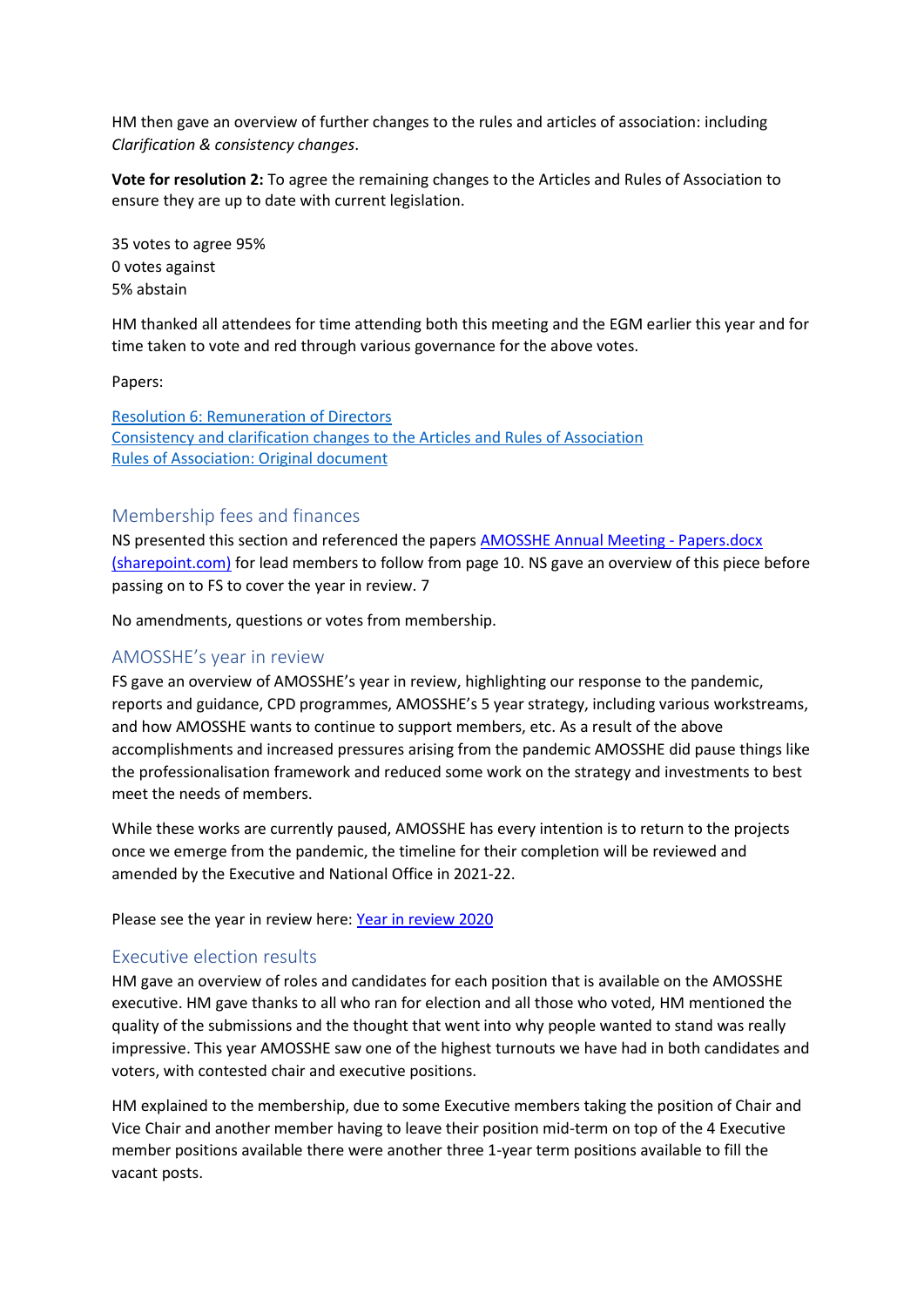There were 2 people running for the chair position; Jill Stevenson from the University of Stirling and Rotimi Akinsete from the University of the Arts London. After a very close election, Jill Stevenson has been elected as chair. HM gave congratulations to Jill and commiserations to Rotimi who has contributed a lot to AMOSSHE during his past 3 years on AMOSSHE, both the team and AMOSSHE membership wish him well.

The Vice chair position was uncontested, HM congratulated Simon Lee, the new vice chair of AMOSSHE.

There were 12 members running for the position of AMOSSHE Executive Member, with four 2-year term positions available and three 1 year term positions available. HM Congratulated the following 2-year term elected members:

- Emma Bales, University of Cumbria
- Craig Best, University of Sheffield
- Sarah Cavendish, University of Leicester
- Claire Slater, University of Bristol

And finally congratulation to the following 1-year term elected members:

- Kelsey Coward, Cardiff University
- Sammy Li, University of Birmingham
- Sarah Sweeney, Lancaster University

## Any Other Business (AOB)

No AOB to add.

## Thanks and closing remarks

HM concluded, as this is the last meeting of the membership year and we have our new executive committee in post we have to say goodbye to some of our current Executive Members who have given so much to AMOSSHE over their time on the Executive:

- Jayne Aldridge
- Fay Sherrington
- Rotimi Akinsete
- Lesley O'Keeffe
- Anji Gardiner

HM gave thanks for everything the outgoing Executive members have done for AMOSSHE.

JA also thanked the Executive committee and the National Office for the support over the last year and most importantly thanked the membership for support and commitment to students and each other.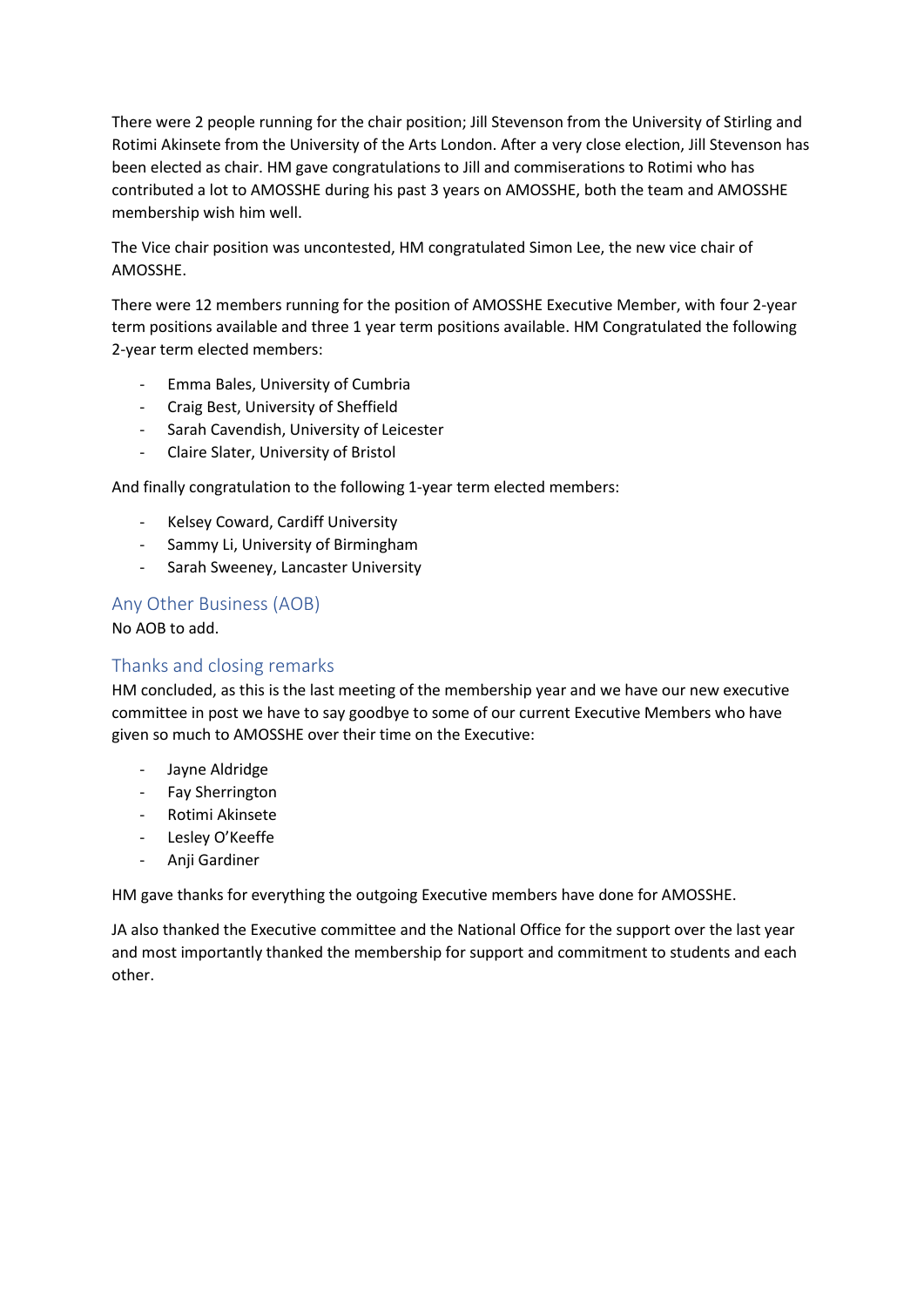

# AMOSSHE Annual General Meeting (AGM)

7 July 2021, held online via zoom, 10:30am – 11:30am

## <span id="page-3-6"></span>Agenda

- 1) Chair opening remarks
- 2) Minutes and Matters Arising[: AGM 2020](#page-3-0) and [EGM 2021](#page-6-0)
- 3) [Articles and Rules of Association changes](#page-10-0)
- 4) [Membership Fees and Finances](#page-12-0)
- 5) Year in Review
- 6) Elections results
- 7) Any Other Business
- 8) Thanks and closing remarks

## How to navigate this paperwork

This paperwork has been created to enable you to switch easily between the documents online. You will find links throughout this document navigating you to the specific sections for review and also back to the main index. This enables you to read as little as you want but also to concentrate on specific areas easily if this is your preference.

Summary documents are linked in the agenda above and are the main documents for the meeting. Appendices can be accessed below for supplementary reading.

## Index for appendices:

<span id="page-3-5"></span><span id="page-3-1"></span>*Agenda point 3 papers:* Frequently Asked Questions [on Articles and Rules changes](#page-14-0)

[Resolution 6: Remuneration of Directors](#page-16-0)

Consistency and clarification changes [to the Articles and Rules of Association](#page-16-1)

*Full articles and Rules (new and original):*

<span id="page-3-2"></span>[Articles of Association: New documents](#page-17-0) 

<span id="page-3-4"></span>[Articles of Association: Original document](#page-29-0)

<span id="page-3-3"></span>[Rules of Association: New documents](#page-40-0)

[Rules of Association: Original document](#page-47-0)

Financial papers:

<span id="page-3-0"></span>[Financial year end statements](#page-52-0) 2019 – 2020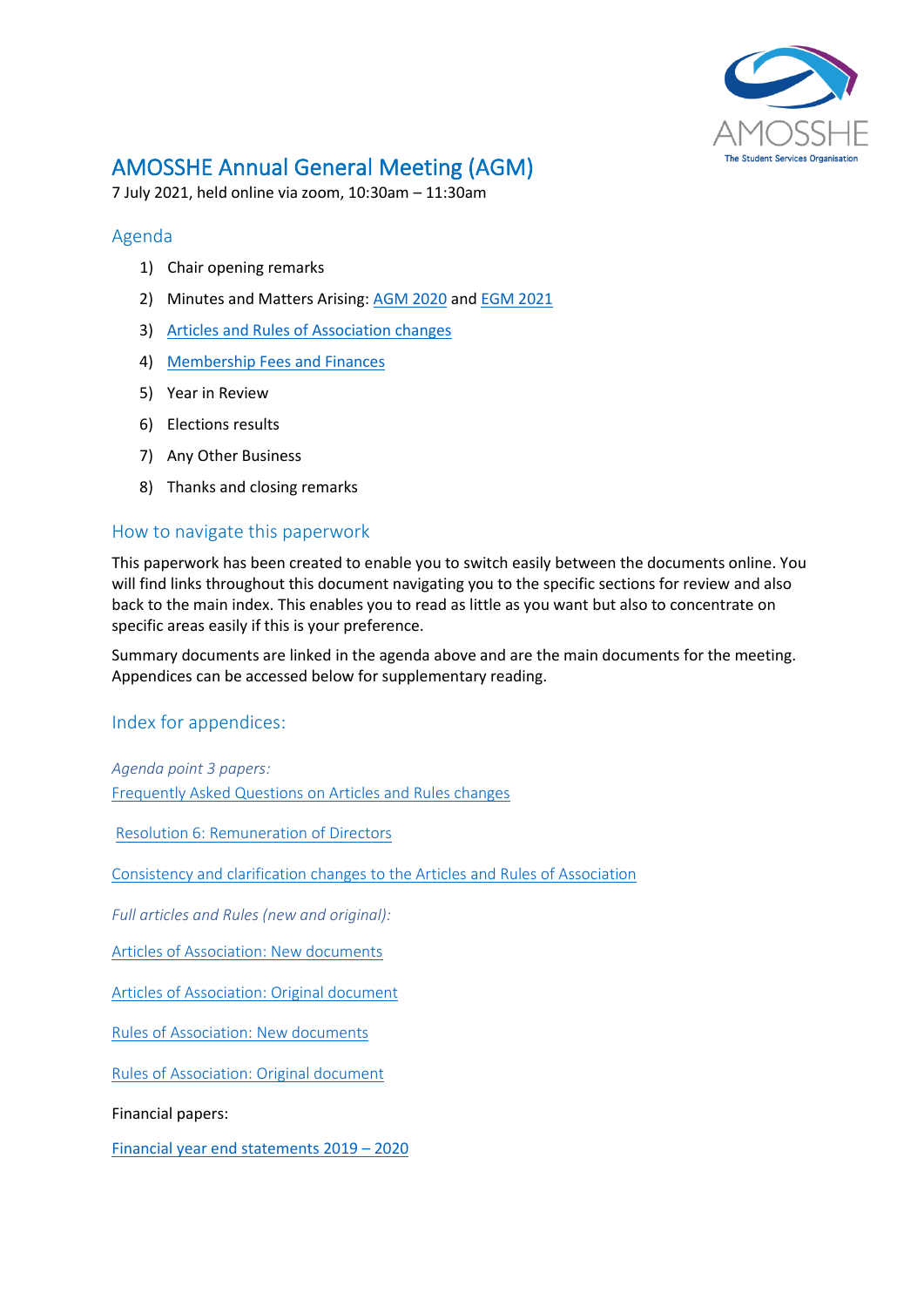# AMOSSHE AGM minutes 2020 [Back to Index](#page-3-1)

08.07.2020

25 attendees total JA, BP, JB, AK, FS, HM, NS

Anji Gardiner, Caroline Cooke, Caryn Thorogood, Chris Warrington, Claire Slater, Craig Best, Fran Radcliffe, Hiba Tul Habib, Jane Amos, Jill Stevenson, Jo Gibson, Lesley O'Keefe, Patt Wrangles, Rotimi Akinsete, Sara Ragab, Sian Howarth, Simon Lee, Nicole Redman.

-----------------------------------------------------------------------------------------------------------------

# Agenda

- Introduction and Welcome
- AMOSSHE year in review
- AGM minutes and matters arising
- AMOSSHE Rules and Articles of Association changes
- AMOSSHE: The Year Ahead
- AOB

# AMOSSHE year in review

Jayne Aldridge (Chair) and Fay Sherrington (Vice Chair) spoke about the activity of AMOSSHE throughout the past year including our response to the Covid-19 situation and the development of our programmes and representation to set the context of the rest of the meeting.

CPD events included, Safeguarding and Duty of Care, Integrating Services and Winter Conference 2020.

Jayne gave thanks to the AMOSSHE National Office and the Executive Committee members for their hard work over this academic year.

No questions asked from the membership.

# AGM minutes and matters arising

Jayne Aldridge (Chair) ran through the minutes and matters arising from the 2019 AGM alongside confirming the decisions made in advance of the meeting (by the membership) to postpose the AMOSSHE elections process for 1 year and to freeze on membership fees for the 2020-2021 membership year to enable us to effectively manage the pandemic.

Previous minutes have been approved, no matters arising.

50 members voted, with 49 agreeing with postponing the AMOSSHE elections (vote held in advance of the meeting).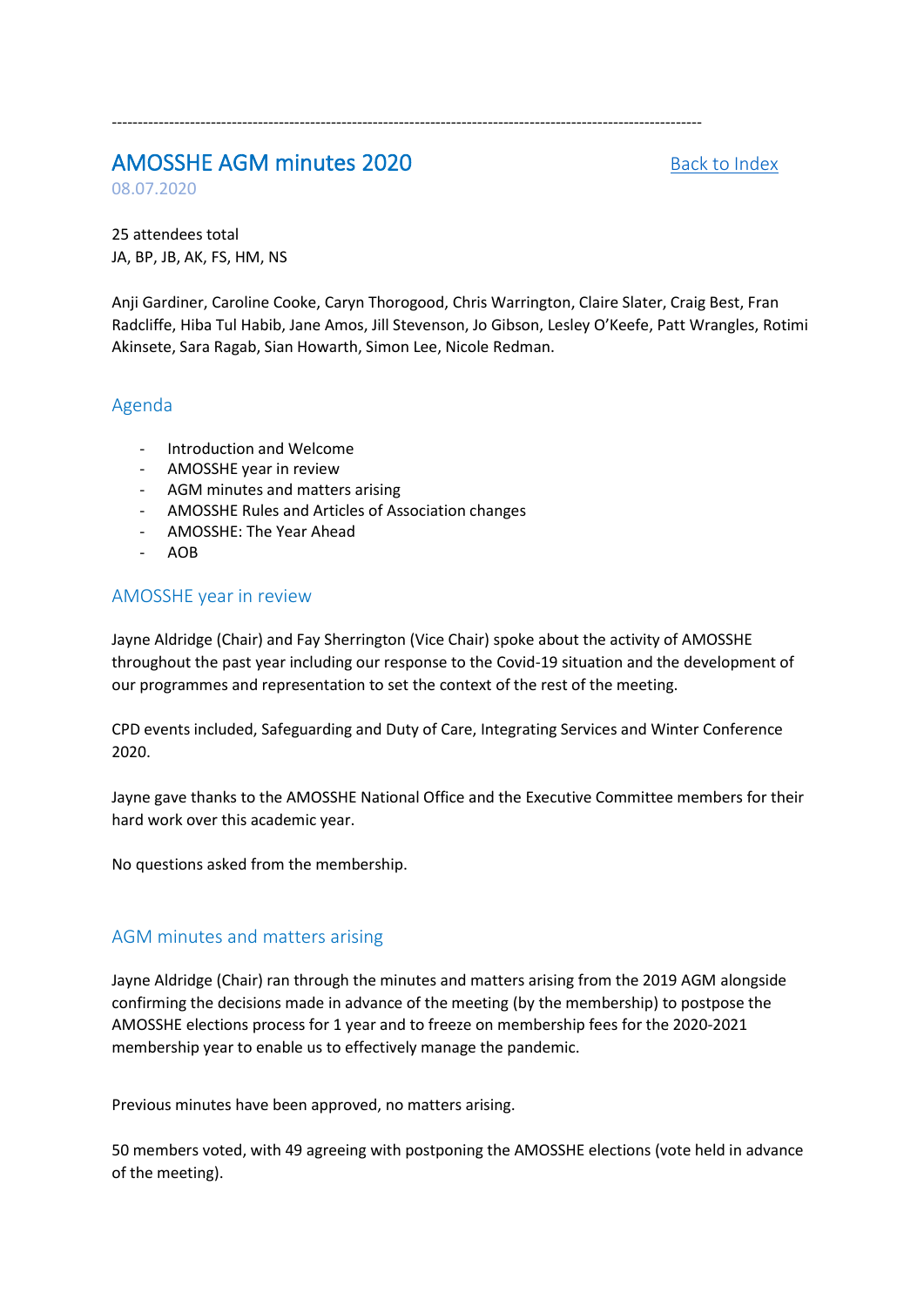56 members voted, with 55 members agreeing with the freezing of membership fees (vote held in advance of the meeting).

# AMOSSHE Rules and Articles of Association changes

# [Back to Index](#page-3-1)

Helen McNeely (Vice Chair Operations) explained that we will need to make some changes to the Articles and Rules of Association in the coming year to ensure that we are complaint with legislation and to enable us to host virtual meetings in the future. We will likely need to convene an Extraordinary General Meeting (EGM) in order to complete this work.

AMOSSHE is a company limited by guarantee and not a charity, information on AMOSSHE is available on the AMOSSHE website for anyone wanting to review under the governance section.

## AMOSSHE: The Year Ahead

Helen McNeely and Nic Streatfield talked through some of the plans for the year ahead, these include:

- Implementing Strategic workstreams, depending on how much initial work gets completed on these given the extraordinary circumstances we would like to bring members expertise to the groups.
- Continuing to run an online CPD programme alongside responding to members needs through online discussions.
- We intend to try and run National Conference as a physical event but this will depend on Government Restrictions.
- National and Regional meetings continuing online.

It was noted that we would need to charge for some of our online CPD and National Conference events this year to help safeguard AMOSSHE's financial position for another year. We will continue to work with members to implement new initiatives where we can and will keep costs to a minimum for members.

## AOB

There was no other business.

Jayne Aldridge thanked everyone for attending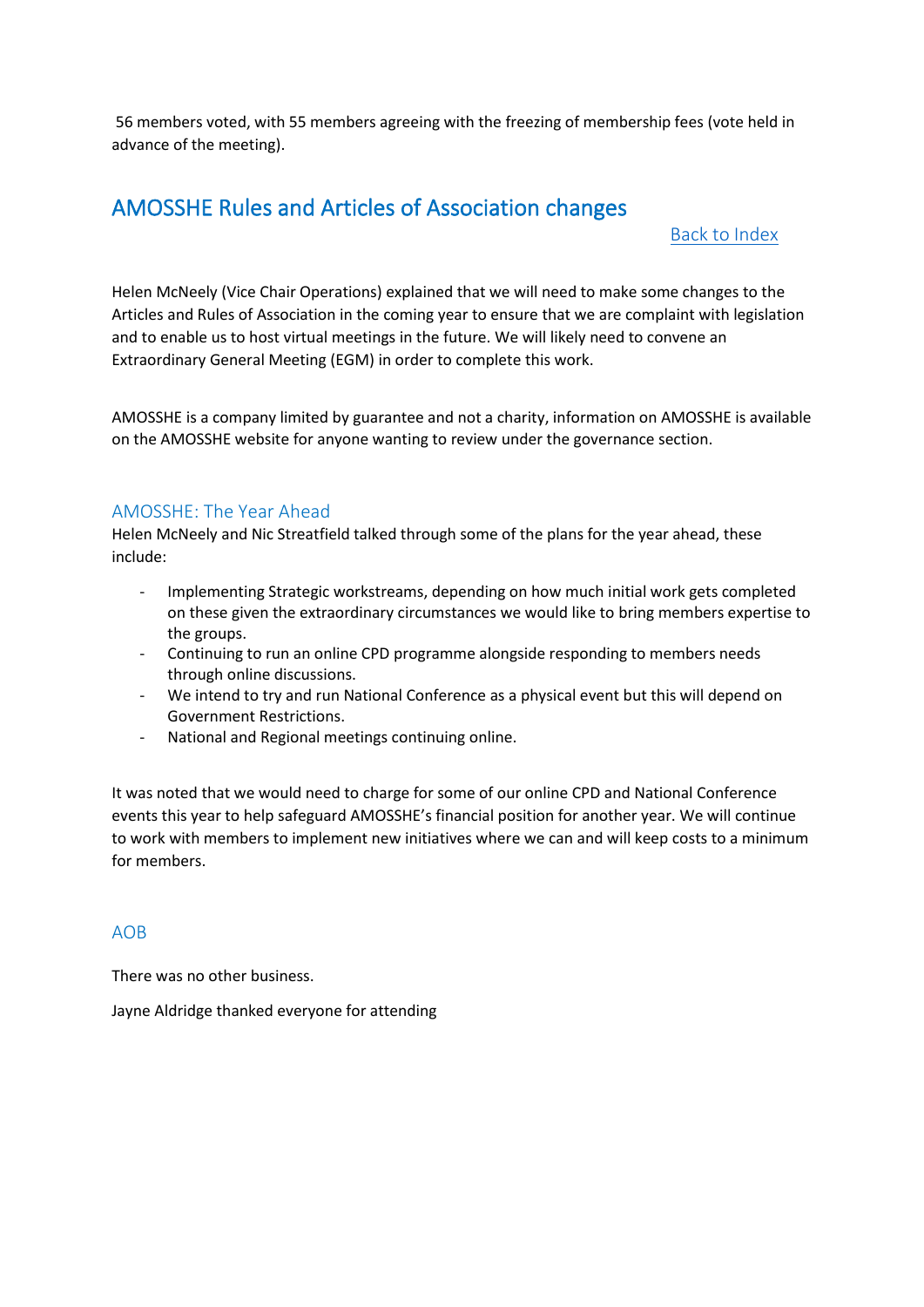# <span id="page-6-0"></span>**EGM Minutes 2021** [Back to Index](#page-3-1)

-----------------------------------------------------------------------------------------------------------------

### In attendance:

Claire Slater University of Bristol Honor Rhodes University of Cumbria Paul **Henderson** Norland College Hannah Bannister Imperial College London Keith **Houghton** University of Law Caroline Persaud Goodenough College Caryn Thorogood University of Worcester Kelsey Coward Cardiff University Sara Gallagher Bath Spa University Nic Streatfield University of East London Denise Eaves Eaves **Example 20** Denise University of Nottingham Julie Grant Glasgow School of Art Jon Elsmore University of Birmingham Patt Wrangles University of Brighton Paula Harrison Woods Liverpool University Andy Shanks Edinburgh University Fran Radcliffe Cranfield University Helen Groenendaal Royal Holloway University Kara Joynson University of Chester Sian **Howarth** Newman University Kerry-Ann Randle Bournemouth University Jayne Maldridge Sussex University Matt Mills Mills Huddersfield University Angela Gardiner University of Hull Mel Fox Fox Coventry University Craig Best Best University of Sheffield Sally Ingram Newcastle University Lara Meischke University of St Andrews Victoria Frost London School of Economics Simon Lee Lee Teesside University Fay Sherrington Edgehill University

Rebecca **Harrison** Harrison New College of the Humanities Paul Rossi Rossi Dhiversity of the Arts London Benjamin Parsons Parsons AMOSSHE, The Student Services Organisation Yvonne Turnbull Liverpool John Moores University Ria Bourne Bourne Bader International Study Centre Rotimi Akinsete University of the Arts London Iain Morrison University of the Highlands and Islands Kirsty **Palmer** Palmer Cardiff Metropolitan University John Bloomfield AMOSSHE, The Student Services Organisation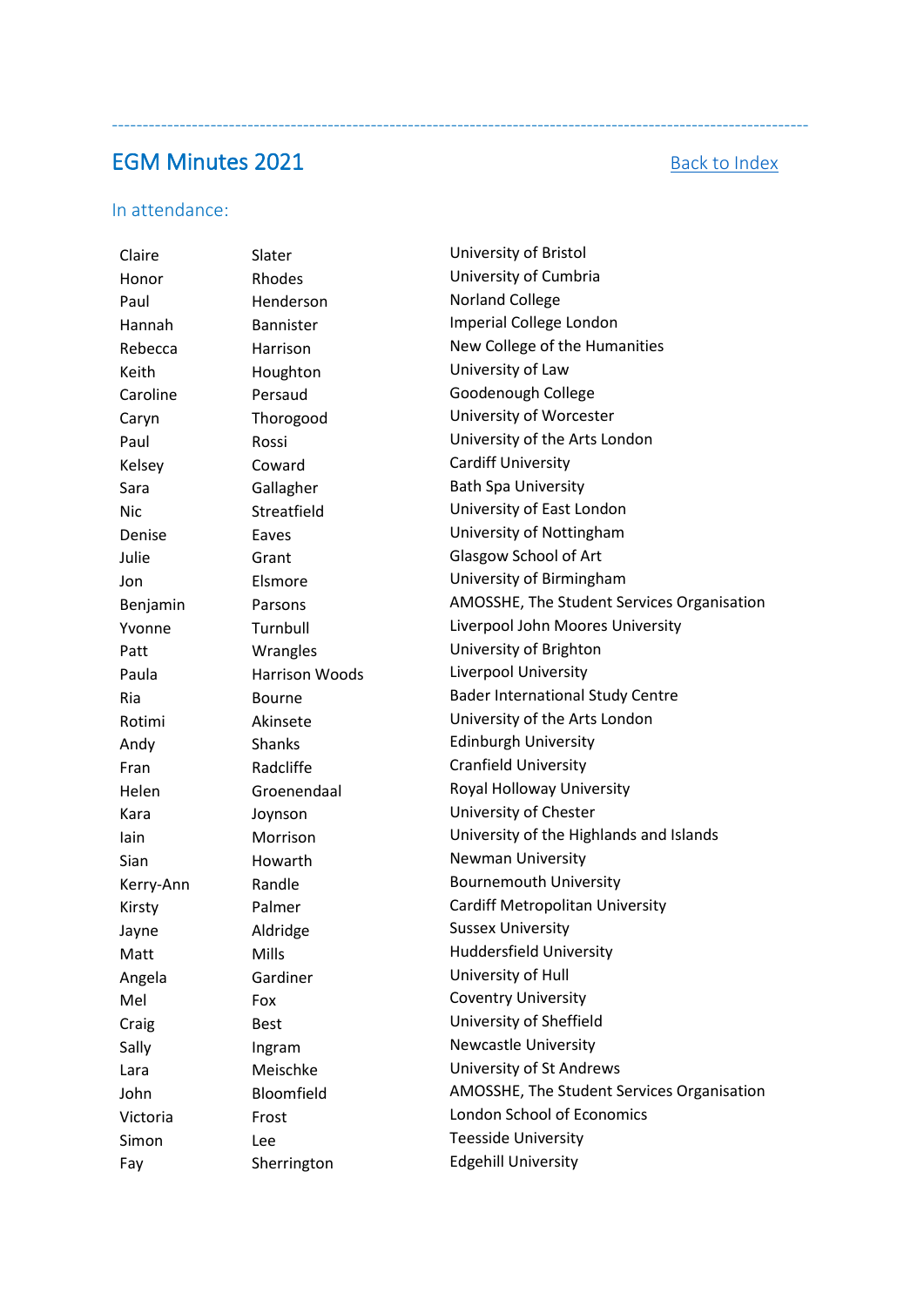| Campbell | Powrie     | <b>Heriot Watt University</b>              |
|----------|------------|--------------------------------------------|
| Iliyan   | Stefanov   | University of Wolverhampton                |
| Helen    | McNeely    | <b>Queens University Belfast</b>           |
| Lesley   | O'Keeffe   | <b>Brunel University London</b>            |
| Anya     | Knight     | AMOSSHE, The Student Services Organisation |
| Chris    | Warrington | University of Leeds                        |

## Apologies

| Warrington | University of Leeds         |
|------------|-----------------------------|
| Stephenson | <b>Coventry University</b>  |
| Dickenson* | <b>Falmouth Exeter Plus</b> |
| Alonso     | Loughborough University     |
| Stevenson  | University of Stirling      |
| Cavendish  | University of Leicester     |
| Ragab      | University of Greenwich     |
| Gallally   | Royal College of Art        |
| Gandy*     | Sheffield Hallam University |
| Matthews   | University of Southampton   |
|            |                             |

\*Voted using online voting ballot in advance of the meeting

## Agenda

- 1) Chair opening remarks
- 2) Overview of the changes to the Articles and Rules of Association
- 3) Questions and votes
- 4) Any Other Business
- 5) Closing remarks including information on AMOSSHE elections

# Chair opening remarks

Jayne Aldridge opened the meeting and thanked those in attendance for taking the time to vote on these papers. Jayne talked through the structure of the meeting and how to vote on resolutions.

## Overview of the changes to the Articles and Rules of Association

Helen McNeely summarised the need for the EGM and why the changes were needed now. Helen continued to summarise each of the noted resolutions before asking members to vote on each one.

Unfortunately we did not have enough time to conclude our work on Resolution 6 and the consistency and clarification changes. These will be discussed and voted upon in the 2021 AGM.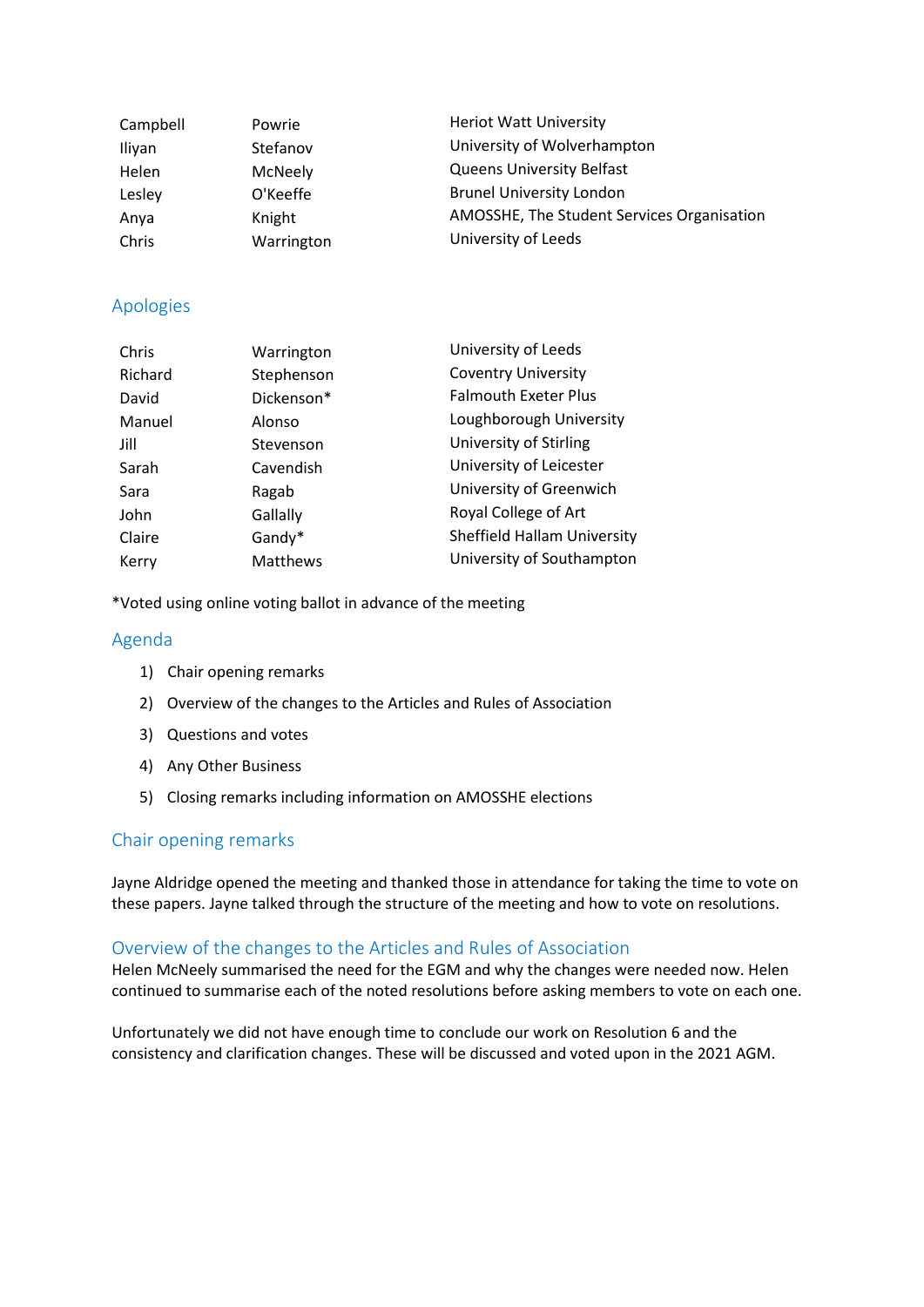# Poll results for each resolution

Resolution 1: To include the addition of virtual and hybrid general meetings into the Articles of Association as detailed in the EGM papers.

| Results            |    |
|--------------------|----|
| Yes                | 30 |
| No                 |    |
| Abstain            |    |
| <b>TOTAL Votes</b> | 21 |

Resolution 2: To mandate the Executive Committee to apply for exemption to Companies House to remove 'Ltd' from our name.

| Results            |     |
|--------------------|-----|
| Yes                | 21  |
| No                 |     |
| Abstain            |     |
| <b>TOTAL Votes</b> | 2 ገ |

Resolution 3: To include the addition of the names and objects and powers sections into the Articles of Association as described in the EGM papers.

| Results            |     |
|--------------------|-----|
| Yes                | 31  |
| No                 |     |
| Abstain            |     |
| <b>TOTAL Votes</b> | 2 ገ |

Resolution 4: To agree to the description of company law members and the limited liability as defined in the Articles or Association.

| Results            |    |
|--------------------|----|
| Yes                | 31 |
| No                 |    |
| Abstain            |    |
| <b>TOTAL Votes</b> | つつ |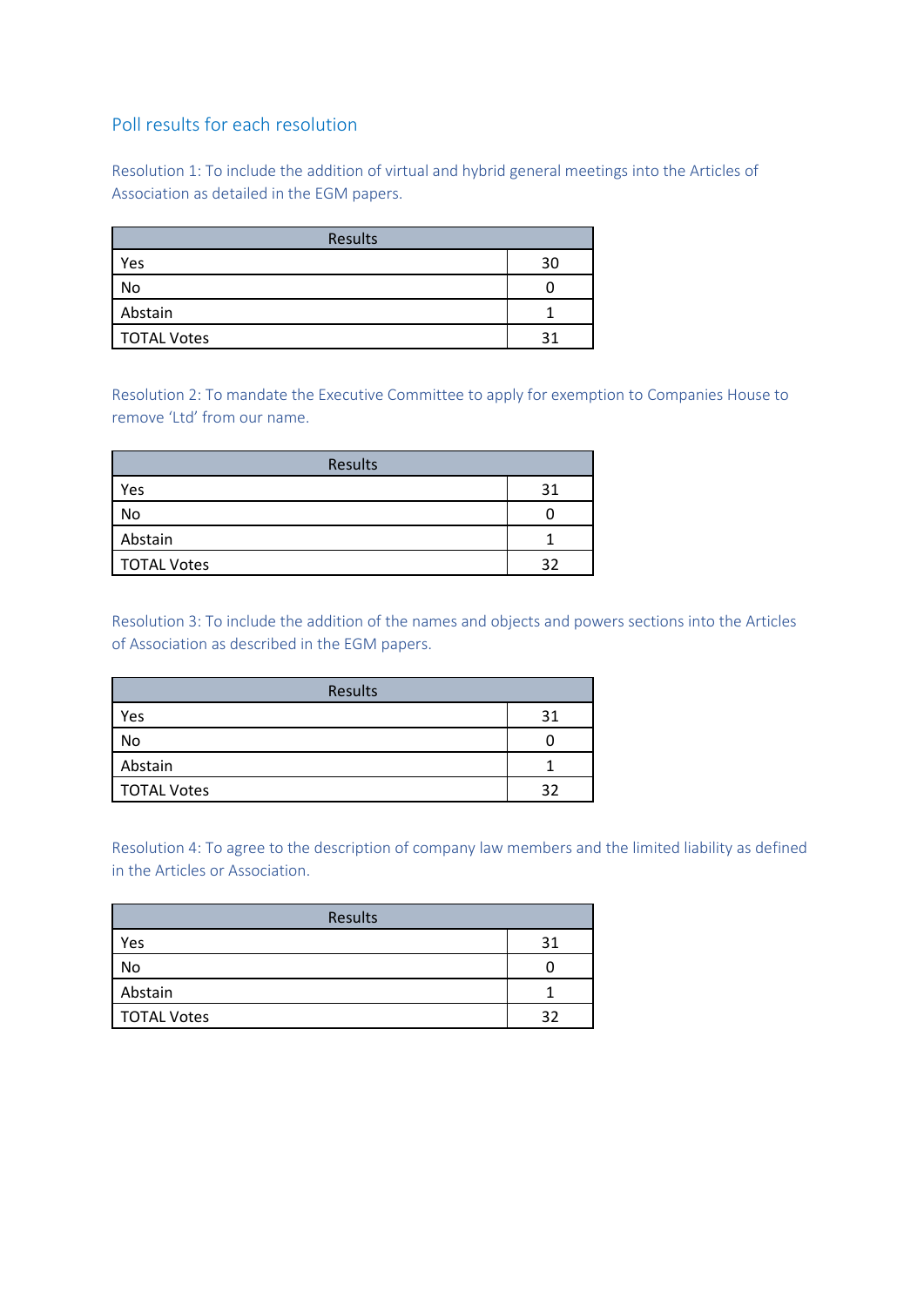Resolution 5: To include the addition of the requirement to hold an annual general meeting within the Articles of Association as described.

| Results            |    |
|--------------------|----|
| Yes                | 30 |
| No                 |    |
| Abstain            |    |
| <b>TOTAL Votes</b> | วด |

Resolution 6: To include the addition of point 15.2 under Remuneration of Directors in the Articles of Association

A question was raised by a member asking if we would consider additional safeguards when making decisions to award a fellow Executive member a project. There were a couple of suggestions that AMOSSHE are taking forward on this:

- Potentially publishing details of expected projected agreements to the membership and provide them time to query and consider the decision made by members.
- We would also look to create a group of members to assess and award projects of this nature separate to the executive committee.

| Results            |    |
|--------------------|----|
| Yes                | つつ |
| No                 |    |
| Abstain            | n  |
| <b>TOTAL Votes</b> | จด |

## Any Other Business

There was no other business raised.

# Closing remarks including information on AMOSSHE Executive elections

Jayne Aldridge announced that the AMOSSHE Executive Committee elections would be running again this year and that members should look for information coming out in April.

Jayne Aldridge thanked everyone for their time and closed the meeting.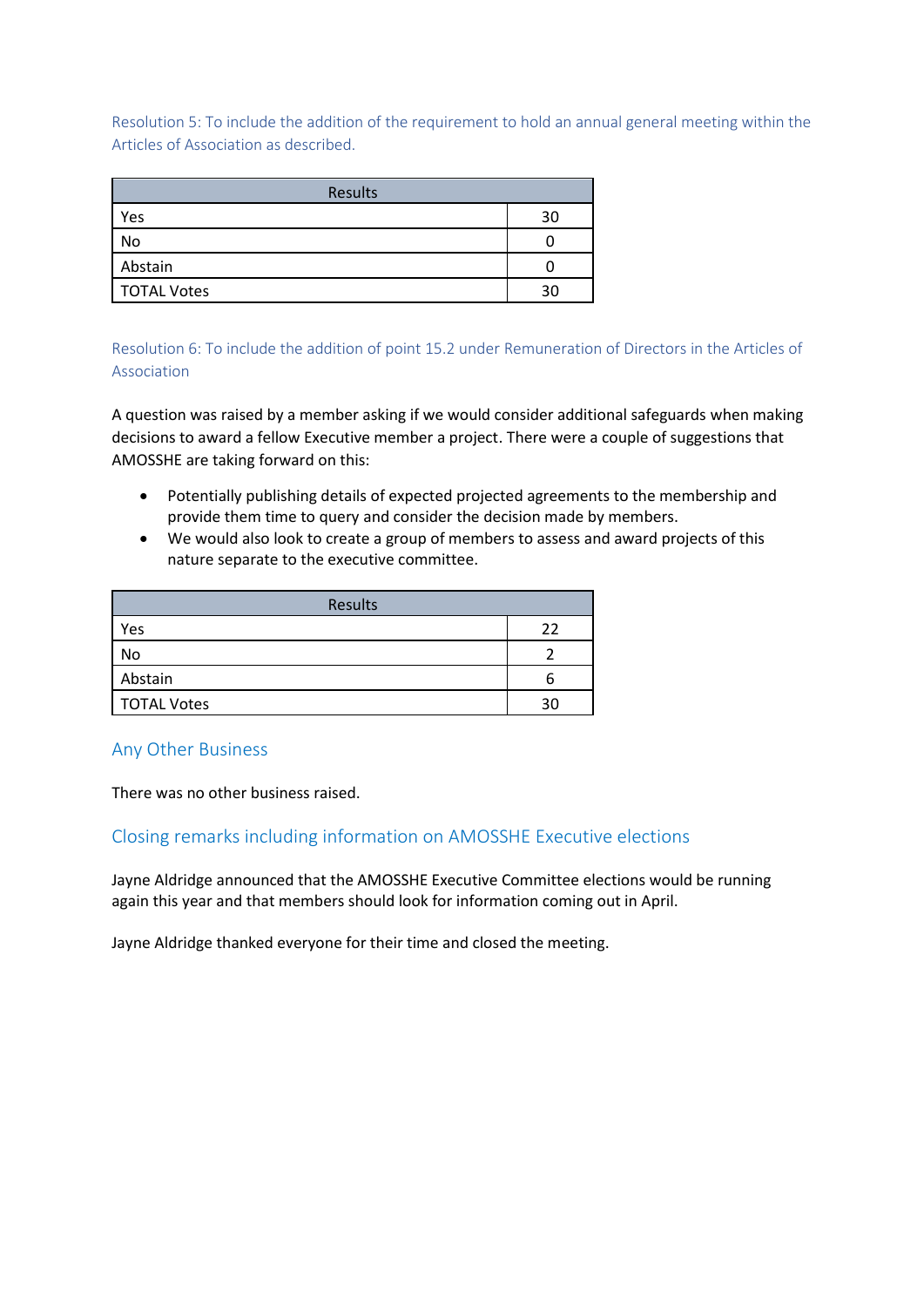# <span id="page-10-0"></span>AMOSSHE changes to the Articles and Rules of Association

[Back to Index](#page-3-1)

Unfortunately, we ran out of time to make all the changes to the Articles and Rules of Association in the Extraordinary General Meeting. There were two outstanding votes to be considered.

-----------------------------------------------------------------------------------------------------------------

- 1) Remuneration of Directors.
- 2) Consistency and clarification changes to both the Articles and Rules.

5 main changes were made to the Articles at the EGM which were all passed by a quorate majority. These were:

- 1) Adding in virtual and hybrid meeting options for future general meetings.
- 2) Removing 'Ltd' from the name of AMOSSHE (essentially voting to keep the name as AMOSSHE, The Student Services Organisation).
- 3) Including Names, Objects and Powers sections to the Articles which provides more detail as to the purpose of AMOSSHE and more context on the powers that the elected Directors have and also enables us to apply for the removal of 'Ltd' as point 2 details.
- 4) Confirming which AMOSSHE members have voting rights and are deemed as Company Law Members.
- 5) Confirming that we want to keep a clause in to always have an Annual General Meeting (AGM) as there was an option for this to be removed within the Companies Act.

There are 2 remaining changes to the Articles and Rules of Association that will need individual votes at the meeting to pass.

There are many minor alterations to both sets of documents that do not change the description or nature of them but instead help make the documents clear, concise and easier to navigate. For example ensuring consistency of numbering, and the description of the Executive Committee, replacing where it may have said Executive Board.

There are 2 sets of documents.

- Set of new documents[: Articles of Association](#page-3-2) an[d Rules of Association](#page-3-3)
- Set of original documents[: Articles of Association](#page-3-4) and Rules of Association

These documents have been reviewed by the law firm Russell-Cooke after a short tender process.

These changes were then discussed, reviewed and agreed by the Executive Committee as fit for purpose before being prepared for the EGM so we are confident that they are appropriate for AMOSSHE.

# 1) Resolution: Remuneration of directors

### [Specific article](#page-25-0)

1.1)The commissioning of work by an Executive Committee member in point 15.2 is a new section and was suggested by the solicitors, this enables the Executive Committee to commission another Executive Committee member to be paid to complete work for AMOSSHE.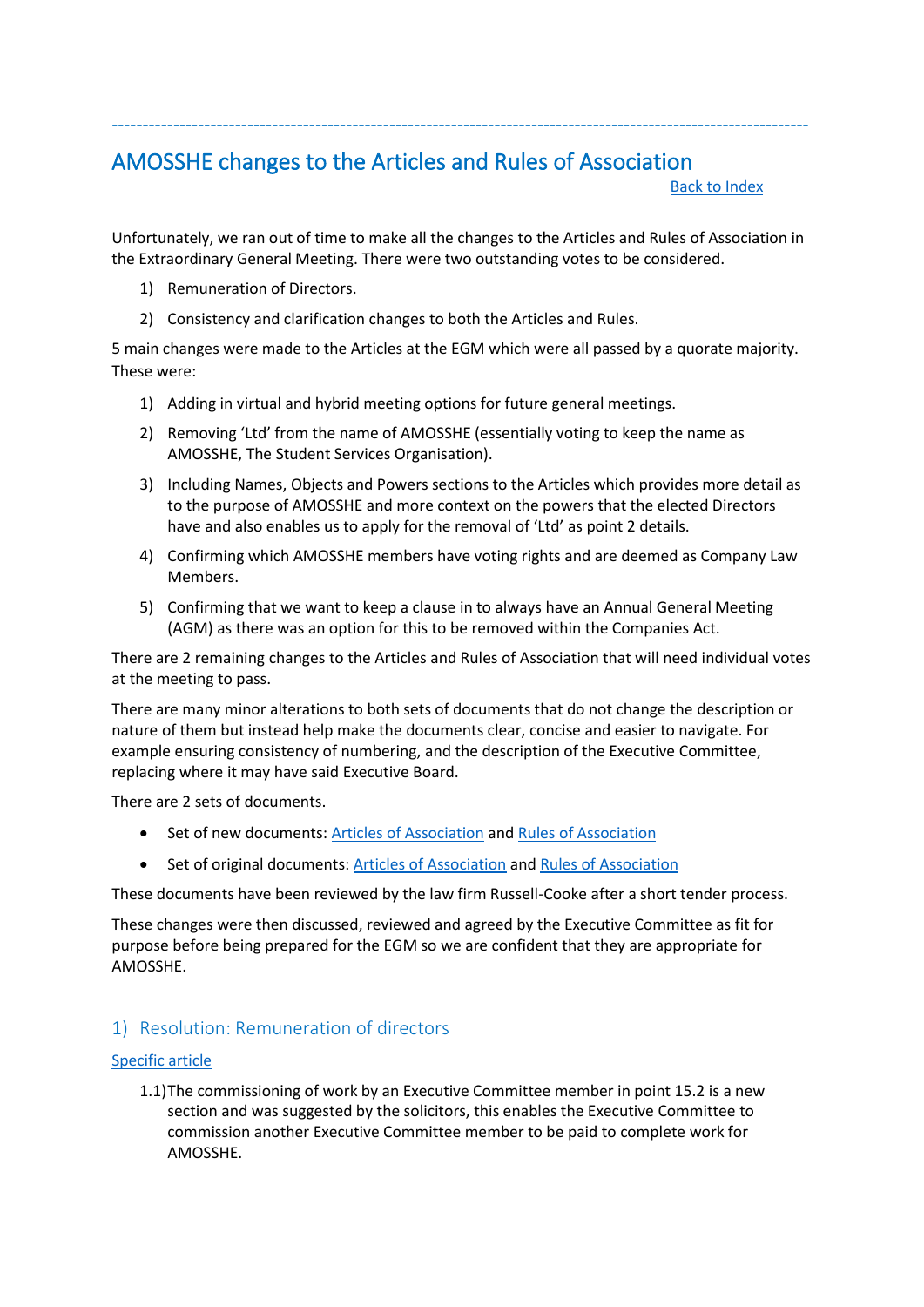- 1.2)AMOSSHE is a small community of experts which makes it unique, the inclusion of this amendment was to safeguard AMOSSHE if we found ourselves in the position of a director being best placed to offer their services to support the work of AMOSSHE. For example, the Executive Committee might need someone to provide specific support for work on a project where a member of the Executive Committee might be best placed to support with their expertise and time.
- 1.3)During the EGM a question arose to ask if additional safeguards could be utilised in order to ensure that a transparent approach is taken for any decisions made to reward contracts to Directors. On reflection there are a number of things that AMOSSHE can look to do moving forward.
	- 1.3)1. Ensure that any decisions made on large scale projects would be made by a committee of members that are gathered to assess large projects and make a final decision on behalf of the members.
	- 1.3)2. Ensure that summary papers and initial decisions are sent out to members with a timeline for response before the final award of a large scale project.

# 2) Other alterations to the Articles and Rules of Association

- 2.1) Other amendments to the Articles of Association:
	- References to shares and shareholders have been removed as not relevant to AMOSSHE.
	- Further details of [written resolutions](#page-22-0) in point 7.14 have been added (as required by Companies Act 2006).
	- A section on [limited liability and guarantee](#page-28-0) has been added alongside [use of property](#page-28-1)  [and funds](#page-28-1) and [winding up.](#page-28-2) This section explains that as a company law member you are liable for £1 in the event that the organisation has to wind up. This is a legal section that needs to be included and clear.
	- Numbering of each line has been made consistent throughout the document.
	- Changes have been made throughout the document to update language in the Interpretation section at the beginning of the document, this is to provide consistency throughout both documents (such as executive committee rather a mix of that and executive board).
	- The wording around [removal of a Director](#page-24-0) has been simplified to ensure it is clearer on the action that can be taken.
- 2.2) Other amendments to the Rules of Association
	- Further clarification has been added to the [types of membership](#page-40-1) in respect of company law members and all other members.
	- [Amendments to the Rules of Association](#page-45-0) is clearer, that this can be completed by the Executive Committee but would go to the next AGM for ratification.
	- An additional point has been included so that the Chair and one other Director has the casting vote in the [event of a tied election](#page-45-1) (point 6.12). A series of considerations would be used to determine the most appropriate person to represent AMOSSHE including looking at diversity of regions and nations and knowledge gaps within the existing Executive members.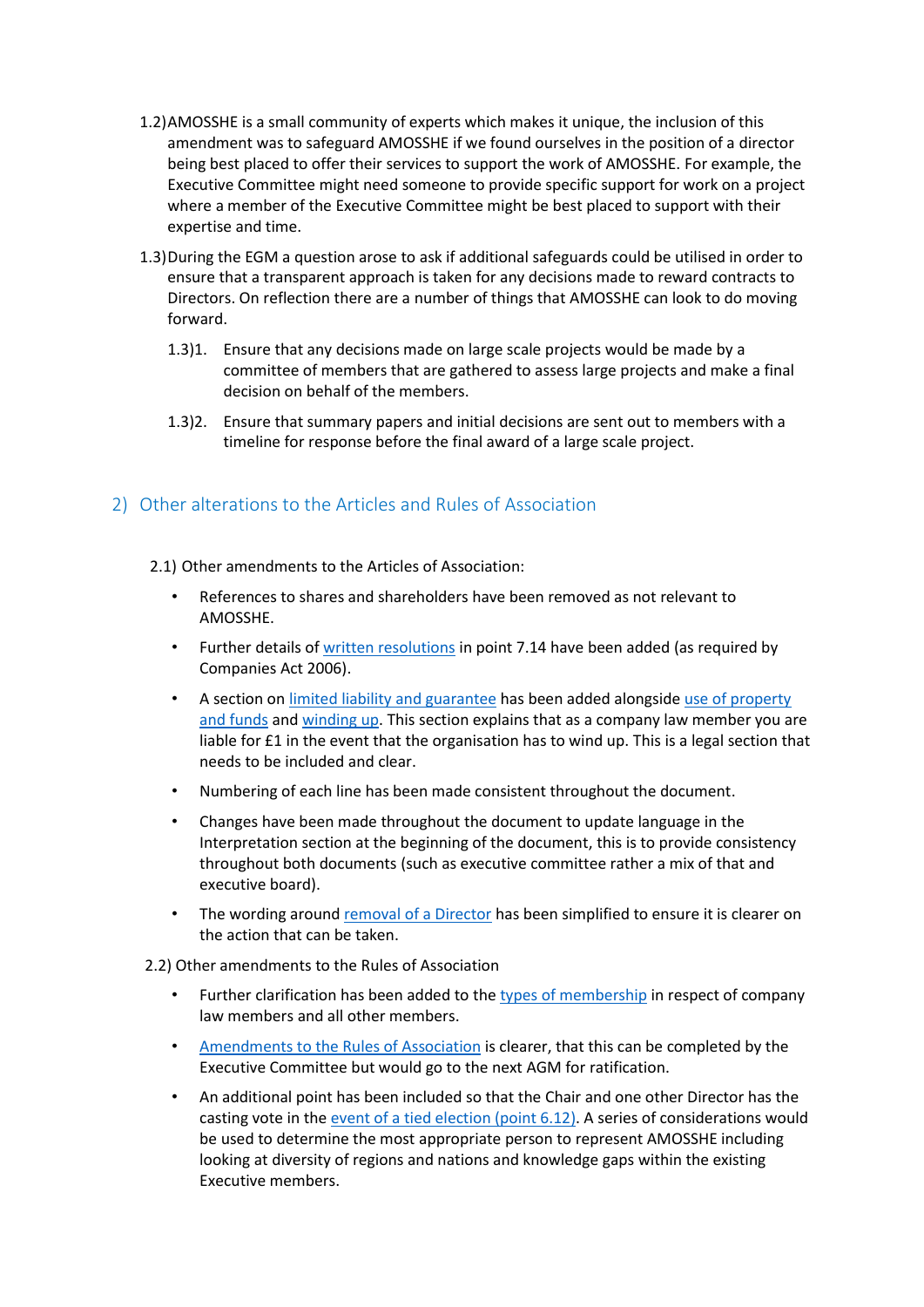# <span id="page-12-0"></span>AMOSSHE Membership Fees and Finances [Back to Index](#page-3-1)

# AMOSSHE Financial year end report 2019-2020

The 2019 / 2020 academic year has been a challenging year for all our members. In AMOSSHE we wanted to do what we could to ensure we supported our incredible network of members to be able to support one another, gain knowledge, share advice and to work with other sector bodies to share the concerns and needs of our members. Once the pandemic hit we reverted a lot of our CPD, conferences and events online, for free, to ensure that we will supporting our members as best we could during a very difficult time alongside online discussion group, regional and national meetings, CPD online events and policy work liaising with UUK and DfE in particular.

-----------------------------------------------------------------------------------------------------------------

AMOSSHE quickly re-factored our budgets to account for the shift in priorities during the pandemic to ensure that we were able to offer the changes. The accounts in the appendices are available [here.](#page-52-0) These demonstrate that we made a total loss of £37,844.00 for the year ending August 2020. This was slightly larger loss than anticipated in our original budget of approximately £6,000.00. Given the factors and unknowns of the pandemic the Executive Committee are happy with the outcome, especially given what we were able to offer members during the year. The main reasons for the difference against budget were:

- Membership income reduced due to having to pay more VAT than expected throughout the year.
- Sponsorship was down dramatically on expectations from the start of the year and at the stage of setting the revised budget we found this difficult to predict so quickly.
- Fixed assets went up slightly as we needed to unexpectedly buy new laptops to replace broken ones.

AMOSSHE is still in a strong financial position, at this stage we managed to utilise our main cash funds without having to access our reserves at all. This trend has continued this year so far which means we still have over £200,000 in our cash reserves and indicates that we are ahead of budget expectations leading towards the end of the membership year 2021-2022.

# Membership Fees

Over the past three years AMOSSHE has frozen the membership fees whilst in 2019 introduced an additional membership category (small and specialist) which moved some of our members into this cheaper category.

We recognise that it has been a difficult year for members and given that our budget projections for this year end are better than expected we will not be increasing membership fees for this coming year, 1 July 2021- 31 August 2022. All subscriptions will be frozen again for the coming year 2021- 2022. In addition we have not as yet been able to increase some of our resources for members in line with our strategic plans and have frozen work on the professionalisation project. Until we are in a position to move ahead with some of this work we feel AMOSSHE is not in a position to ask more from members. We are expecting to make decisions on these areas in the coming year so members should note that there is a high likelihood that we be looking to raise fees in the 2022-2023 membership year.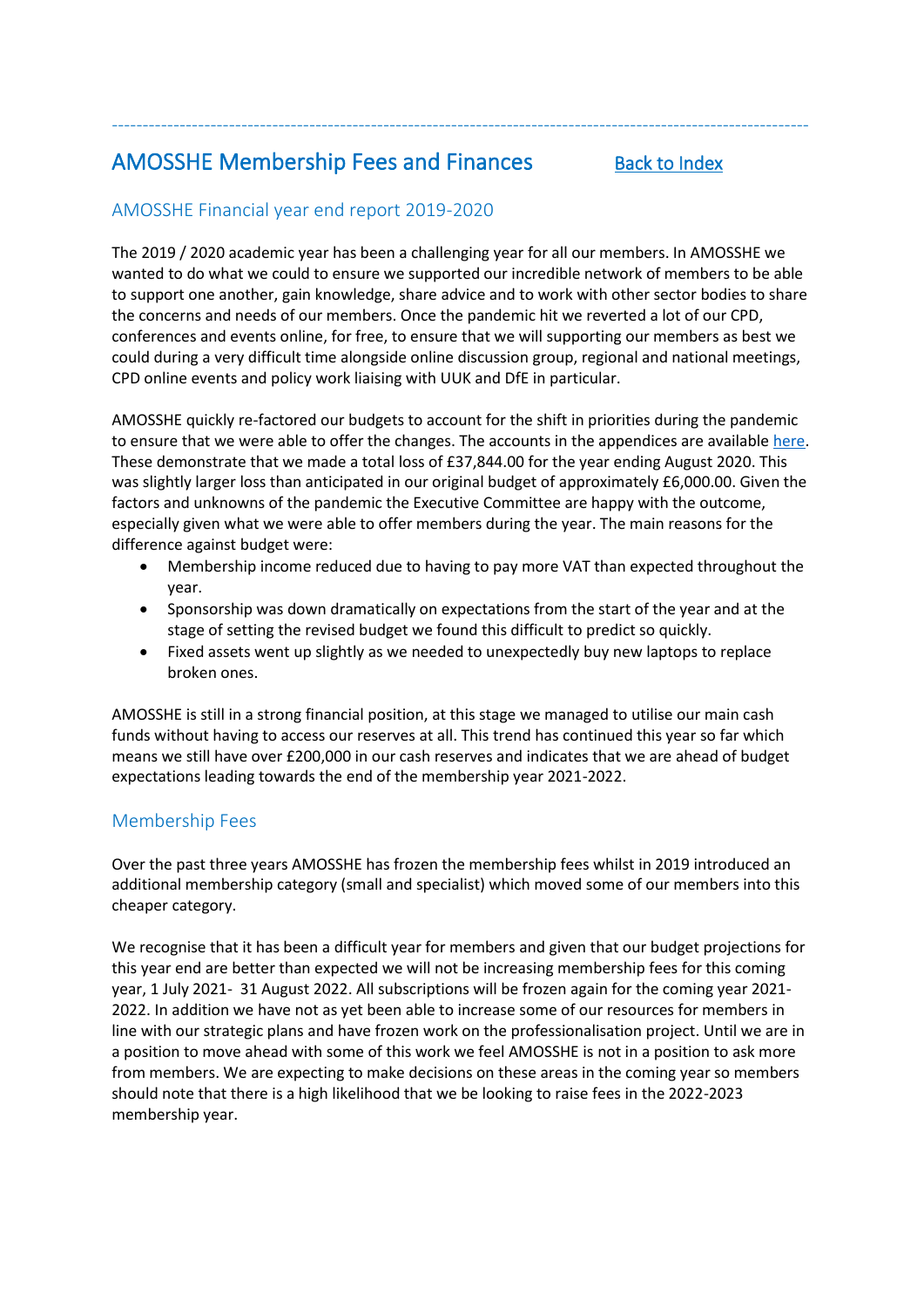## 1) Resolution: Remuneration of directors [Back to Index](#page-3-1)

### [Specific article](#page-25-0)

1.4)The commissioning of work by an Executive Committee member in point 15.2 is a new section and was suggested by the solicitors, this enables the Executive Committee to commission another Executive Committee member to be paid to complete work for AMOSSHE.

-----------------------------------------------------------------------------------------------------------------

- 1.5)AMOSSHE is a small community of experts which makes it unique, the inclusion of this amendment was to safeguard AMOSSHE if we found ourselves in the position of a director being best placed to offer their services to support the work of AMOSSHE. For example, the Executive Committee might need someone to provide specific support for work on a project where a member of the Executive Committee might be best placed to support with their expertise and time.
- 1.6)During the EGM a question arose to ask if additional safeguards could be utilised in order to ensure that a transparent approach is taken for any decisions made to reward contracts to Directors. On reflection there are a number of things that AMOSSHE can look to do moving forward.
	- 1.6)1. Ensure that any decisions made on large scale projects would be made by a committee of members that are gathered to assess large projects and make a final decision on behalf of the members.
	- 1.6)2. Ensure that summary papers and initial decisions are sent out to members with a timeline for response before the final award of a large scale project.

# 2) Consistency and clarification changes to the Articles and Rules of Association [Back to Index](#page-3-1)

#### 2.2) Other amendments to the Articles of Association:

- References to shares and shareholders have been removed as not relevant to AMOSSHE.
- Further details of [written resolutions](#page-22-0) in point 7.14 have been added (as required by Companies Act 2006)
- A section on [limited liability and guarantee](#page-28-0) has been added alongside [use of property](#page-28-1)  [and funds](#page-28-1) and [winding up.](#page-28-2) This section explains that as a company law member you are liable for £1 in the event that the organisation has to wind up.
- Numbering of each line has been made consistent throughout the document
- Changes have been made throughout the document to update language in the Interpretation section at the beginning of the document, this is to provide consistency throughout both documents.
- The wording around [removal of a Director](#page-24-0) has been simplified to ensure it is clearer on the action that can be taken

2.2) Other amendments to the Rules of Association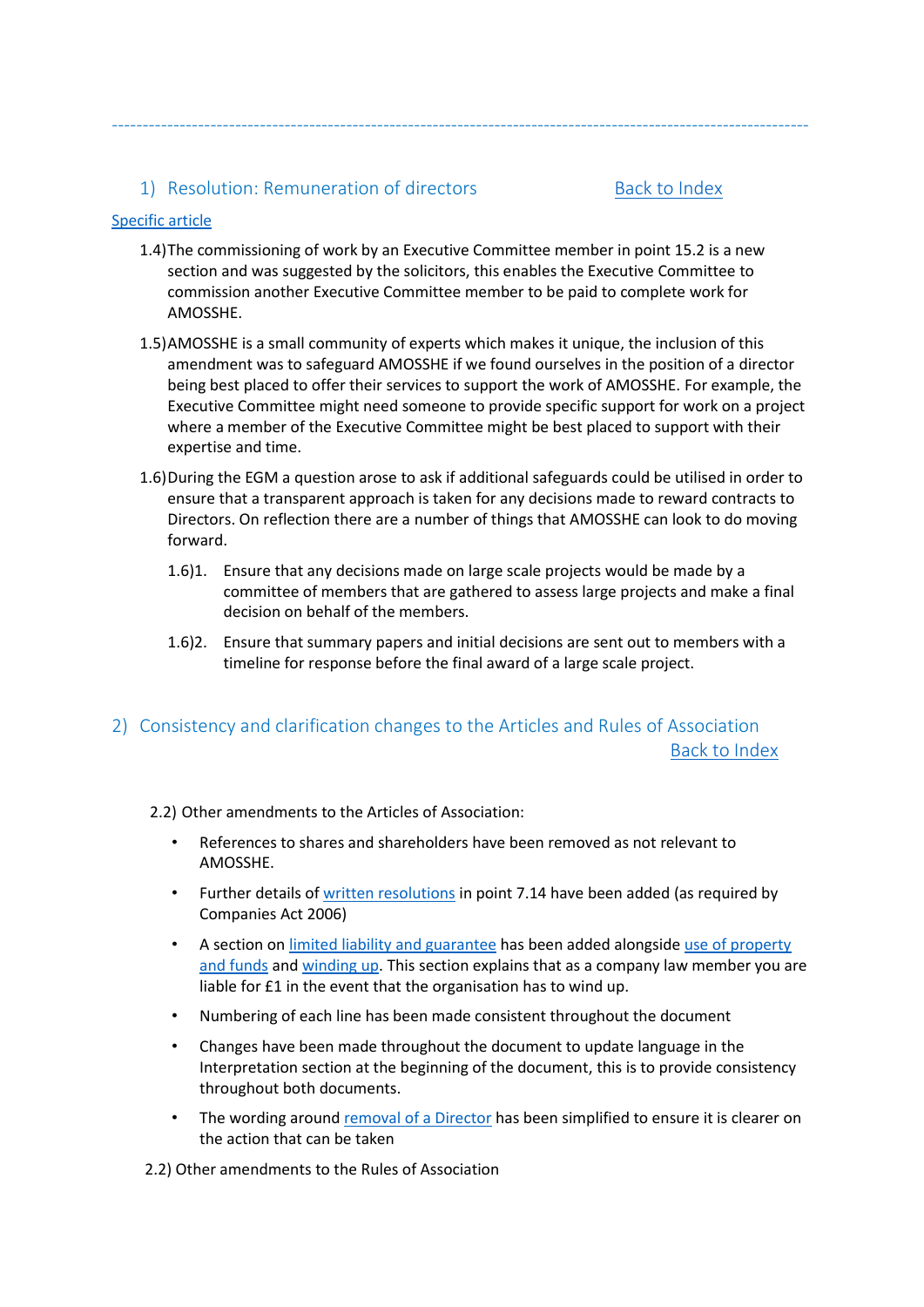- Further clarification has been added to the [types of membership](#page-40-1) in respect of company law members and all other members.
- [Amendments to the Rules of Association](#page-45-0) is clearer, that this can be completed by the Executive Committee but would go to the next AGM for ratification.
- An additional point has been included so that the Chair and one other Director has the casting vote in the [event of a tied election](#page-45-1) (point 6.12). A series of considerations would be used to determine the most appropriate person to represent AMOSSHE including looking at diversity of regions and nations and knowledge gaps within the existing Executive members.

# <span id="page-14-0"></span>Frequently Asked Questions

# Didn't we make these changes in the EGM? [Back to Index](#page-3-1)

Unfortunately, we ran out of time to make all the changes in the EGM. There were two outstanding votes to be considered.

-----------------------------------------------------------------------------------------------------------------

- 3) Remuneration of Directors.
- 4) Consistency and clarification changes to both the Articles and Rules.

5 main changes were made to the Articles at the EGM which were all passed by a quorate majority. These were:

- 6) Adding in virtual and hybrid meeting options for future general meetings.
- 7) Removing 'Ltd' from the name of AMOSSHE (essentially voting to keep the name as AMOSSHE, The Student Services Organisation).
- 8) Including Names, Objects and Powers sections to the Articles which provides more detail as to the purpose of AMOSSHE and more context on the powers that the elected Directors have.
- 9) Confirming which AMOSSHE members have voting rights and are deemed as Company Law Members.
- 10) Confirming that we want to keep a clause in to always have an Annual General Meeting (AGM) as there was an option for this to be removed within the Companies Act.

## Has much changed? [Back to Index](#page-3-1) and the Back to Index and the Back to Index and the Back to Index

- There are 2 remaining changes to the Articles and Rules of Association that will need individual votes at the meeting to pass.
- There are many minor alterations to both sets of documents that do not change the description or nature of them but instead help make the documents clear, concise and easier to navigate. For example ensuring consistency of numbering, and the description of the Executive Committee, replacing where it may have said Executive Board.
- There are 2 sets of documents.
	- Set of new documents[: Articles of Association](#page-3-2) an[d Rules of Association](#page-3-3)
	- Set of original documents: [Articles of Association](#page-3-4) and Rules of Association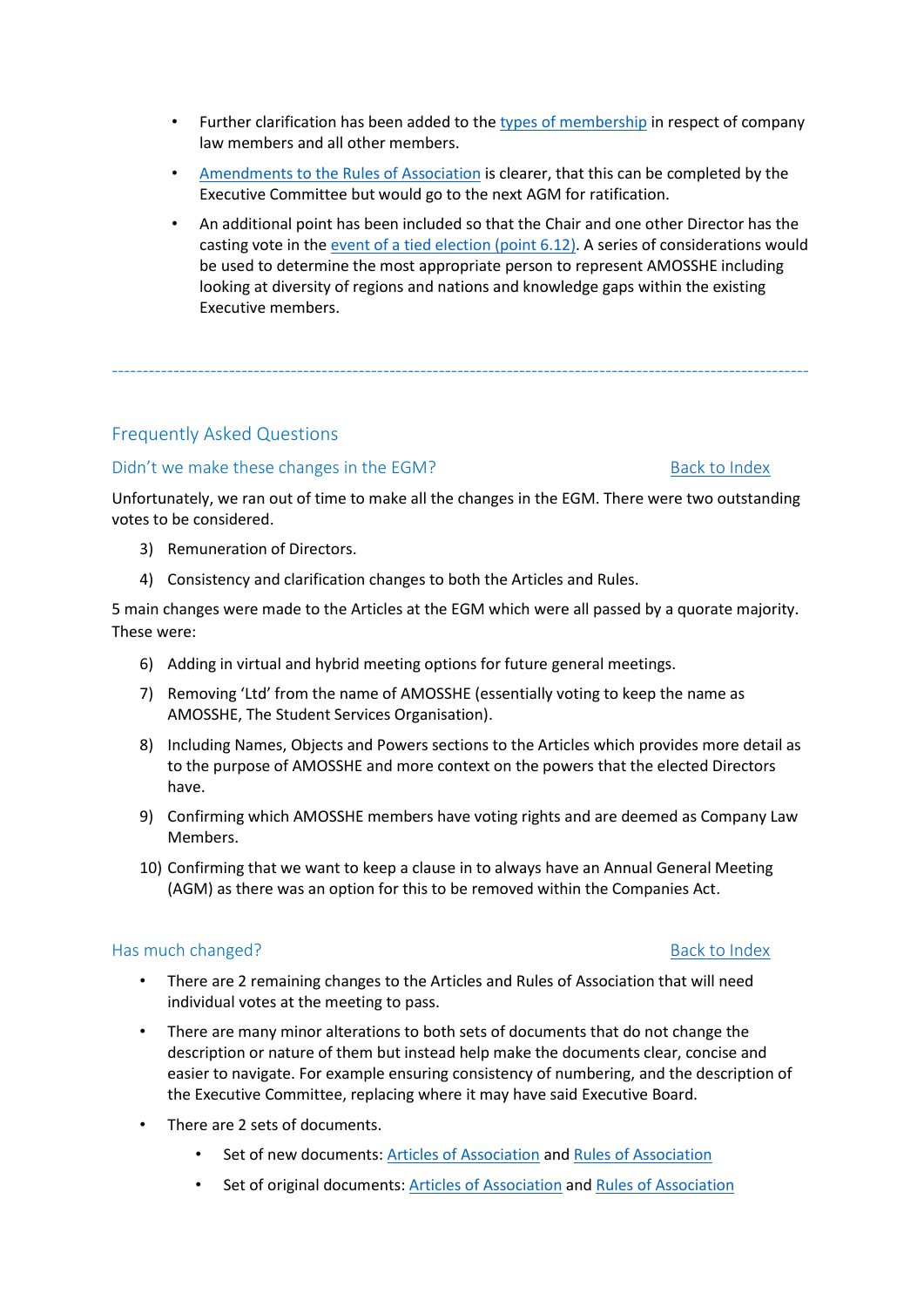- These documents have been reviewed by the law firm Russell-Cooke after a short tender process.
- These changes were then discussed, reviewed and agreed by the Executive Committee as fit for purpose before being prepared for the EGM so we are confident that they are appropriate for AMOSSHE.

## What happens if the AGM is not quorate? [Back to Index](#page-3-1)

• For any vote to pass, the AGM must be quorate. This means that the AGM is attended by members representing at least 25 UK higher education providers.

-----------------------------------------------------------------------------------------------------------------

• For a vote to pass, at least 70% of those 25 members must vote in favour.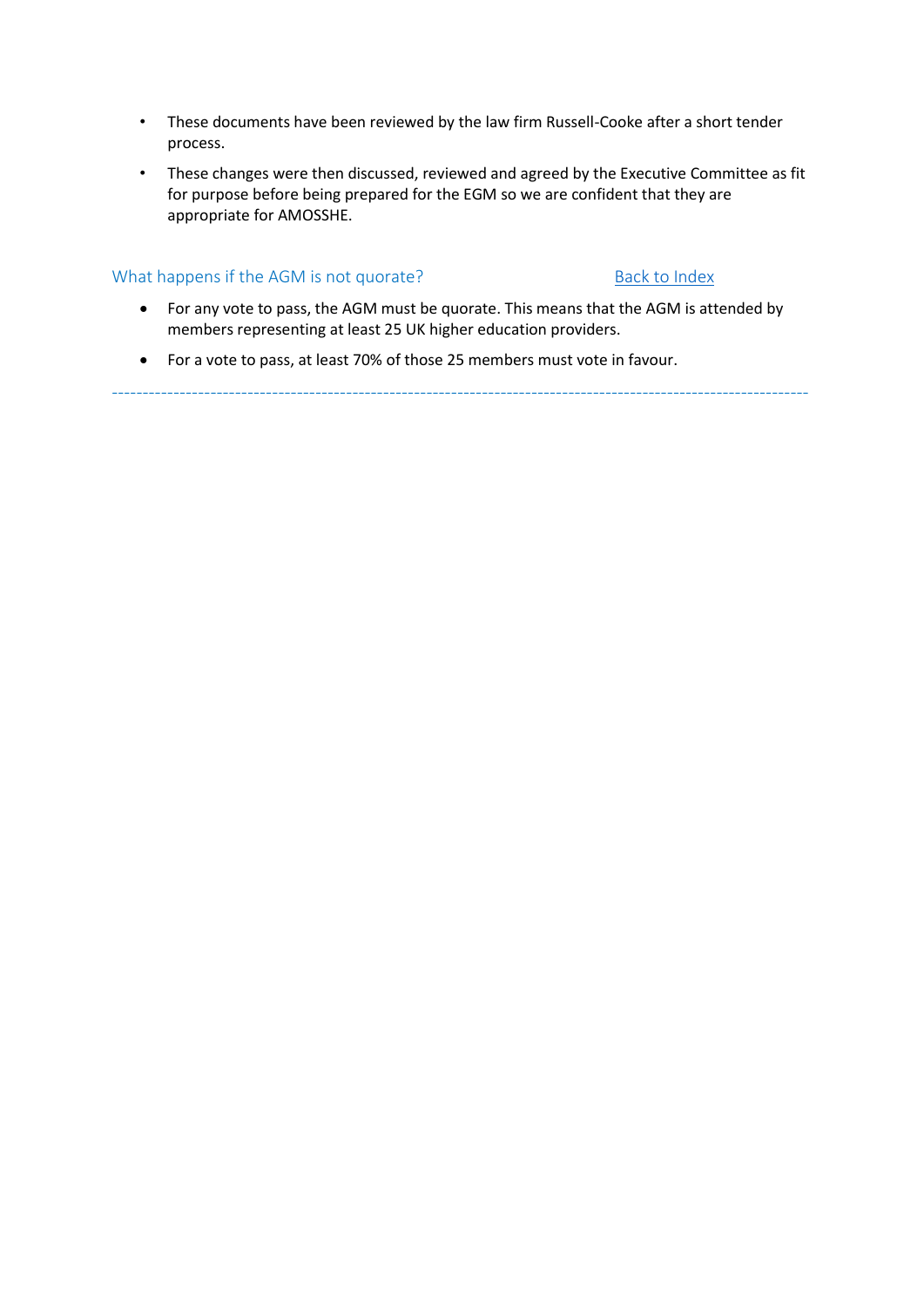## <span id="page-16-0"></span>1) Resolution: Remuneration of directors

### [Specific article](#page-25-0) [Back to Index](#page-3-1)

- 1.7)The commissioning of work by an Executive Committee member in point 15.2 is a new section and was suggested by the solicitors, this enables the Executive Committee to commission another Executive Committee member to be paid to complete work for AMOSSHE.
- 1.8)AMOSSHE is a small community of experts which makes it unique, the inclusion of this amendment was to safeguard AMOSSHE if we found ourselves in the position of a director being best placed to offer their services to support the work of AMOSSHE. For example, the Executive Committee might need someone to provide specific support for work on a project where a member of the Executive Committee might be best placed to support with their expertise and time.

### <span id="page-16-2"></span><span id="page-16-1"></span>2) Consistency and Clarification changes to the Articles and Rules of Association

-----------------------------------------------------------------------------------------------------------------

[Back to Index](#page-3-1)

2.3) Other amendments to the Articles of Association:

- References to shares and shareholders have been removed as not relevant to AMOSSHE.
- Further details of [written resolutions](#page-22-0) in point 7.14 have been added (as required by Companies Act 2006)
- A section on [limited liability and guarantee](#page-28-0) has been added alongside use of property [and funds](#page-28-1) and [winding up.](#page-28-2) This section explains that as a company law member you are liable for £1 in the event that the organisation has to wind up.
- Numbering of each line has been made consistent throughout the document
- Changes have been made throughout the document to update language in the Interpretation section at the beginning of the document, this is to provide consistency throughout both documents.
- The wording around [removal of a Director](#page-24-0) has been simplified to ensure it is clearer on the action that can be taken
- 2.2) Other amendments to the Rules of Association
	- Further clarification has been added to the [types of membership](#page-40-1) in respect of company law members and all other members.
	- [Amendments to the Rules of Association](#page-45-0) is clearer, that this can be completed by the Executive Committee but would go to the next AGM for ratification.
	- An additional point has been included so that the Chair and one other Director has the casting vote in the [event of a tied election](#page-45-1) (point 6.12). A series of considerations would be used to determine the most appropriate person to represent AMOSSHE including looking at diversity of regions and nations and knowledge gaps within the existing Executive members.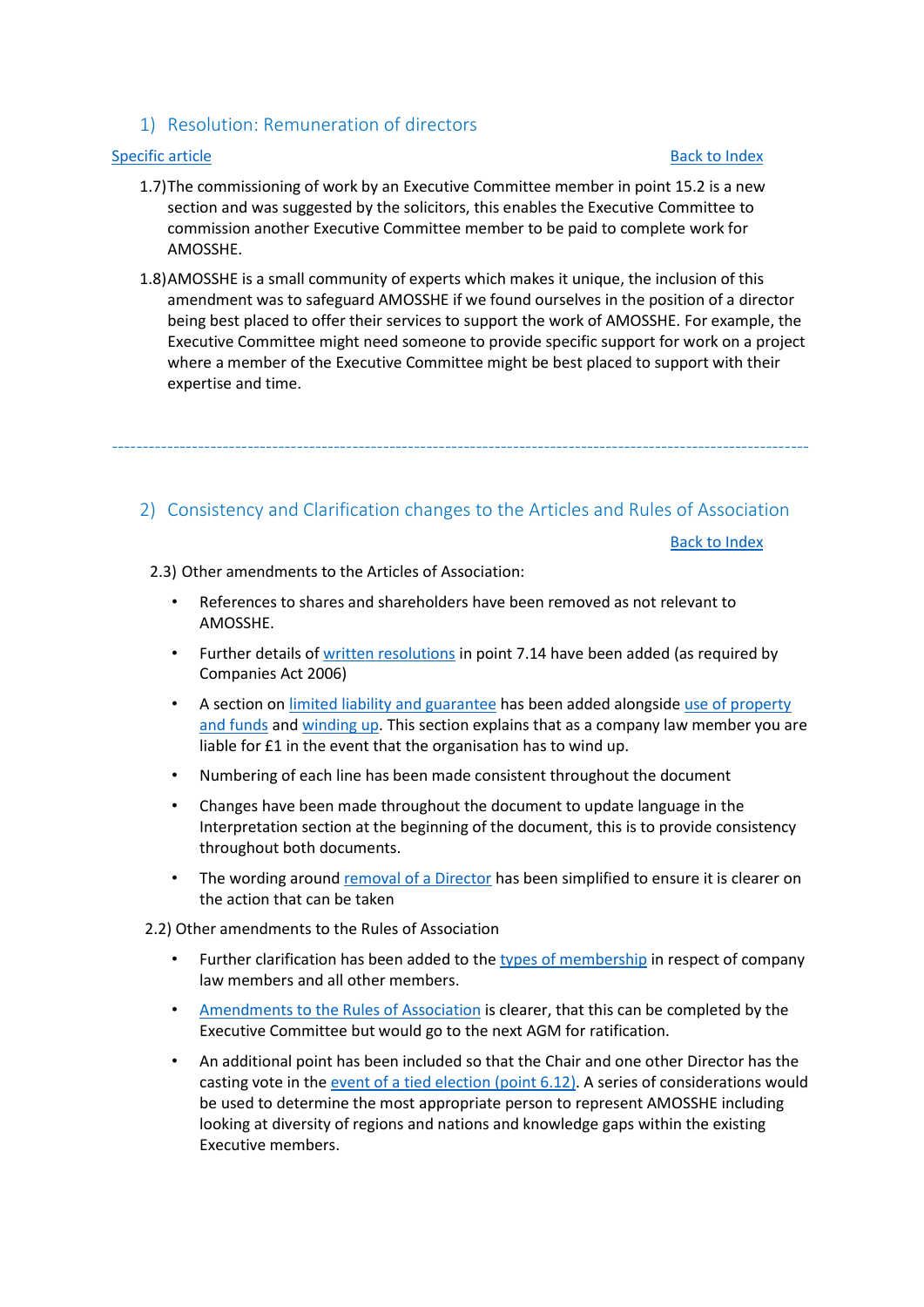# AMOSSHE articles of association

<span id="page-17-0"></span>[Back to index](#page-3-1) Company registration number 4778650

Companies Acts 1985, 1989 and 2006

Company limited by guarantee and not having a share capital

Articles of association of AMOSSHE, The Student Services Organisation Ltd (known as AMOSSHE, The Student Services Organisation)

## Interpretation

1.1 In these Articles:

- a) "Association" means the company intended to be regulated by the Articles;
- b) "Act" means the Companies Acts (as defined in s.2 Companies Act 2006) insofar as they apply to the Association;
- c) "Articles" means the articles of association of the Association from time to time in force;
- d) "clear days" in relation to the period of a notice means the period excluding the day when the notice is given or deemed to be given, and the day for which it is given or on which it is to take effect;
- e) "Directors" means the members of the Executive Committee who are company directors;
- f) "Executed" includes any mode of execution;
- g) "Executive Committee" means the board of Directors of the Association;
- h) "Rules of Association" means the rules of association of the Association from time to time in force;
- i) "United Kingdom" or "UK" means Great Britain and Northern Ireland;
- j) "HEP" means a higher education provider organisation;
- k) "HEP member" means a registered member of the Association that is a an eligible UK HEP, i.e. an institution that delivers higher education level teaching;
- l) "member" means a registered member of the Association;
- m) "vote" means a vote on a resolution during a meeting of members, which is decided by a show of hands or other means of live voting by those present at the meeting;
- n) "poll" means a vote on a resolution by members, by means of a ballot, survey or similar
- o) "National Office" means the registered location for all official correspondence of AMOSSHE, in which AMOSSHE staff members are based.

1.2 Unless the context otherwise requires, words importing the singular only shall include the plural number and vice versa; persons shall include corporations, partnerships and other incorporated or unincorporated bodies.

1.3 Subject as aforesaid, words or expressions contained in these Articles shall, unless the context requires otherwise, bear the same meaning as in the Act.

## Name and Objects **[Back to Amendment 2](#page-16-0)** [and 3](#page-16-0)

2.1 The name of the Association is AMOSSHE, The Student Services Organisation [Ltd].

2.2 The registered office of the Association will be in England and Wales.

2.3 [The objects of the Association (the "Objects") are:]

The Association exists to foster professional expertise across all areas of the student experience and services that support students in higher education. All organisations and individuals associated with

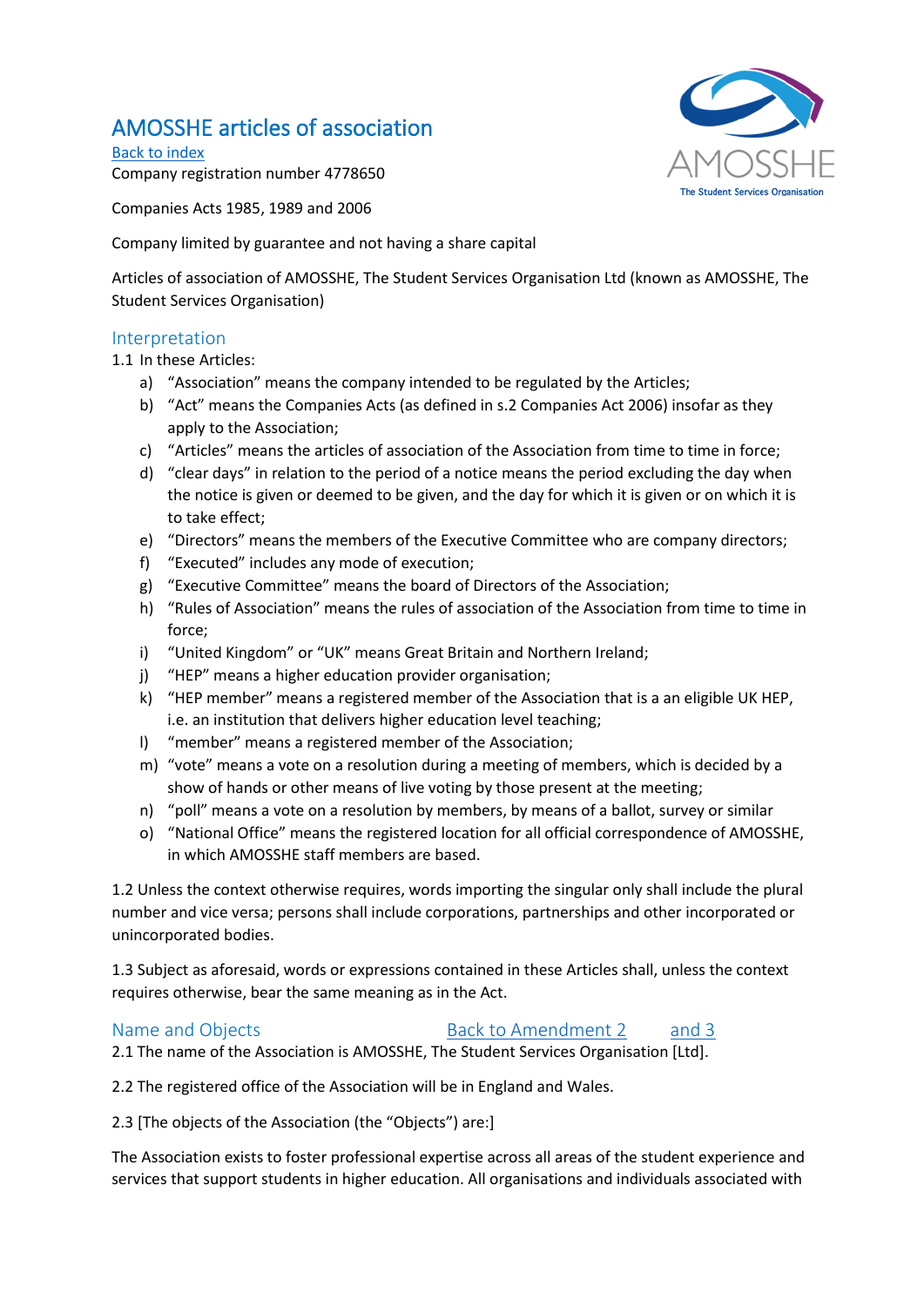membership of the Association should be engaged in some aspects of the Student Services profession, either currently or as the main focus of their previous career.

## Powers **Back to resolution**

2.1 The Association has the following powers, which may be used only to promote the Objects:

## *General activities*

- a) to invite and receive grants or other contributions and raise funds in any way, including by carrying out a trade, without prejudice to the Association having the right to refuse as it sees fit any gift or contribution;
- b) to enter into contracts;
- c) to provide grants, awards or materials in kind and to provide or procure the provision of services, education, training, consultancy, advice or support;
- d) to promote or undertake study or research and disseminate the useful results of such research;
- e) to produce, print and publish anything in or on any media;
- f) to promote and advertise the Association's activities and to seek to influence public opinion and policy and regulation implemented or proposed to be implemented by government or statutory authorities or other public bodies by undertaking campaigning;
- g) to incorporate subsidiary companies to carry on any trade;
- h) to establish, support, federate with or join or amalgamate with any companies, institutions, trusts, societies or associations;
- i) to co-operate and enter into any arrangements with any governments, authorities or any person, company or association;
- j) to insure any risks arising from the Association's activities;
- k) to purchase indemnity insurance for the Directors;
- l) to support, undertake and administer any charitable or other trust;
- m) to give or receive guarantees or indemnities;

## *Staff, agents and advisers*

- n) to employ and pay any employees and other staff, consultants, agents and advisers;
- o) to make provision for the payment of pensions and other benefits to or on behalf of employees and their dependants;

## *Acquisition, management and disposal of property and assets*

- p) to buy, take on lease, share, hire or otherwise acquire property of any sort;
- q) to sell, lease or otherwise dispose of all or any part of the property belonging to the Association;
- r) to borrow money and to charge the whole or any part of the property belonging to the Association;
- s) to construct, alter, provide, manage, maintain, furnish and fit with all the necessary furniture and other equipment any buildings and any other premises or structures or land;

## *Investments*

t) to invest and deal with the funds of the Association not immediately required for its operations in any investments, securities or properties;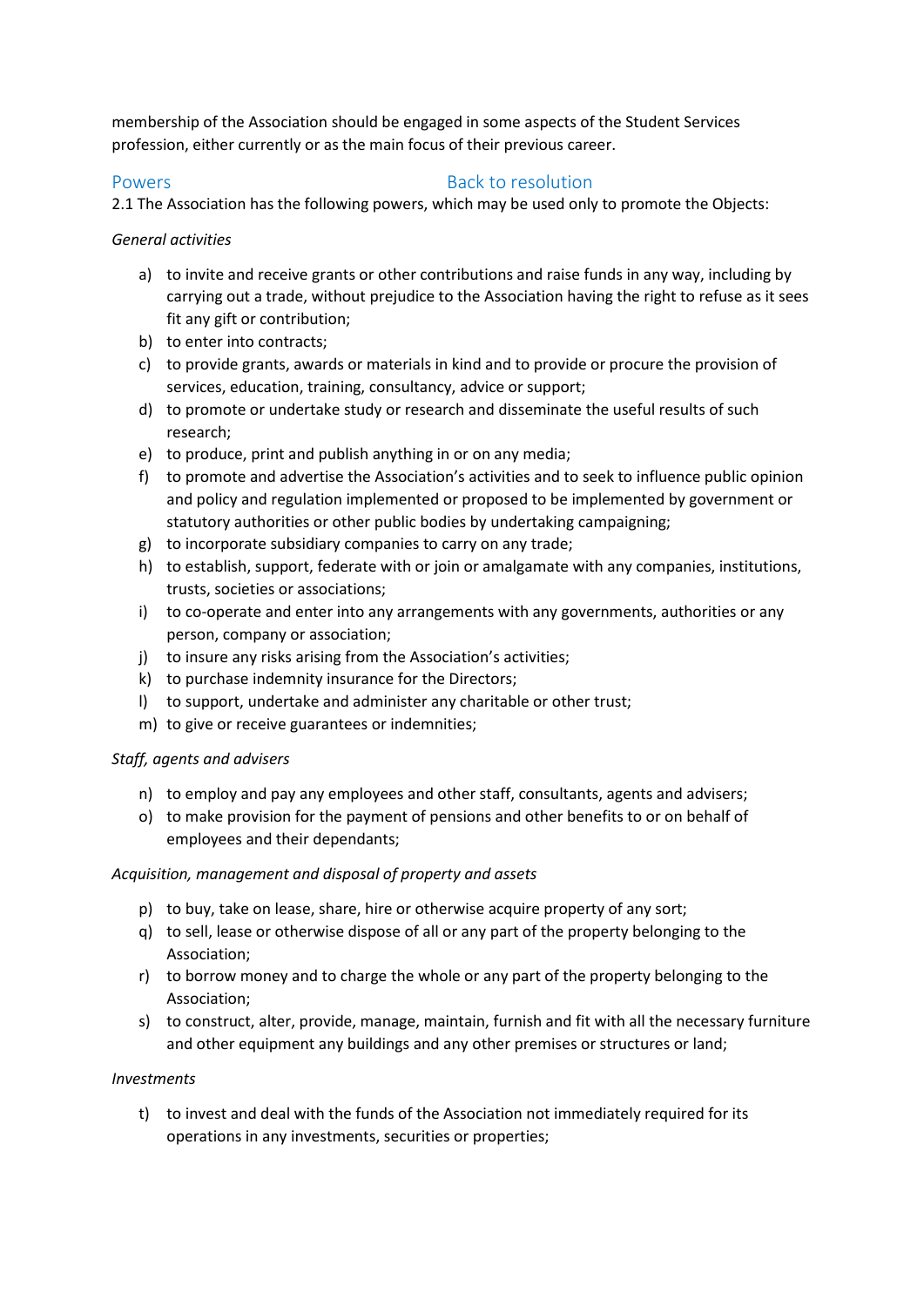u) to arrange for investments and other property of the Association to be held in the name of a nominee company acting under the control of the Directors or of a financial expert acting under their instructions and to pay any reasonable fee required;

### *Banking*

v) to open and operate bank accounts and other banking facilities including by using internet banking or other electronic authentication methods; and

### *Other powers*

w) to do anything else within the law which promotes or helps to promote the Objects.

## Membership Back to resolution

3.1 The subscribers to the memorandum when the Association was formed and such other persons admitted to membership in accordance with the Articles and Rules of Association are the members.

3.2 The Directors shall have full power and discretion to determine whether membership of the Association shall be granted to any applicant and shall not be required to give any reasons for their decision. The Directors may admit applicants to different classes of membership and may recognise one or more classes of associate members (who are not company members for the purposes of the Act) and may give different rights and apply different rates of subscription to different members. All members must pay the subscriptions (if any) that the Directors determine from time to time.

3.3 Any eligible UK HEP may apply for institutional membership. An eligible HEP is an institution that delivers higher education level teaching. UK HEP members are the company members for the purposes of the Act and have full voting rights.

3.4 The Directors may admit other organisations and individuals, including organisations that do not meet eligibility criteria contained in Article 3.3 above, and organisations and individuals from abroad, as professional affiliate or international members. The Directors may also admit persons whom they consider fit as honorary members. [These classes of members are associate members and are not company members for the purposes of the Act.]

3.5 Every UK HEP member has the right to appoint one individual as lead representative to receive notices and attend, speak and vote (and appoint a proxy to vote) at general meetings of the Association on behalf of the HEP member. HEP members may (in accordance with the Rules of Association) appoint additional named representatives to receive notices and attend and speak at meetings of the Association on behalf of the HEP member, but such additional representatives do not have the right to vote (or appoint a proxy to vote).

3.6 Members who are not UK HEP members are entitled to receive notices and attend meetings but not to vote.

# Termination of membership

4.1 Any member may resign their membership by giving written notice to the National Office.

4.2 The Directors may terminate the membership of any member if:

- a) the member is in arrears with the payment of monies due for three months or more; or
- b) after due deliberation and consultation, the Directors consider it to be in the best interests of the Association.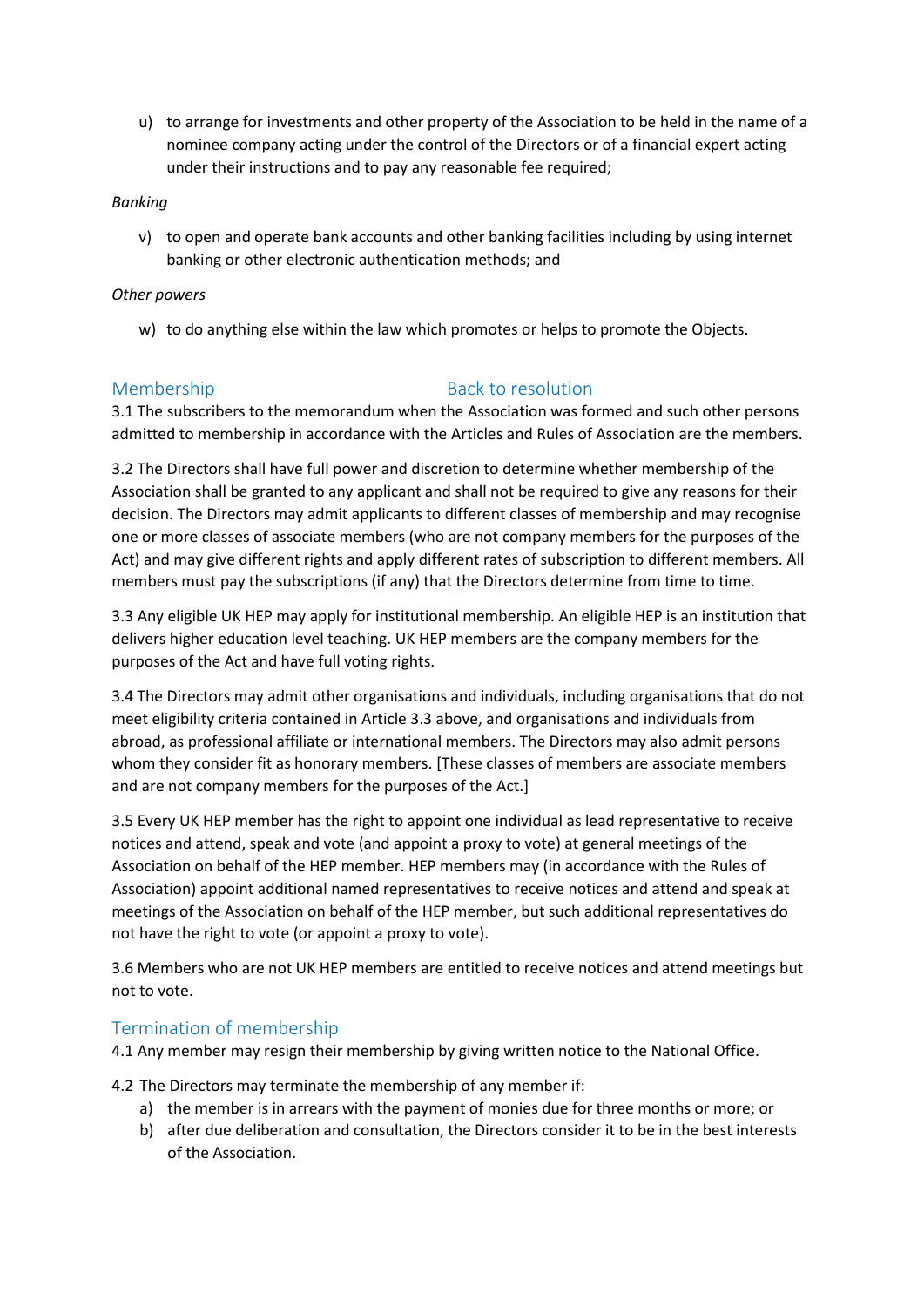4.3 The Directors may re-classify the membership of a member that ceases to fulfil the eligibility criteria contained in Article 3.3 above, or as determined by the Directors.

3.4 Any previous member shall remain liable for any monies due to the Association at the time when they cease to be a member.

## General meetings and the state of the Back to resolution

5.1 The Directors may call general meetings and, at the request of UK HEP members pursuant to the provisions of the Act, shall forthwith proceed to convene a general meeting following receipt a valid request. The Directors must give notice of the meeting within 21 days of receiving a valid request under the Act and the meeting must be held no later than 28 days after the date of the notice. If there are not within the United Kingdom sufficient Directors to call a general meeting, any Director or any member with voting rights may call a general meeting.

5.2 The Association shall hold an annual general meeting in addition to any other general meeting in every calendar year. The annual general meeting must be specified as such in the notices calling it.

## Notice of general meetings

6.1 All general meetings shall be called by at least fourteen clear days' notice. The notice shall specify the time and place (unless it is a virtual meeting) of the meeting and the general nature of the business to be transacted. Subject to the provisions of the Articles and to any restrictions imposed on any class of membership, the notice shall be given to all the members and to the Directors and to the Association's auditors.

6.2 The accidental omission to give notice of a meeting to, or the non-receipt of notice of a meeting by, any person entitled to receive notice shall not invalidate the proceedings at that meeting.

# Proceedings at general meetings

7.1 No business shall be transacted at any meeting unless a quorum is present. 25 UK HEP members or their proxies entitled to vote upon the business to be transacted at the meeting shall be a quorum. If a virtual general meeting is held or members are given the option to access a general meeting electronically, a person shall also be considered present if they have electronically accessed the meeting, are able to hear the chair of the meeting speak and (in the case of HEP members) have the ability to vote on any resolutions at the meeting.

7.2 If such a quorum is not present within half an hour from the time appointed for the meeting, or if during a meeting such a quorum ceases to be present, the meeting shall stand adjourned to such time and place (or in the case of a virtual meeting, electronic platform) as the Directors may determine.

7.3 The chair of the Executive Committee (or in their absence some other Director nominated by the Directors) shall preside as chair of the meeting, but if neither are present within fifteen minutes after the time appointed for holding the meeting and willing to act, the Directors present shall elect one of their number to be chair and, if there is only one Director present and willing to act, they shall be chair.

7.4 If no Director is willing to act as chair, or if no Director is present within fifteen minutes after the time appointed for holding the meeting, the members present and entitled to vote shall choose one of their number to be chair.

7.5 The chair may, with the consent of a meeting at which a quorum is present (and shall if so directed by the meeting), adjourn the meeting from time to time and from place to place (or in the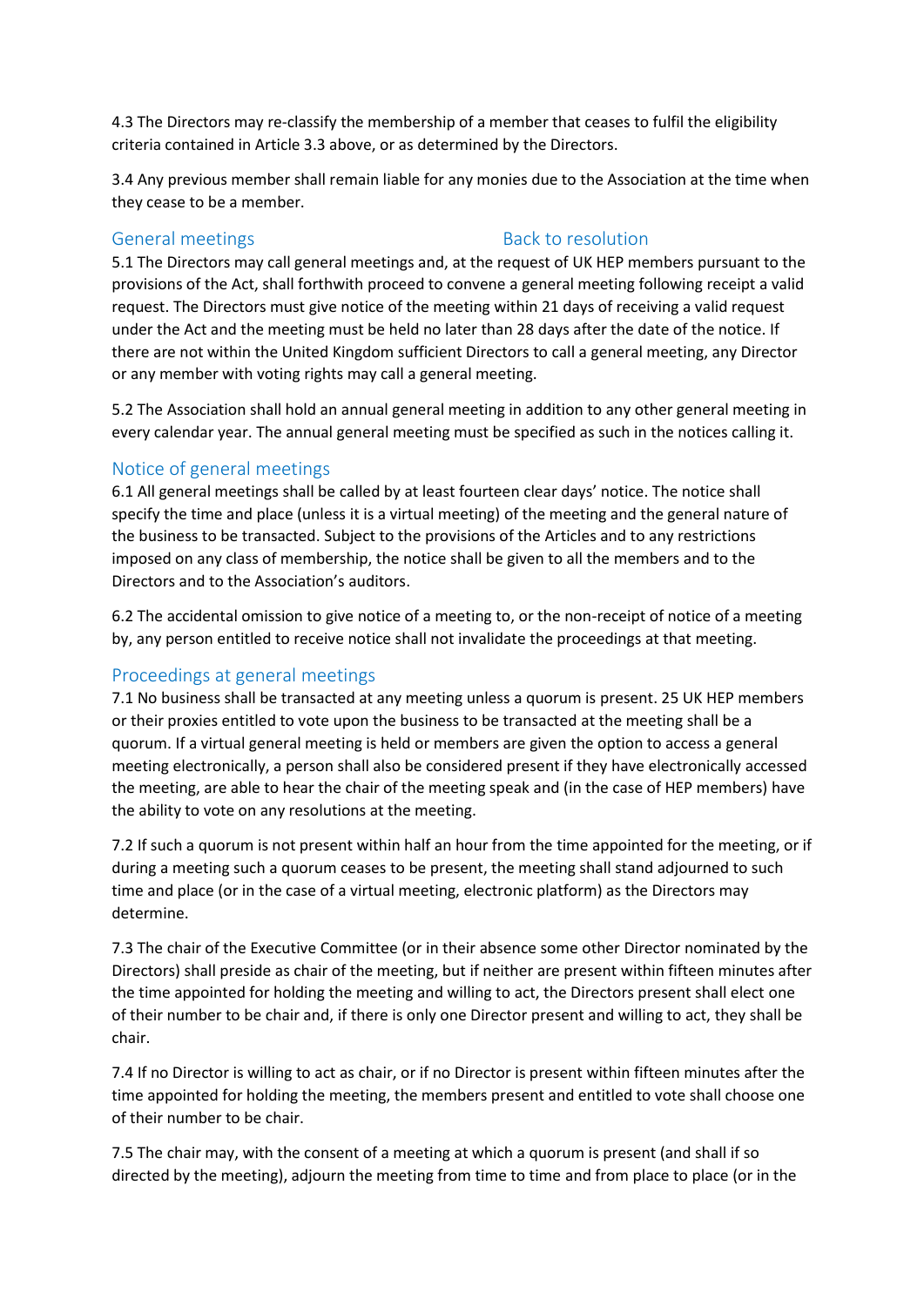case of a virtual meeting, make new electronic arrangements), but no business shall be transacted at an adjourned meeting other than business that might properly have been transacted at the meeting had the adjournment not taken place. When a meeting is adjourned for fourteen days or more, at least seven clear days' notice shall be given, specifying the time and place (or in the case of a virtual meeting, electronic platform) of the adjourned meeting and the general nature of the business to be transacted. Otherwise it shall not be necessary to give any such notice.

7.6 A resolution put to the vote of a meeting shall be decided on a show of hands or other means of live voting, unless:

- a) before, or on the declaration of the result of the show of hands, a poll is duly demanded, and subject to the provisions of the Act, a poll may be demanded:
	- 1) by the chair of the meeting, or
	- 2) by at least two members having the right to vote at the meeting; and a demand by a person as proxy for a member shall be the same as a demand by the member; or
- b) the meeting is a virtual or hybrid meeting, in which case Article 6A.5 shall apply.

7.7 Unless a poll is duly demanded (or in the case of a virtual or hybrid meeting, held), a declaration by the chair of the meeting that a resolution has been carried or carried unanimously, or by a particular majority, or lost, or not carried by a particular majority, and an entry to that effect in the minutes of the meeting, shall be conclusive evidence of the fact without proof of the number or proportion of the votes recorded in favour of or against the resolution.

7.8 The demand for a poll may, before the poll is taken, be withdrawn; but only with the consent of the chair, and a demand so withdrawn shall not be taken to have invalidated the result of a show of hands declared before the demand was made.

7.9 A poll shall be taken as the chair directs and they may appoint scrutineers (who need not be members) and fix a time and place (or electronic platform) for declaring the result of the poll. The result of the poll shall be deemed to be the resolution of the meeting at which the poll was demanded.

7.10 In the case of an equality of votes, whether on a show of hands or on a poll, the chair of the meeting shall be entitled to a casting vote in addition to any other vote they may have.

7.11 A poll demanded on the election of a chair or on a question of adjournment shall be taken forthwith. A poll demanded on any other question shall be taken either forthwith or at such time and place (or electronic platform) as the chair directs, not being more than thirty days after the poll is demanded. The demand for a poll shall not prevent the continuance of a meeting for the transaction of any business other than the question on which the poll was demanded. If a poll is demanded before the declaration of the result of a show of hands, and the demand is duly withdrawn, the meeting shall continue as if the demand had not been made.

7.12 No notice need be given of a poll not taken forthwith, if the time and place at which it is to be taken are announced at the meeting at which it is demanded. In any other case at least seven clear days' notice shall be given specifying the time and place (or electronic platform) at which the poll is to be taken.

7.13 Except in the case of a resolution to remove a Director or the auditors before the expiry of their term, HEP members may pass a written resolution without a meeting being held, provided that:

a) it is in writing;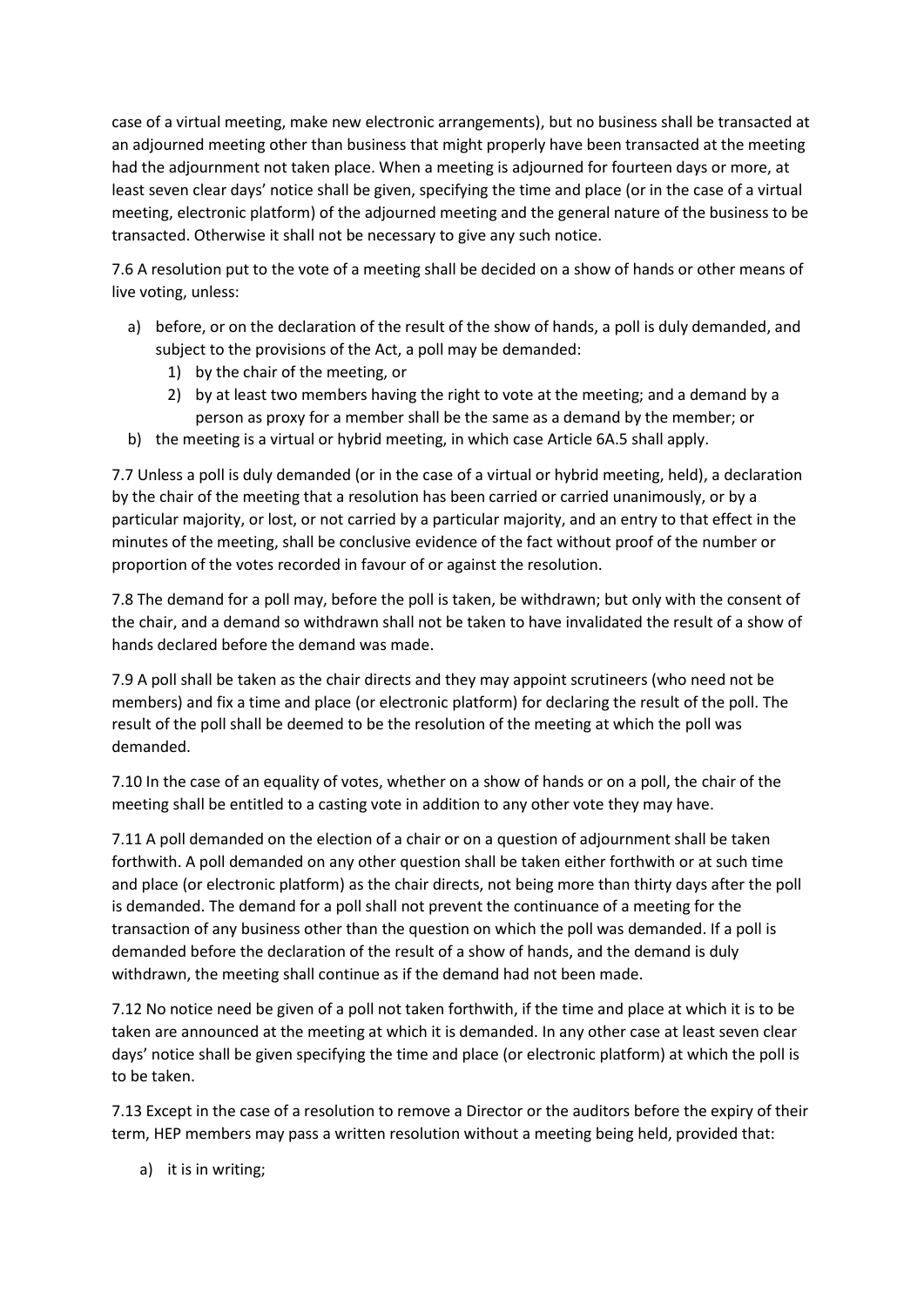- b) a copy of the proposed resolution has been sent to every eligible HEP member;
- c) in the case of a special resolution it must be stated on the resolution that it is a special resolution, and it must be Executed by at least 75 per cent. of HEP members (or their duly authorised representatives);
- d) in the case of an ordinary resolution it must be Executed by a majority of HEP members (or their duly authorised representatives); and
- e) it is contained in a document which has been received at the National Office within the period of 28 days beginning with the circulation date.

<span id="page-22-0"></span>7.14 A written resolution may consist of two or more documents in identical form Executed by HEP members and is passed when the required majority of eligible HEP members have signified their agreement to it. [Back to other alterations](#page-16-1)

## Virtual and Hybrid General Meetings [Back to resolution](#page-16-0)

8.1 The Directors may decide to a hold a general meeting either as a physical meeting, a virtual meeting (electronic only meeting) or a combination of a physical and virtual meeting (a hybrid meeting).

8.2 Where electronic access to a general meeting is permitted:

- a) the access must be via suitable electronic means agreed by the Executive Committee; and
- b) members accessing the meeting electronically must be able to hear the chair of the meeting speak and (in the case of HEP members) have the ability to vote on any resolutions at the meeting, in order to form part of the quorum.

8.3 Where a virtual general meeting is to be called the Association shall not be required to specify in the notice of the meeting the place of the meeting, but it must provide sufficient information to allow members to access the meeting.

8.4 If, after the sending of notice of a general meeting but before the meeting is held, or after the adjournment of a general meeting but before the adjourned meeting is held (whether or not notice of the adjourned meeting is required), the Executive Committee decides that it is impracticable or unreasonable to hold (i) the physical meeting at the declared place or (ii) the virtual or hybrid meeting on the electronic platform specified in the notice, and/or at the specified date and/or time, or the Executive Committee decides that it is more appropriate, it may change the place and/or electronic platform and/or postpone the date and/or time at which the meeting is to be held. If such decision is made, the Executive Committee may then change the place and/or the electronic platform and/or postpone the date and/or time again if it decides that it is reasonable to do so.

8.5 All resolutions put to a vote at a virtual or hybrid general meeting shall be voted on by a poll. Such poll votes may be cast by such means as the Executive Committee in its sole discretion deems appropriate for the purposes of the meeting.

8.6 All other provisions set out in these Articles in respect of the calling and holding of general meetings, including but not limited to quorum, proxy voting, chairing of the meeting and the procedures to be followed, shall still apply save as amended by this Article 8.

8.7 If a member, due to technological failings, is unable to attend a general meeting electronically or is only able to attend part of the general meeting, this shall not invalidate the meeting. The chair of the meeting shall however have the discretion to adjourn the virtual or hybrid meeting if such technological failings in their opinion substantially affect the holding of the meeting. All business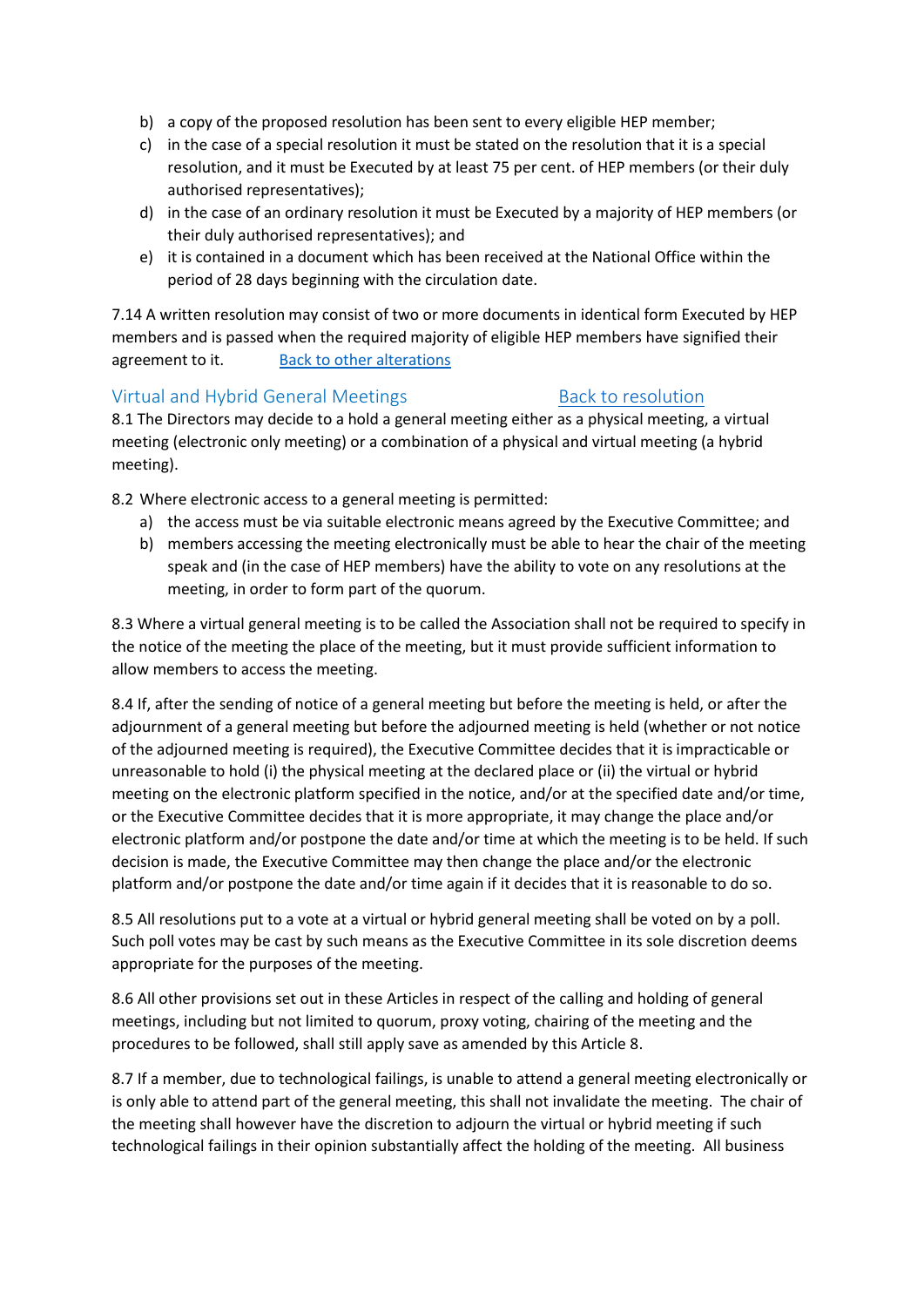conducted at the general meeting up to the time of adjournment shall be valid. If the meeting is so adjourned the Executive Committee shall determine the new date for the meeting to continue.

8.8 The Executive Committee may make any arrangement and impose any requirement or restriction as is necessary to ensure the identification of those taking part in any virtual or hybrid general meeting and the security of any electronic voting or communications which is proportionate to those objectives. In this respect the Executive Committee is able to authorise any voting application, system or facility for virtual or hybrid meetings as it sees fit.

8.9 The Executive Committee may take reasonable measures and may make such regulations as it deems necessary, relating to the holding of virtual and hybrid general meetings from time to time. Such regulations may include, but are not limited to, provisions relating to etiquette and communication in meetings and voting in meetings.

## Votes of members

9.1 Subject to Article 7.10 and to any rights or restrictions attached to any class of membership, every eligible member shall have one vote. Votes may be cast personally or by proxy or by postal ballot.

9.2 No member may vote at any general meeting nor by ballot unless all monies presently payable by them to the Association have been paid.

9.3 No objection shall be raised to the qualification of any voter except at the meeting or adjourned meeting at which the vote objected to is tendered, and every vote that is not disallowed at the meeting shall be valid. Any objection made in due time shall be referred to the chair of the meeting whose decision shall be final and conclusive.

9.4 The appointment of a proxy shall be executed by or on behalf of the appointor and shall be in any form that is usual, or which the Directors may approve and, if the Directors approve, may be delivered by email or other method of communication approved by the Directors.

9.5 The appointment of a proxy and any authority under which it is executed, or a copy of such authority certified notarially or in some other way approved by the Directors, may:

- a) in the case of an instrument in writing, be deposited at the place within the United Kingdom as is specified in the notice convening the meeting, or in any instrument of proxy sent out by the Association in relation to the meeting, not less than 48 hours before the time for holding the meeting or adjourned meeting at which the person named in the instrument proposes to vote; or
- b) in the case of an appointment contained in an electronic communication, where an address has been specified for the purpose of receiving electronic communications:
	- 1) in the notice convening the meeting; or
	- 2) in any instrument of proxy sent out in relation to the meeting; or
	- 3) in any invitation contained in an electronic communication to appoint a proxy issued in relation to the meeting ,

be received at such address not less than 48 hours before the time for holding the meeting or adjourned meeting at which the person named in the appointment proposes to vote;

c) in the case of a poll taken more than 48 hours after it is demanded, be deposited or received as aforesaid after the poll has been demanded, and not less than 24 hours before the time appointed for the taking of the poll; or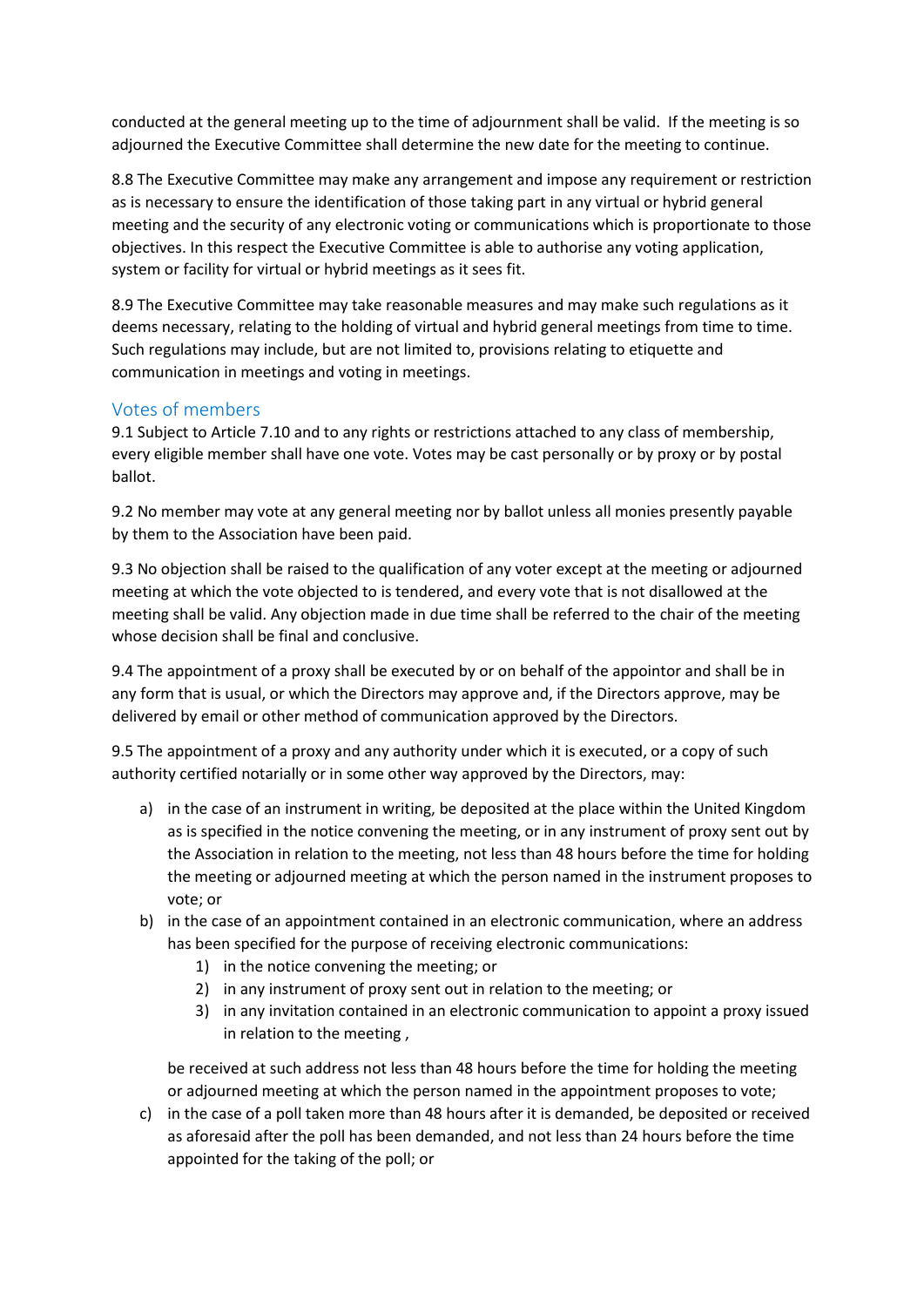d) where the poll is not taken forthwith but is taken not more than 48 hours after it was demanded, be delivered at the meeting at which the poll was demanded to the chair of the meeting or to any Director;

and an appointment of proxy that is not deposited, delivered or received in a manner so permitted shall be invalid.

In this regulation and the next, "address", in relation to electronic communications, includes any number or address used for the purposes of such communications.

9.6 A nominated proxy vote or poll is valid even if the party who nominates the proxy changes their mind. However, if the nominating party gives notice that they no longer require a proxy vote before the meeting or poll begins, then the proxy vote is invalid.

## Number of Directors

10.1 Unless otherwise determined by ordinary resolution, the number of Directors shall not be subject to any maximum but shall be not less than two.

## Powers of Directors

11.1 Subject to the provisions of the Act, the Rules of Association and the Articles, and to any directions given by special resolution, the business of the Association shall be managed by the Directors, who may exercise all the powers of the Association. No alteration of the Rules of Association or Articles and no such direction shall invalidate any prior act of the Directors, which would have been valid if that alteration had not been made or that direction had not been given. The powers given by this regulation shall not be limited by any special power given to the Directors by the Articles, and a meeting of Directors at which a quorum is present (as specified in Article 18.4) may exercise all powers exercisable by the Directors.

## Delegation of Directors' powers

12.1 The Directors may, by power of attorney or otherwise, appoint any person to be the agent of the Association for such purposes and on such conditions as they determine, including authority for the agent to delegate all or any of their powers.

12.2 The Directors may delegate any of their powers to any committee consisting of one or more Directors, or to staff of the National Office. Any such delegation may be made subject to any conditions the Directors may impose, and either collaterally with, or to the exclusion of, their own powers, and may be revoked or altered. Any such committee or person to which a Director delegates powers shall be governed by the Articles regulating the conduct of Directors so far as they are capable of applying.

## Appointment and retirement of Directors

13.1 Directors shall be appointed and shall retire in accordance with the Rules of Association.

#### <span id="page-24-0"></span>Disqualification and removal of Directors [Back to other alterations](#page-16-1)

14.1 The office of a Director will be vacated if the Director:

- a) ceases to be employed by an organisation with Association membership for a period of more than three months, or their employing organisation ceases to be an Association member; or
- b) becomes bankrupt or makes any arrangement or composition with their creditors generally; or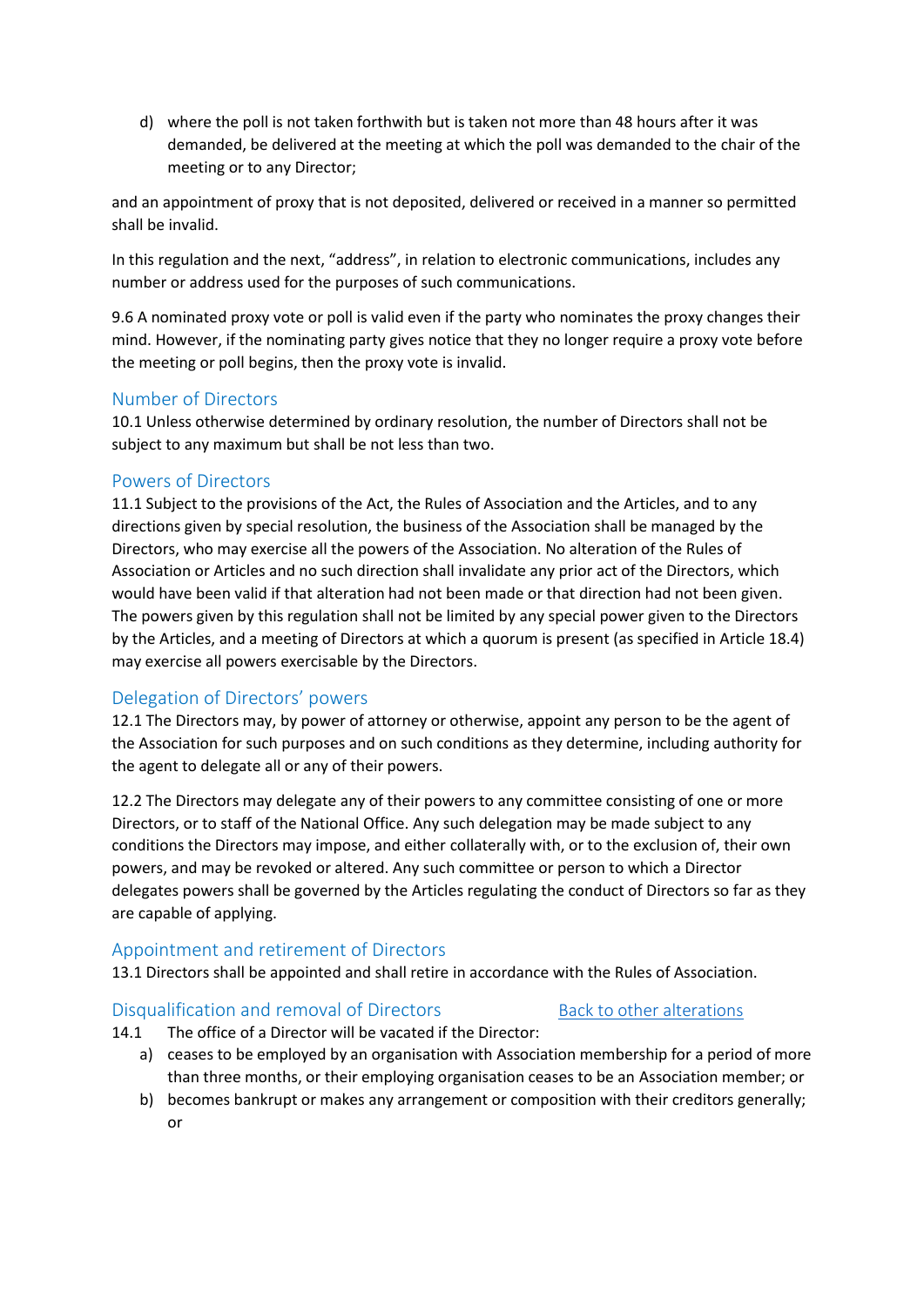- c) is considered by the Executive Committee to have become incapable, whether mentally or physically, of managing their own affairs and remains so for a period of at least three months and a majority of the other Directors resolve that their office be vacated; or
- d) resigns their office by notice to the Association; or
- e) is absent without permission from two consecutive meetings of the Executive Committee and it is resolved by a majority of the other Directors to remove them; or
- f) is considered by a majority of the other Directors to have failed to uphold the principles as laid out in Executive Roles and Values document located in the governance section of the Association website [www.amosshe.org.uk/governance.](http://www.amosshe.org.uk/governance)

## <span id="page-25-0"></span>Directors' remuneration and [Back to](#page-16-0) resolution

15.1 The Directors shall not be entitled to any remuneration in respect of their appointments as Directors.

15.2 Subject to Article 15.1, the Directors shall be entitled to reasonable and proper payment in return for any goods or services provided by them to the Association, and to any other payment the Executive Committee resolves is reasonable, proper and in the best interests of the Association.

# Directors' expenses

16.1 The Directors may be paid all travelling, hotel, and other expenses properly incurred by them in connection with their attendance at Association meetings, including Executive Committee meetings, committee meetings and general meetings, or otherwise in connection with the discharge of their duties in relation to the Association.

# Directors' appointments and interests

17.1 Subject to the provisions of the Act, the Directors may appoint one or more of their number to any Chair or Vice Chair roles. Subject to Article 15.1 above, any such appointment may be made upon such terms as the Directors determine. Any appointment of a Director to a Chair or Vice Chair roles shall terminate if they cease to be a Director.

17.2 Subject to the provisions of the Act, and provided that they have disclosed to the Directors the nature and extent of any material interest of theirs, a Director notwithstanding their office:

- a) may be a party to, or otherwise interested in, any transaction or arrangement with the Association or in which the Association is otherwise interested;
- b) may be a director or other officer of, or employed by, or a party to any transaction or arrangement with, or otherwise interested in, any corporate promoted by the Association or in which the Association is otherwise interested; and
- c) shall not, by reason of their office, be accountable to the Association for any benefit that they derive from any such office or employment, or from any such transaction or arrangement, or from any interest in any such body corporate, and no such transaction or arrangement shall be liable to be voided on the ground of any such interest or benefit.
- 17.3 For the purposes of this Article 17:
	- a) a general notice given to the Directors that a Director is to be regarded as having an interest of the nature and extent specified in the notice in any transaction or arrangement in which a specified person or class of persons is interested, shall be deemed to be a disclosure that the Director has an interest in any such transaction of the nature and extent so specified; and
	- b) an interest of which a Director has no knowledge and of which it is unreasonable to expect them to have knowledge shall not be treated as an interest of theirs.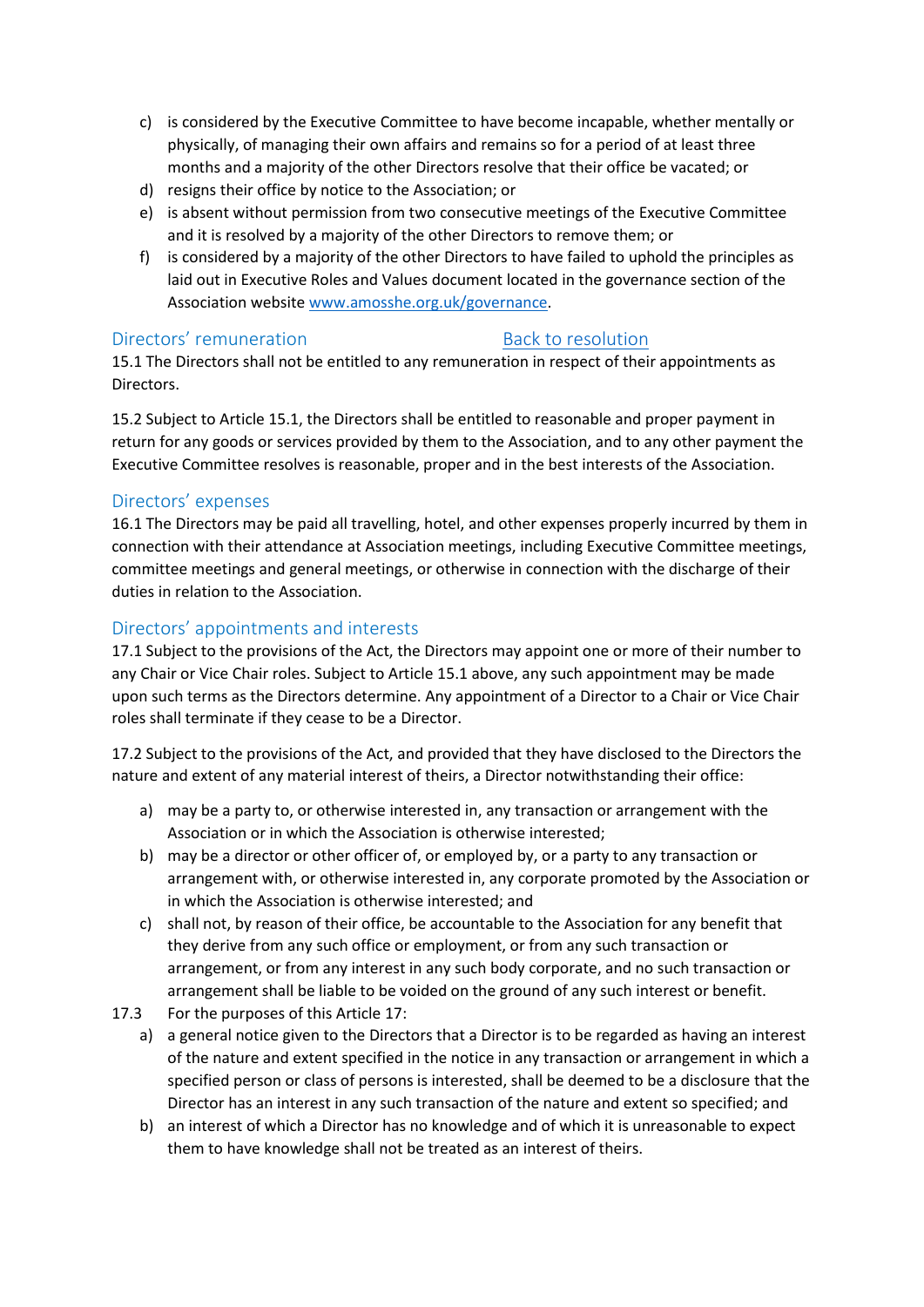17.4 Subject to the provisions of the Act, a Director may vote on any contract or arrangement in which they are interested, and on any matter arising therefrom, and if they shall so vote, their vote shall be counted and they shall be reckoned in estimating a quorum when any such contract or arrangement is under consideration.

## Meetings of the Executive Committee

18.1 Subject to the provisions of the Act and Articles, the Directors may regulate their proceedings as they think fit.

18.2 A Executive Committee meetings (and meetings of Director committees) may be held in person, by telephone, or by suitable electronic means agreed by the Executive Committee (or committee) in which all participants may communicate with all other participants.

18.3 A Director may, or the staff of the National Office at the request of a Director shall, call a meeting of the Directors. It shall not be necessary to give notice of a meeting to a Director who is absent from the United Kingdom.

18.4 Questions arising at a meeting shall be decided by a majority of votes. In the case of an equality of votes, the Chair shall have a second or casting vote.

18.5 The quorum for the transaction of the business of the Directors may be fixed by the Directors, and unless so fixed at any other number shall be five.

18.6 The Directors (or a sole Director) may act notwithstanding any vacancies in their number, but if the number of Directors is less than the number fixed as a quorum, the Directors (or Director) may act only for the purpose of filling vacancies or calling a general meeting.

18.7 The Chair of the Association, duly elected by the membership and in accordance with the Rules of Association, shall also be the Chair of the Executive Committee and preside at every meeting of Directors at which they are present. But if there is no Director currently holding that office, or the Chair is not present within five minutes after the time appointed for the meeting, the Directors present may appoint one of their number to be chair of the meeting.

18.8 All acts done by a meeting of Directors, or of a committee of Directors, or by a person acting as a Director shall, notwithstanding that it be afterwards discovered that there was a defect in the appointment of any Director or that any of them were disqualified from holding office, or had vacated office, or were not entitled to vote, be as valid as if every such person had been duly appointed and was qualified and had continued to be a Director and had been entitled to vote.

18.9 A resolution in writing, signed by all the Directors entitled to receive notice of a meeting of Directors (or of a committee of Directors), shall be as valid and effectual as if it had been passed at a meeting of Directors (or, as the case may be, a committee of Directors) duly convened and held, and may consist of several documents in the like form, each signed by one or more Directors.

## **Minutes**

- 19.1 The Directors shall cause minutes to be made:
	- a) of all appointments of chairs made by the Directors; and
	- b) of all proceedings at meetings of the Association and of the Directors, and of committees of Directors, including the names of the Directors present at each such meeting.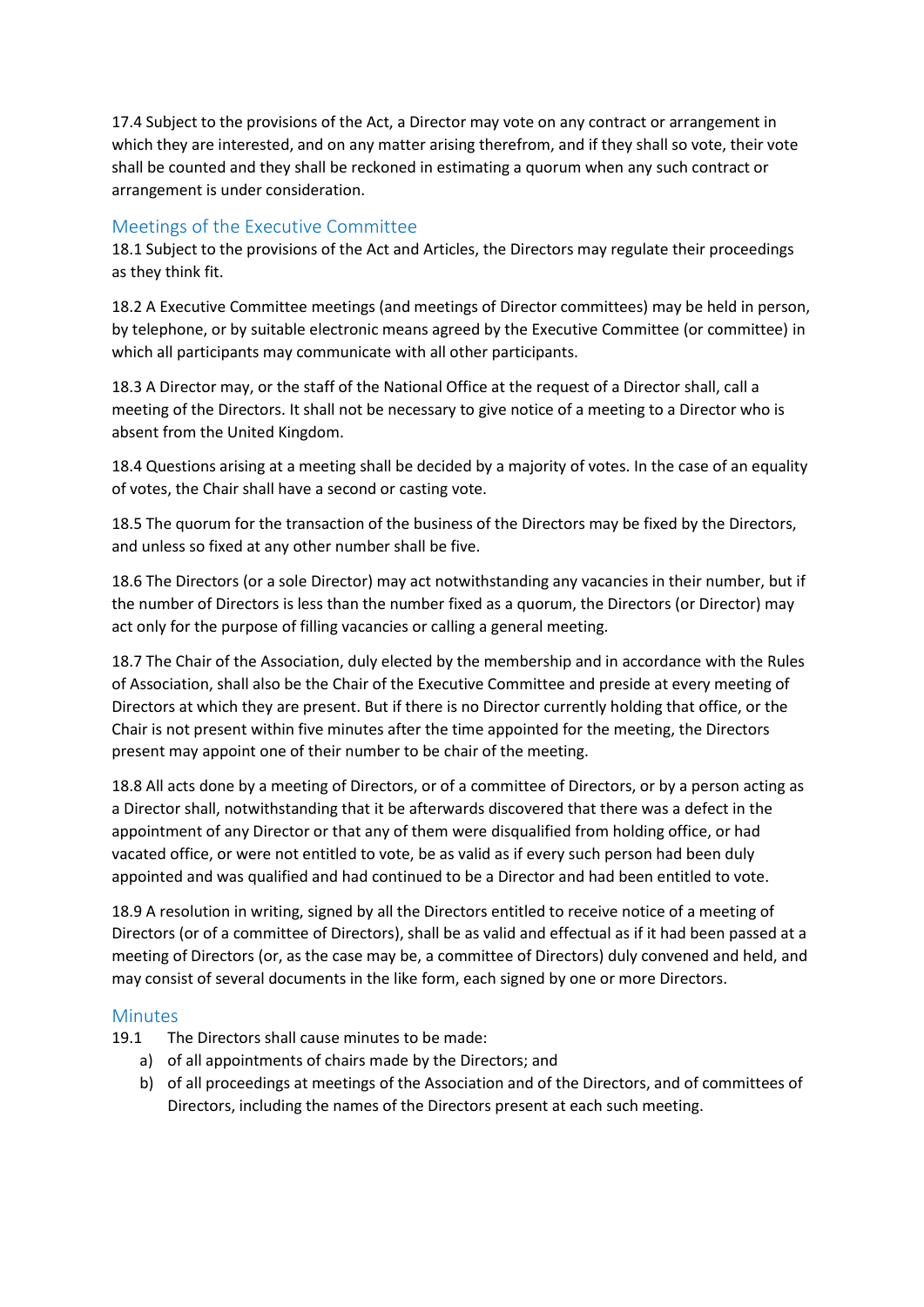### **Notices**

20.1 Any notice to be given to or by any person pursuant to the Articles (other than a notice calling a meeting of the Directors) shall be in writing, or shall be given using electronic communications to an address, for the time being notified for that purpose to the person giving the notice. In this regulation "address", in relation to electronic communications, includes any number or address used for the purposes of such communications.

20.2 the Association may give any notice to a member either personally or by sending it by post in a prepaid envelope addressed to the member at their registered address, or by leaving it at that address, or by giving it using electronic communications to an address for the time being notified to the Association by the member. A member whose registered address is not within the United Kingdom and who gives to the Association an address within the United Kingdom at which notices may be given to them, or an address to which notices may be sent using electronic communications, shall be entitled to have notices given to them at that address, but otherwise no such member shall be entitled to receive any notice from the Association. In this regulation "address", in relation to electronic communications, includes any number or address used for the purposes of such communications.

20.3 A member present, either in person or by proxy, at any meeting of the Association shall be deemed to have received notice of the meeting and, where requisite, of the purposes for which it was called.

20.4 Proof that an envelope containing a notice was properly addressed, prepaid and posted shall be conclusive evidence that the notice was given. Proof that a notice contained in an electronic communication was sent in accordance with guidance issued by the Institute of Chartered Secretaries and Administrators shall be conclusive evidence that the notice was given. A notice shall be deemed to have been given at the expiration of 48 hours after the envelope containing it was posted, or, in the case of a notice contained in an electronic communication, at the expiration of 48 hours after the time it was sent.

#### Indemnity

21.1 Subject to the provisions of the Act, but without prejudice to any indemnity to which they may otherwise be entitled, every Director of the Association shall be indemnified out of the assets of the Association against all costs, charges, expenses, losses, damages and liabilities incurred by them in or about the execution of their duties or the exercise of their powers, or otherwise in relation thereto, including (without prejudice to the generality of the foregoing) any liability incurred by them in defending any proceedings, whether civil or criminal, which relate to anything done or omitted or alleged to have been done or omitted by them as a Director or employee of the Association, in which judgment is given in their favour, or in which they are acquitted, or which are otherwise disposed of without any finding or admission of material breach of duty on their part, or in connection with any application in which relief is granted to them by the court from liability for negligence, default, breach of duty or breach of trust in relation to the affairs of the Association.

#### Rules

22.1 Rules governing the election of Directors, and specifically the Chair, shall be made and varied by resolution of the HEP members, or by such other method as may be determined by the HEP members from time to time, and may include a requirement for Directors to retire by rotation, procedures and other matters relating to the conduct of ballots and the nomination of persons proposed for election as Directors and all related matters.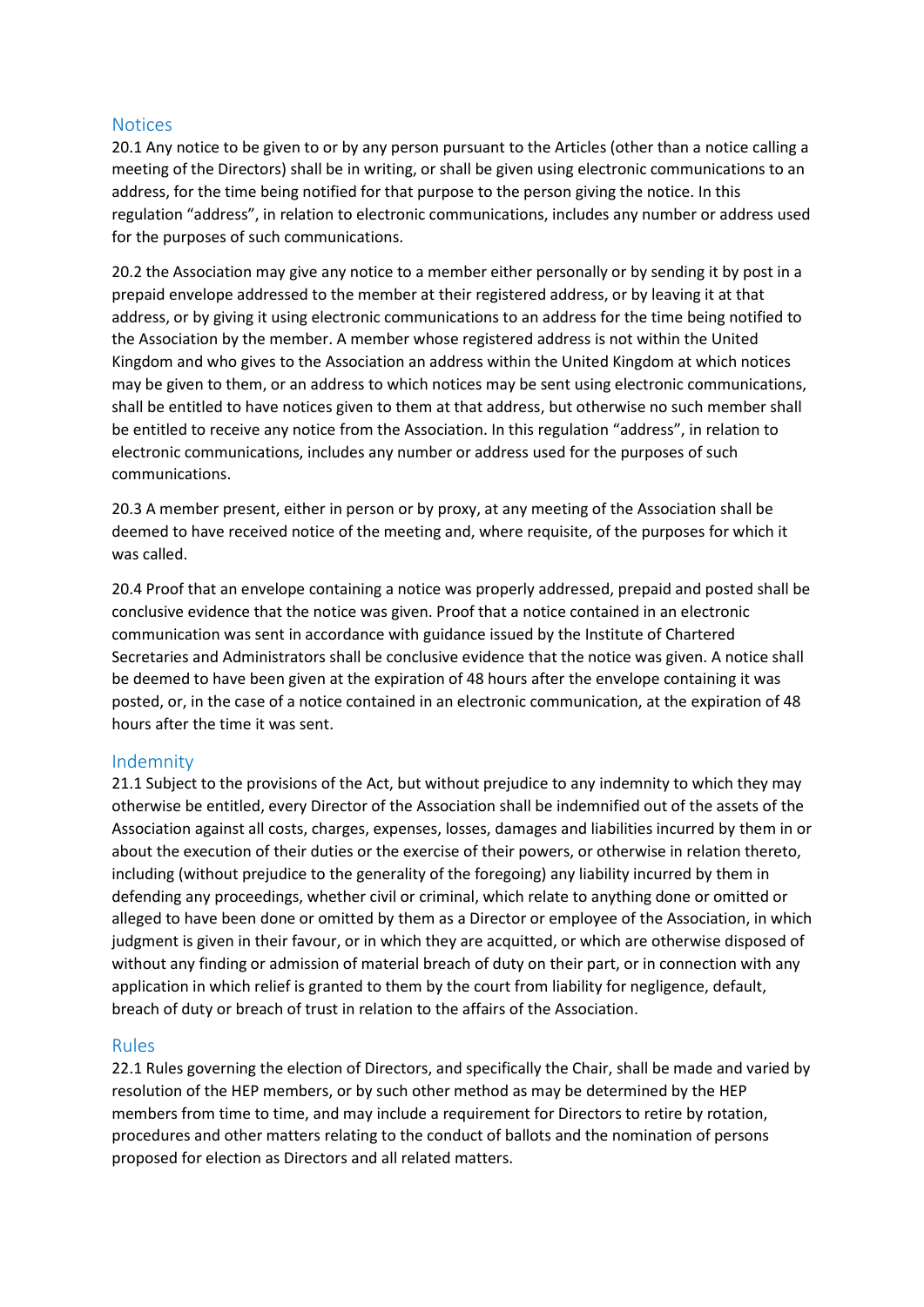22.2 Subject to these Articles, the Directors may from time to time make such rules or bylaws as they may deem necessary or expedient or convenient for the proper conduct and management of the Association, and for the purposes of prescribing classes of and conditions of membership and, in particular but without prejudice to the generality of the foregoing, they may by such rules or bylaws regulate:

- a) the conduct of the members of the Association in relation to one another and to National Office staff;
- b) the setting aside of the whole or any part or parts of the Association's premises at any particular time or times for any particular purpose or purposes;
- c) the procedure at general meetings and meetings of the Directors and committees of the Directors in so far as such procedure is not regulated by the Articles;
- d) the procedure to be followed should there be an intention to wind up the Association; and
- e) generally, all such matters as are commonly the subject matter of Association rules.

22.3 the Association in general meetings shall have the power to alter, add to or repeal the rules or bylaws, and the Directors shall adopt such means as they think sufficient to bring to the notice of members all such rules or bylaws, which shall be binding on all members provided that no rule or bylaw shall be inconsistent with, or shall affect or repeal anything contained in, the Rules of Association or the Articles.

# <span id="page-28-0"></span>Limited liability and guarantee [Back to other alterations](#page-16-1)

23.1 Each Member undertakes to pay £1 in the event of the Association being wound up or dissolved while they are a Member or within one year after ceasing to be a Member, towards:-

- a) payment of the debts and liabilities of the Association incurred before they ceased to be a Member;
- b) payment of the costs, charges and expenses of winding up; and
- c) adjustment of the rights of the contributories among themselves.

23.2 The liability of the Member is limited to £1.

# <span id="page-28-1"></span>Use of Property and Funds [Back to alterations](#page-16-1)

24.1 The income and property of the Association shall be applied solely towards the promotion of the Objects. No portion thereof shall be paid or transferred directly or indirectly, by way of dividend, bonus or otherwise by way of profit, to any member. Subject to Article 15.1, this shall not prevent reasonable and proper remuneration and/or payments to any employee, officer or Director.

25.1 If the Association is wound-up or dissolved and there remains any assets after all debts and liabilities have been satisfied, the assets shall not be paid or distributed among the members but shall be transferred to one or more other bodies having objects that are the same as, or similar to, the Objects, such body or bodies to be chosen by the HEP members.

-----------------------------------------------------------------------------------------------------------------

# <span id="page-28-2"></span>Winding Up **Back to [alterations](#page-16-1)**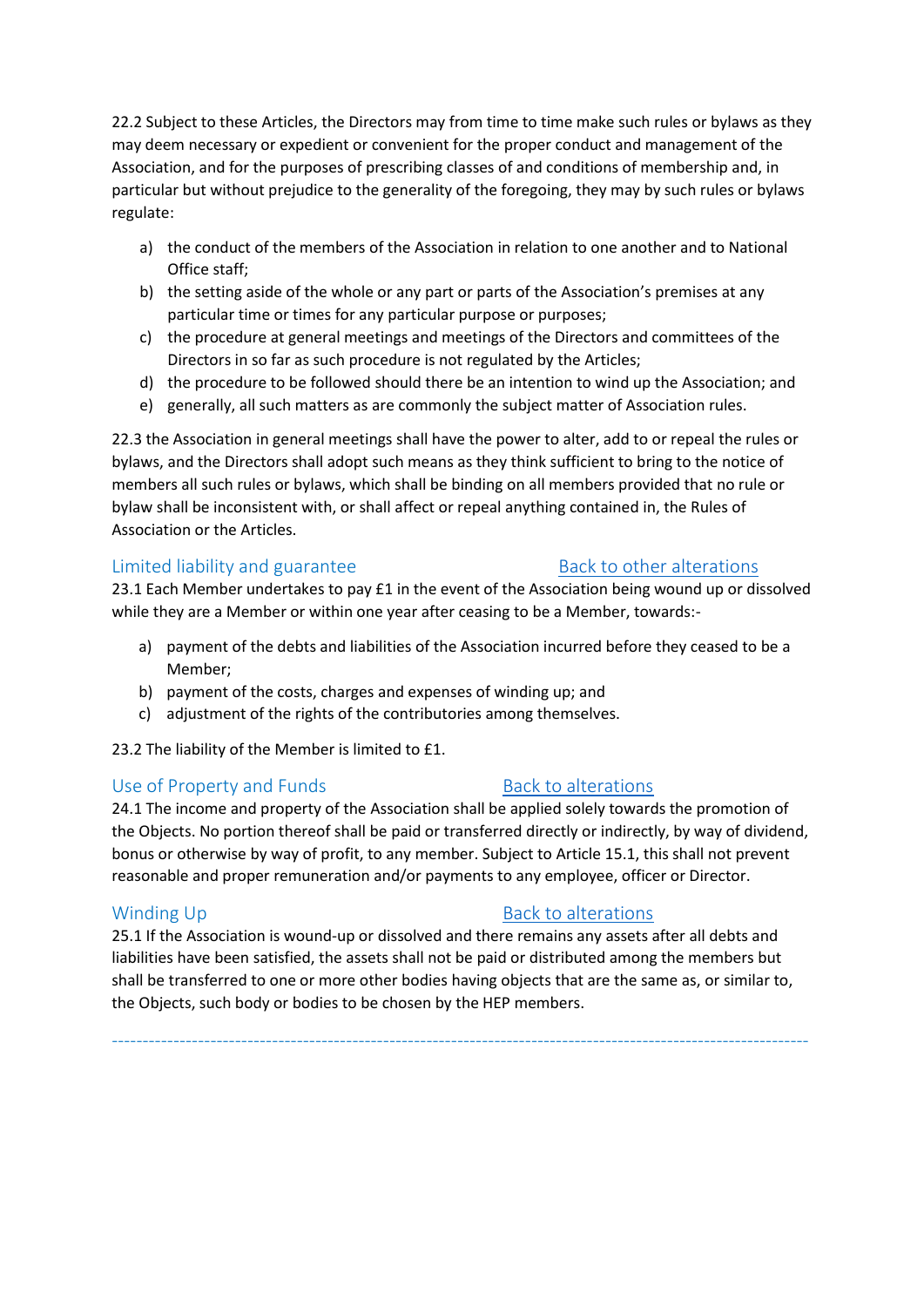

[Back to index](#page-3-1) AMOSSHE articles of [association](#page-3-1)

# Company registration number 4778650

# **COMPANIES ACTS 1985 TO 1989 COMPANY LIMITED BY**

# **GUARANTEEAND NOT HAVING A SHARE CAPITAL**

# ARTICLES OF ASSOCIATION

**of**

# <span id="page-29-0"></span>THE ASSOCIATION OF MANAGERS OF STUDENT SERVICES IN HIGHER EDUCATION

# **(known as AMOSSHE, The Student Services Organisation)**

# INTERPRETATION

1.1 In these articles:

- "the Association" means the company intended to be regulated by these articles;
- "the Act" means the Companies Act 1985 including any statutory modification orre- enactment thereof for the time being in force;
- "the Articles" means the Articles of Association of AMOSSHE from time to time inforce;
- "the Board" means the Executive Committee;
- "clear days" in relation to the period of a notice means the period excluding the day when the notice is given or deemed to be given and the day for which it is given or onwhich it is to take effect;
- "Directors" means the Executive Committee; "executed" includes any mode of execution;
- "the Memorandum" means the Memorandum of Association of AMOSSHE from timeto time in force;
- "Office" means the registered National Office of AMOSSHE;
- "the United Kingdom" means Great Britain and Northern Ireland.

1.2 Unless the context otherwise requires, words importing:- the singular only shallinclude the plural number and vice versa; persons shall include corporations.

1.3 Subject as aforesaid, words or expressions contained in these Articles shall, unless thecontext requires otherwise, bear the same meaning as in the Act.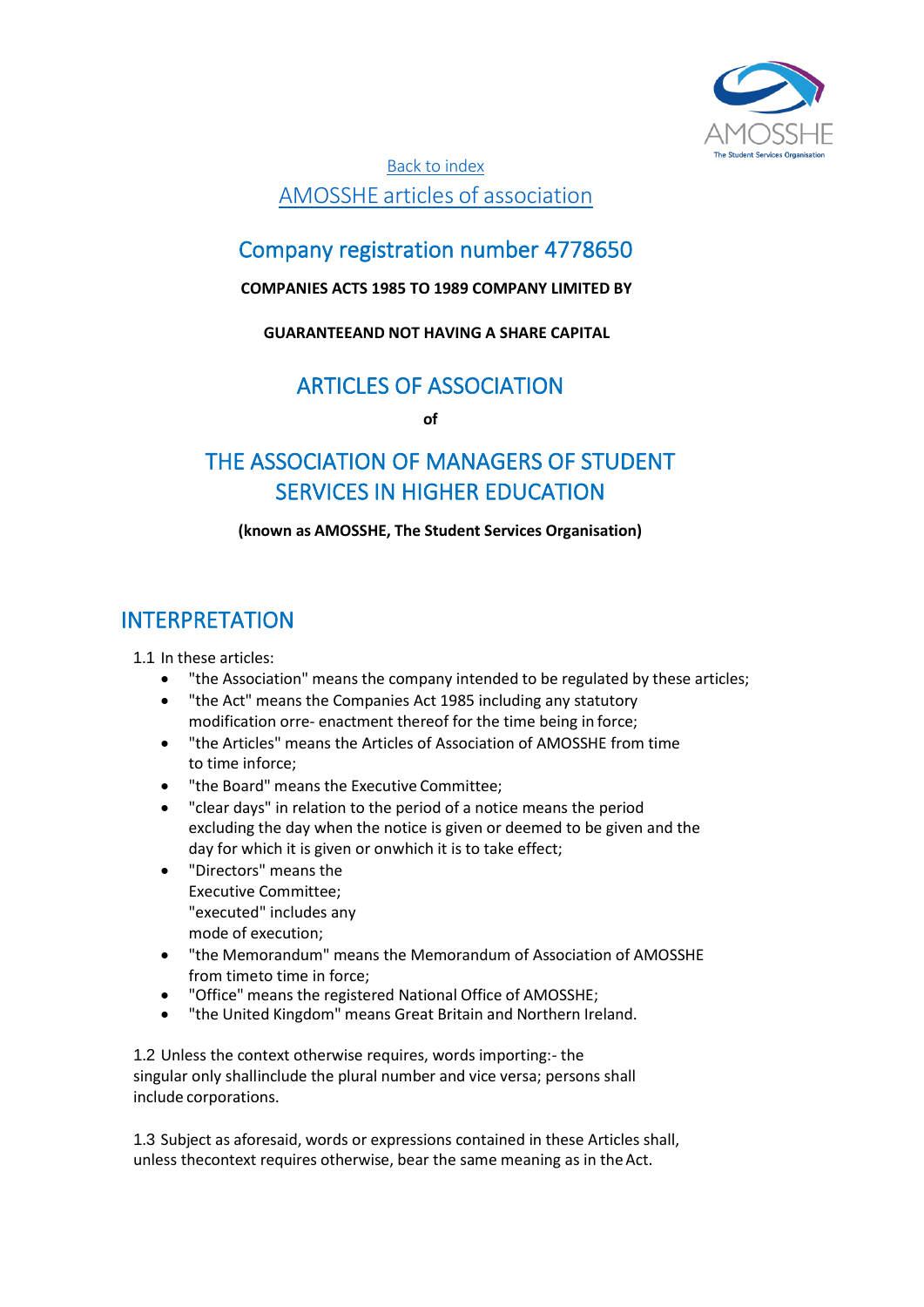1.4 AMOSSHE exists to foster professional expertise across all areas of the student experience and services that support students in higher education. All institutions and individuals associated with AMOSSHE membership should be wholly or mainly engaged withthe Student Services profession, either currently or as the main focus of their previous career.

# **MEMBERSHIP**

2.1 The subscribers to the Memorandum and such other persons or organisations as areadmitted to membership in accordance with the Articles shall be members ofAMOSSHE.

2.2 The Directors shall have full power and discretion to determine whether membership of AMOSSHE shall be granted to any applicant and shall not be required to give any reasons for their decision. The Directors may admit applicants to different classes of membership and maygive different rights and apply different rates of subscription to different members.

2.3 Any eligible UK higher education provider (HEP) may apply for institutional membership. An eligible HEP is an institution that delivers primarily higher education levelteaching with a significant student population in higher education. Institutional membership confers full voting rights.

2.4 The Directors may also admit other organisations, including organisations that do not meet eligibility criteria contained in Article 2.3 above and organisations from abroad, as professional affiliate or international members. The Directors may also admit persons whomthey consider fit as honorary members.

2.5 Every HEP member has the right to appoint one lead member and a number of additionalnamed members (in accordance with the Rules of Association) to receive notices and attend and speak at meetings of AMOSSHE, but only the lead member has the right to vote and to appoint a proxy to vote and generally to exercise all the membership rights of his or her appointer.

2.6 Honorary, professional affiliate and international members are entitled to receivenotices and attend meetings but have no votes.

# TERMINATION OF MEMBERSHIP

3.1 Any member may resign their membership by giving written notice to the National Office.

3.2 The Directors may terminate the membership of any member if it is in arrears with the payment of monies due for three months or more. The Directors may terminate the membership of any member if, after due deliberation and consultation, it is considered to be inthe best interests of AMOSSHE.

3.3 The Directors may reclassify the membership of an institutional member that ceases tofulfil the eligibility criteria contained in Article 2.3 above.

3.4 Any institution or organisation shall remain liable for any monies due to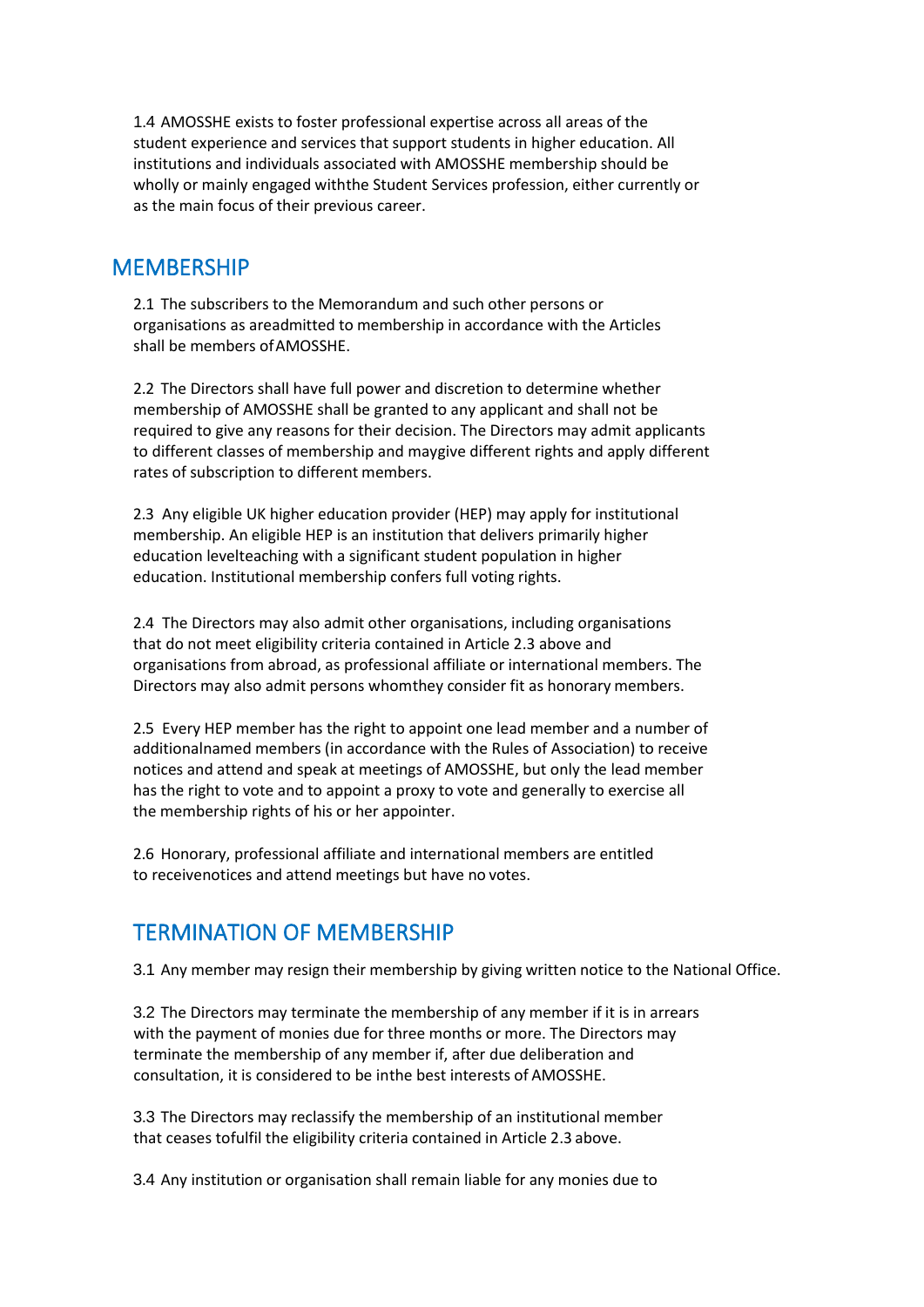AMOSSHE at thetime when it ceases to be a member.

# GENERAL MEETINGS

4. All general meetings other than annual general meetings shall be called extraordinarygeneral meetings.

5. The Directors may call general meetings and, at the request of members pursuant to theprovisions of the Act, shall forthwith proceed to convene an extraordinary general meeting for a date not later than eight weeks after receipt of the request. If there are not within the United Kingdom sufficient Directors to call a general meeting, any Director or any member ofthe company may call a general meeting.

# NOTICE OF GENERAL MEETINGS

6. An annual general meeting and an extraordinary general meeting called for the passing of aspecial resolution shall be called by at least twenty-one clear days' notice. All other extraordinary general meetings shall be called by at least fourteen clear days' notice. The notice shall specify the time and place of the meeting and the general nature of the business to be transacted, and, in the case of an annual general meeting, shall specify the meeting as such. Subject to the provisions of the articles and to any restrictions imposed on any class of membership, the notice shall be given to all the members and to the Directors.

7. The accidental omission to give notice of a meeting to, or the non-receipt of notice of a meeting by, any person entitled to receive notice shall not invalidate the proceedings at thatmeeting.

# PROCEEDINGS AT GENERAL MEETINGS

8. No business shall be transacted at any meeting unless a quorum is present. 25 lead members or their proxies entitled to vote upon the business to be transacted shall be a quorum.

9. If such a quorum is not present within half an hour from the time appointed for the meeting, or if during a meeting such a quorum ceases to be present, the meeting shall standadjourned to such time and place as the Directors may determine.

10. The Chair of the Board of Directors (or in his/her absence some other Director nominatedby the Directors) shall preside as Chair of the meeting, but if neither the Chair nor such other Director (if any) be present within fifteen minutes after the time appointed for holding the meeting and willing to act, the Directors present shall elect one of their number to be Chair and, if there is only one Director present and willing to act, he/she shall be Chair.

11. If no Director is willing to act as Chair, or if no Director is present within fifteen minutes after the time appointed for holding the meeting,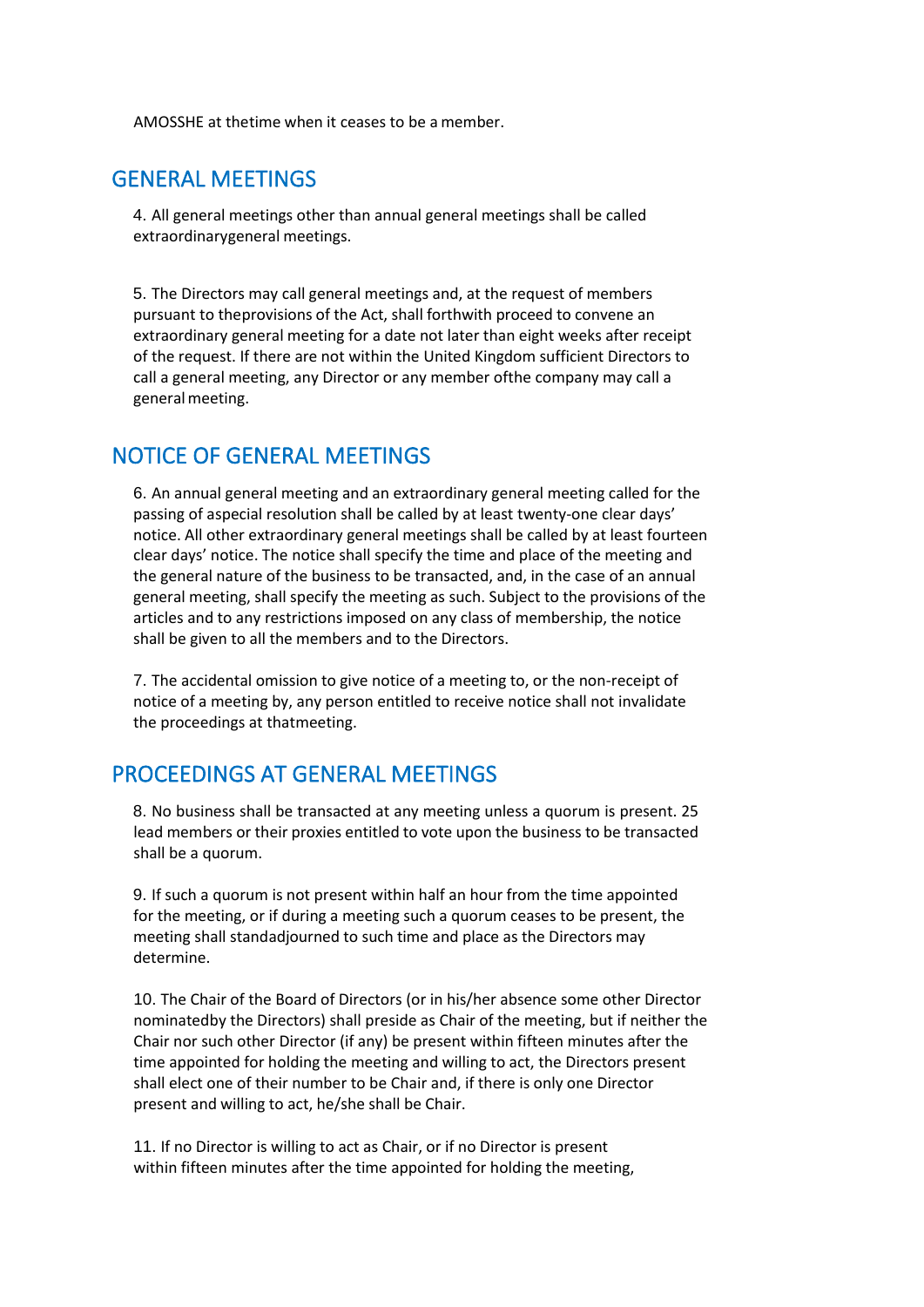the members present andentitled to vote shall choose one of their number to be Chair.

12. The Chair may, with the consent of a meeting at which a quorum is present (and shall if so directed by the meeting), adjourn the meeting from time to time and from place to place, but no business shall be transacted at an adjourned meeting other than business that might properly have been transacted at the meeting had the adjournment not taken place. When a meeting is adjourned for fourteen days or more, at least seven clear days' notice shall be given,specifying the time and place of the adjourned meeting and the general nature of the business to be transacted. Otherwise, it shall not be necessary to give any such notice.

13. A resolution put to the vote of a meeting shall be decided on a show of hands unless before,or on the declaration of the result of the show of hands, a poll is duly demanded. Subject to theprovisions of the Act, a poll may be demanded:

- (a) by the Chair; or
- (b) by at least two members having the right to vote at the meeting; and a demand by a person as proxy for a member shall be the same as a demand by the member.

14. Unless a poll is duly demanded, a declaration by the Chair that a resolution has beencarried or carried unanimously, or by a particular majority, or lost, or not carried by a particular majority, and an entry to that effect in the minutes of the meeting, shall be conclusive evidence of the fact without proof of the number or proportion of the votes recorded in favour of or against the resolution.

15. The demand for a poll may, before the poll is taken, be withdrawn; but only with the consent of the Chair, and a demand so withdrawn shall not be taken to have invalidated theresult of a show of hands declared before the demand was made.

16. A poll shall be taken as the Chair directs and he/she may appoint scrutineers (who neednot be members) and fix a time and place for declaring the result of the poll. The result of the poll shall be deemed to be the resolution of the meeting at which the poll was demanded.

17. In the case of an equality of votes, whether on a show of hands or on a poll, the Chair shallbe entitled to a casting vote in addition to any other vote he/she may have.

18. A poll demanded on the election of a Chair or on a question of adjournment shall be takenforthwith. A poll demanded on any other question shall be taken either forthwith or at such time and place as the Chair directs, not being more than thirty days after thepoll is demanded. The demand for a poll shall not prevent the continuance of a meeting for the transaction of any business other than the question on which the poll was demanded. If a pollis demanded before the declaration of the result of a show of hands, and the demand is duly withdrawn, the meeting shall continue as if the demand had not been made.

19. No notice need be given of a poll not taken forthwith, if the time and place at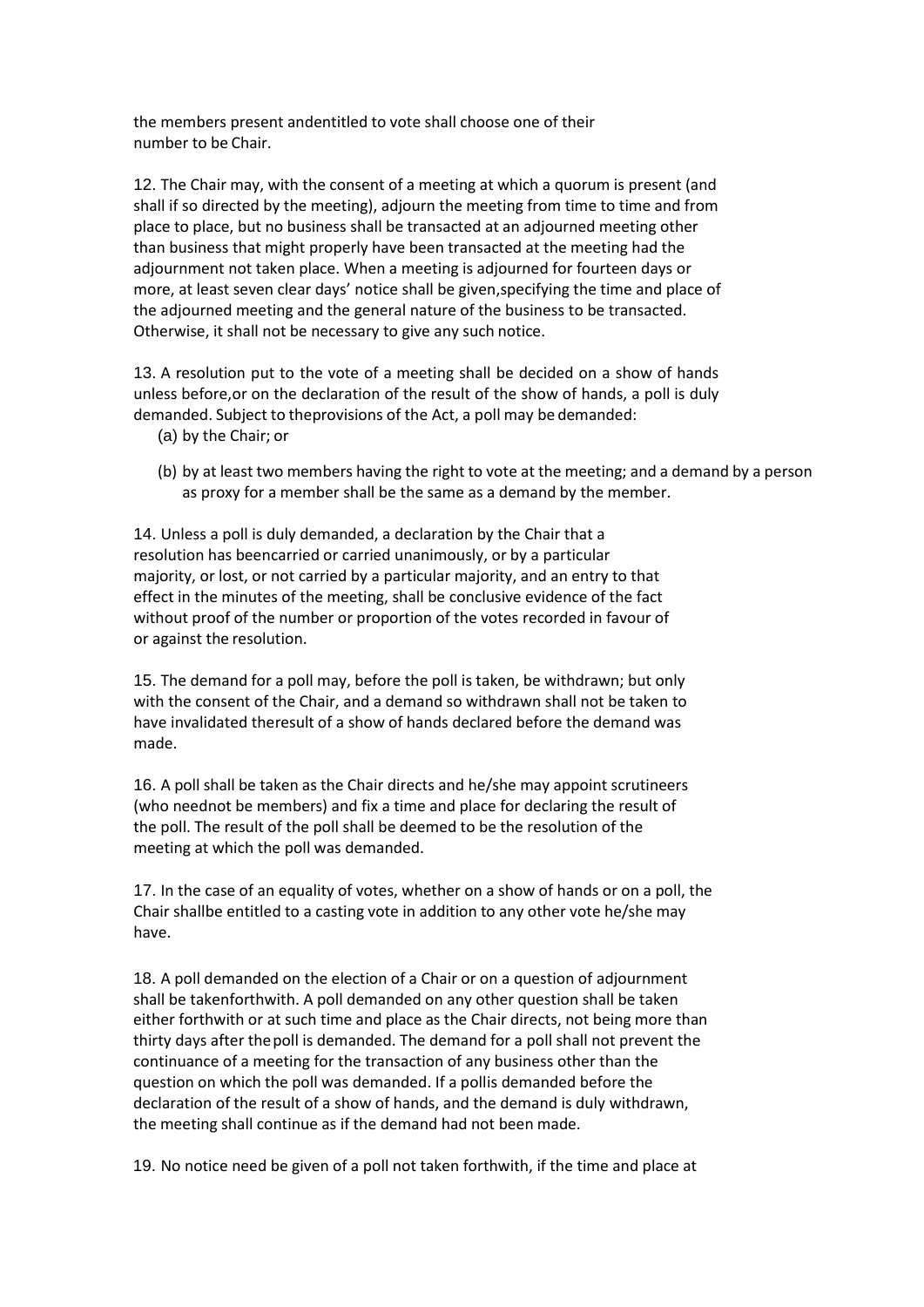which it is tobe taken are announced at the meeting at which it is demanded. In any other case at least seven clear days' notice shall be given specifying the time and place at which the poll is to be taken.

20. A resolution in writing executed by or on behalf of each member who would have been entitled to vote upon it if it had been proposed at a general meeting at which he/she was present, shall be as effectual as if it had been passed at a general meeting duly convened and held, and may consist of several instruments in the like form, each executed by or on behalf ofone or more members.

# VOTES OF MEMBERS

21. Subject to Article 17 and to any rights or restrictions attached to any class of membership, every member shall have one vote. Votes may be cast personally or byproxy or by postal ballot.

22. No member may vote at any general meeting nor by ballot unless all moniespresently payable by him/her to AMOSSHE have been paid.

23. No objection shall be raised to the qualification of any voter except at the meeting or adjourned meeting at which the vote objected to is tendered, and every vote not disallowed atthe meeting shall be valid. Any objection made in due time shall be referred to the Chair whose decision shall be final and conclusive.

24. The appointment of a proxy shall be executed by or on behalf of the appointor and shallbe in any form that is usual, or which the Directors may approve and, if the Directors approve, may be delivered by fax, email or other method of communication approved by the Directors.

25. The appointment of a proxy and any authority under which it is executed, or a copy ofsuch authority certified notarially or in some other way approved by the directors,may:

- (a) in the case of an instrument in writing, be deposited at the Office or at such otherplace within the United Kingdom as is specified in the notice convening the meeting, or in any instrument of proxy sent out by the company in relation to themeeting, not less than 48 hours before the time for holding the meeting or adjourned meeting at which the person named in the instrument proposes to vote; or
- (b) in the case of an appointment contained in an electronic communication, wherean address has been specified for the purpose of receiving electronic communications:
	- i. in the notice convening the meeting; or
	- ii. in any instrument of proxy sent out in relation to the meeting; or
	- iii. in any invitation contained in an electronic communication to appoint aproxy issued in relation to the meeting be received at such address not less than 48 hours before the time for holdingthe meeting or adjourned meeting at which the person named in the appointment proposes to vote;
- (c) in the case of a poll taken more than 48 hours after it is demanded, be depositedor received as aforesaid after the poll has been demanded,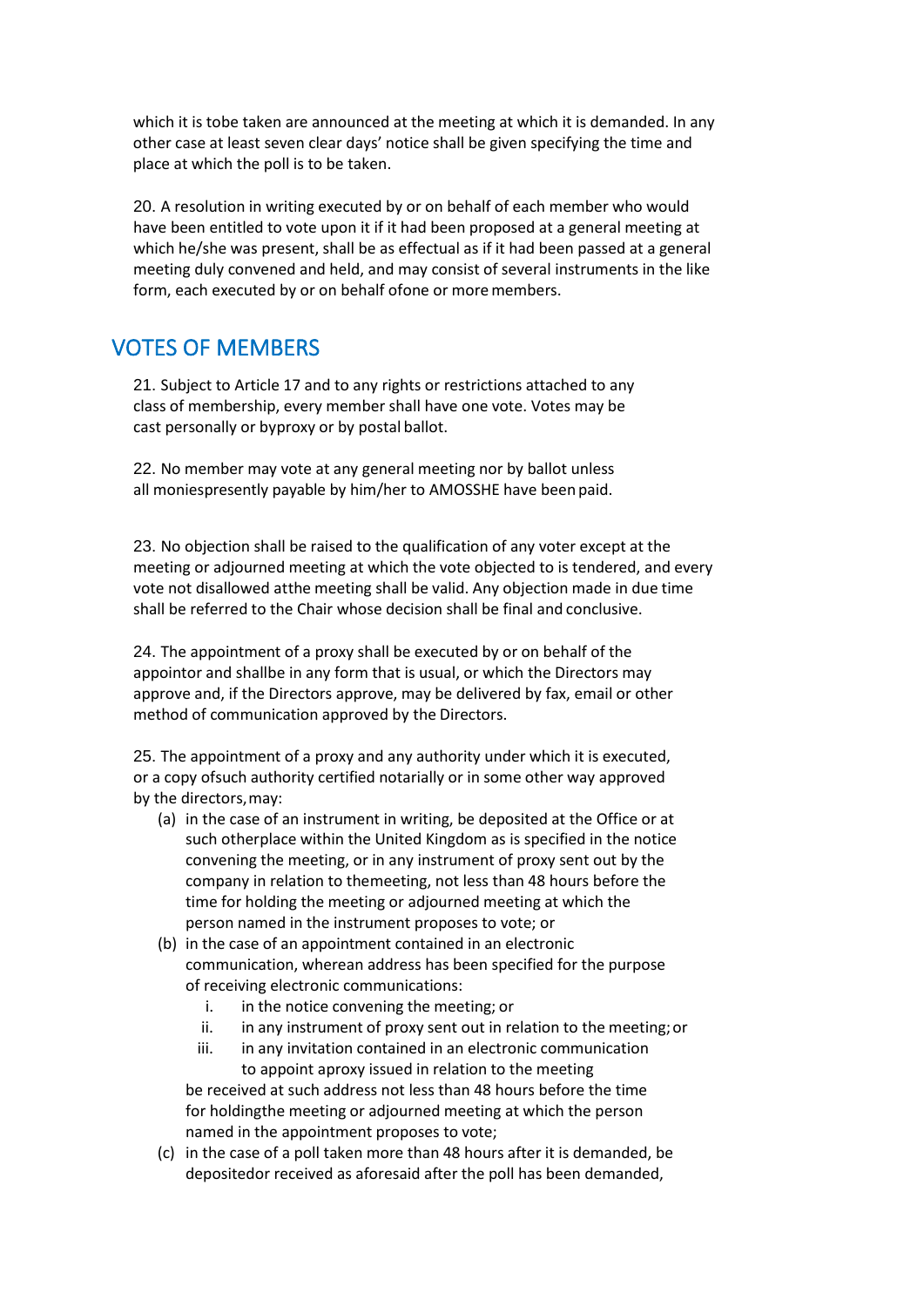and not less than 24 hours before the time appointed for the taking of the poll; or

(d) where the poll is not taken forthwith but is taken not more than 48 hours after itwas demanded, be delivered at the meeting at which the poll was demanded to the Chair or to any Director; and an appointment of proxy that is not deposited, delivered or received in a manner so permitted shall be invalid. In this regulationand the next, "address", in relation to electronic communications, includes any number or address used for the purposes of such communications.

26. A vote given or poll demanded by proxy, or by the duly authorised representative of a corporation, shall be valid notwithstanding the previous determination of the authority of theperson voting or demanding a poll, unless notice of the determination was received by the company at the Office or at such other place at which the instrument of proxy was duly deposited, or, where the appointment of the proxy was contained in an electronic communication, at the address at which such appointment was duly received before the commencement of the meeting or adjourned meeting at which the vote is given or the poll demanded, or (in the case of a poll taken otherwise than on the same day as the meeting or adjourned meeting) the time appointed for taking the poll.

# NUMBER OF DIRECTORS

27. Unless otherwise determined by ordinary resolution, the number of Directors shall not besubject to any maximum but shall be not less than two.

# POWERS OF DIRECTORS

28. Subject to the provisions of the Act, the Memorandum and the Articles, and to any directions given by special resolution, the business of AMOSSHE shall be managed by the Directors, who may exercise all the powers of the Association. No alteration of the Memorandum or Articles and no such direction shall invalidate any prior act of the Directors, which would have been valid if that alteration had not been made or that direction had not been given. The powers given by this regulation shall not be limited by any special power given to the Directors by the Articles, and a meeting of Directors at which a quorum is presentmay exercise all powers exercisable by theDirectors.

29. The Directors may, by power of attorney or otherwise, appoint any person to be the agent of the company for such purposes and on such conditions as they determine, includingauthority for the agent to delegate all or any of his/her powers.

# DELEGATION OF DIRECTORS' POWERS

30. The Directors may delegate any of their powers to any committee consisting of one or more Directors, or to staff of the National Office. They may also delegate to any Director holding executive office such of their powers as they consider desirable to be exercised by him/her. Any such delegation may be made subject to any conditions the Directors may impose, and either collaterally with, or to the exclusion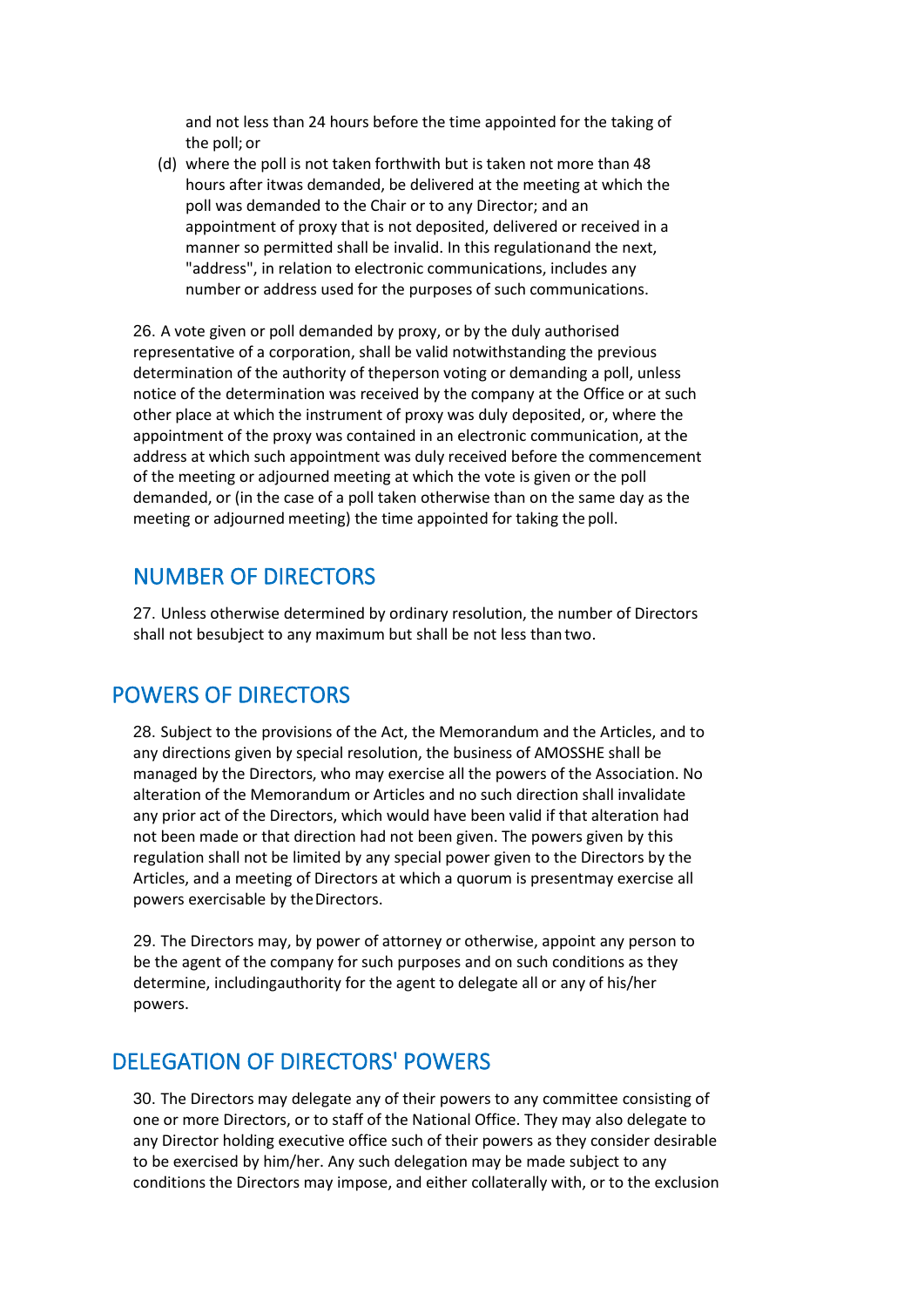of, their own powers, and may be revoked or altered. Subject to any such conditions, the proceedings of a committee with two ormore members shall be governed by the Articles regulating the conduct of Directors so far as they are capable of applying.

# APPOINTMENT AND RETIREMENT OF DIRECTORS

31. Directors shall be appointed and shall retire in accordance with rules made ingeneral meetings.

# DISQUALIFICATION AND REMOVAL OF DIRECTORS

- 32. The office of a Director will normally be vacated if:
	- (a) they cease to be employed by an organisation with AMOSSHE membership for a period of more than three months, or if their employing institution ceases to bean AMOSSHE member; or
	- (b) he/she becomes bankrupt or makes any arrangement or composition with his/hercreditors generally; or
	- (c) he/she is, or may be, suffering from mental disorder andeither:
		- i. he/she is admitted to hospital in pursuance of an application for admission fortreatment under the Mental Health Act 1983 or, in Scotland, an application for admission under the Mental Health (Scotland) Act 1960, or
		- ii. an order is made by a court having jurisdiction (whether in the United Kingdom or elsewhere) in matters concerning mental disorder for his/her detention or for the appointment of a receiver, curator bonis or other personto exercise powers with respect to his/her property or affairs; or
	- (d) he/she resigns his/her office by notice to the company; or
	- (e) he/she shall for more than six consecutive months have been absent without permission of the Directors from meetings of Directors held during that period andthe Directors resolve that his/her office be vacated.

# DIRECTORS' REMUNERATION

33. The Directors shall not be entitled to any remuneration in respect of theirappointments as Directors.

# DIRECTORS' EXPENSES

34. The Directors may be paid all travelling, hotel, and other expenses properly incurred by them in connection with their attendance at meetings of Directors or Executive Committee orgeneral meetings of members, or otherwise in connection with the discharge of their duties.

# DIRECTORS' APPOINTMENTS AND INTERESTS

35. Subject to the provisions of the Act, the Directors may appoint one or more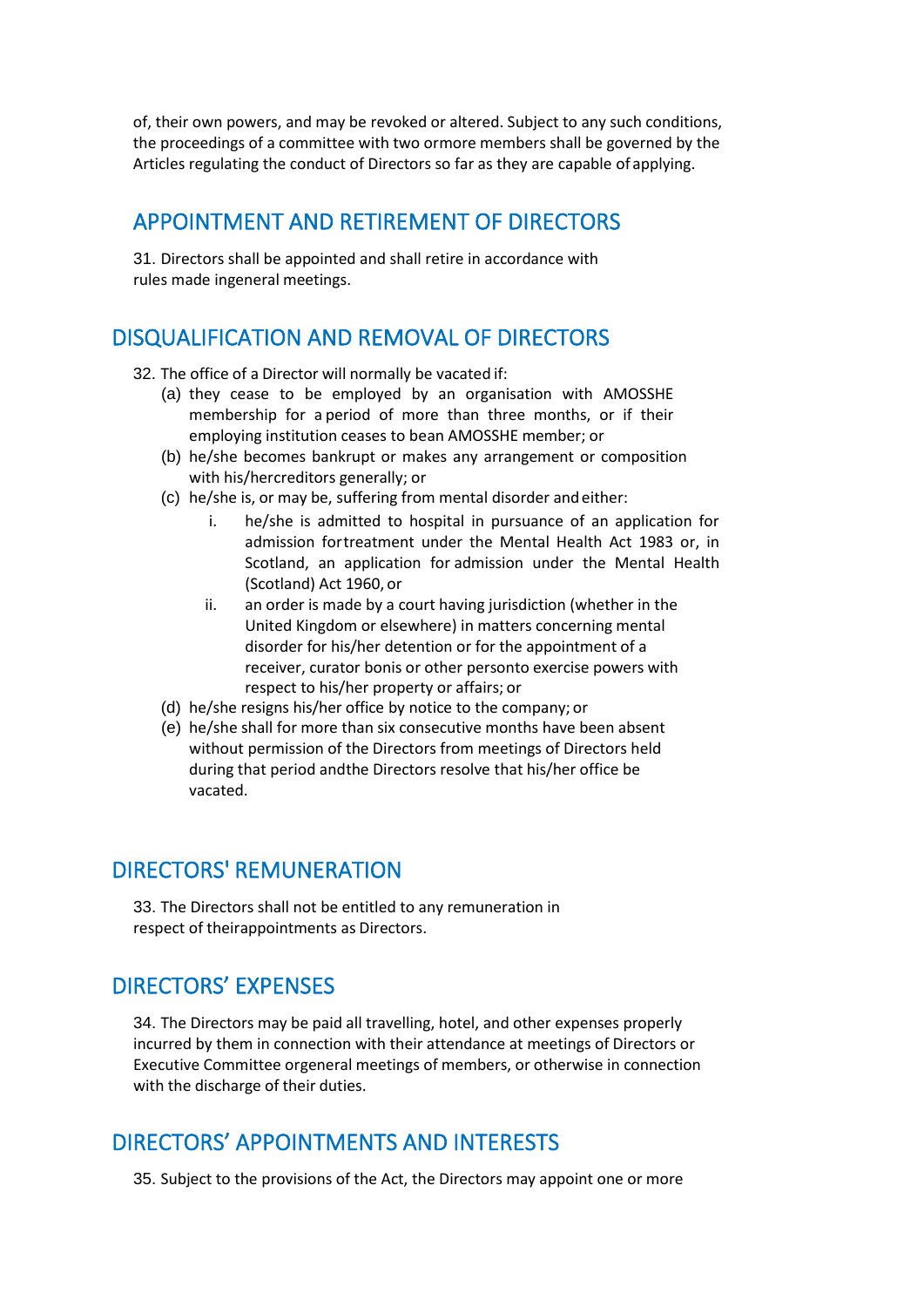of their number to any executive office. Subject to Article 33 above, any such appointment may bemade upon such terms as the Directors determine. Any appointment of a Director to an executive office shall terminate if he/she ceases to be aDirector.

36. Subject to the provisions of the Act, and provided that he/she has disclosed to theDirectors the nature and extent of any material interest of his/hers, a Director notwithstanding his/her office:

36.1.1 may be a party to, or otherwise interested in any transaction or arrangement withAMOSSHE or in which AMOSSHE is otherwise interested;

36.1.2 may be a director or other officer of, or employed by, or a party to any transaction orarrangement with, or otherwise interested in, any corporate promoted by AMOSSHE or in which AMOSSHE is otherwise interested; and

36.1.3 shall not, by reason of his/her office, be accountable to AMOSSHE for any benefit thathe/she derives from any such office or employment, or from any such transaction or arrangement, or from any interest in any such body corporate, and no such transaction or arrangement shall be liable to be avoided on the ground of any such interest or benefit.

36.2 For the purposes of this Article:

36.2.1 a general notice given to the Directors that a Director is to be regarded as having an interest of the nature and extent specified in the notice in any transaction or arrangement in which a specified person or class of persons is interested, shall be deemed to be a disclosure that the Director has an interest in any such transaction of the nature and extent so specified;and

36.2.2 an interest of which a Director has no knowledge and of which it is unreasonable toexpect him/her to have knowledge shall not be treated as an interest ofhis/hers.

36.3 Subject to the provisions of Section 317 of the Act, a Director may vote on any contractor arrangement in which he/she is interested, and on any matter arising therefrom, and if he/she shall so vote, his/her vote shall be counted and he/she shall be reckoned in estimating a quorum when any such contract or arrangement is under consideration.

# MEETINGS OF THE BOARD

37. Subject to the provisions of the Articles, the Directors may regulate their proceedings as they think fit. Unless otherwise restricted by the Articles, all or any of the Directors or members of a committee of the Directors may participate in and vote at a meeting of the Directors or such committee by conference telephone or similar communications equipment,by means of which all persons participating in the meeting can hear and be heard by each other, and such participation shall constitute presence in person at the meeting.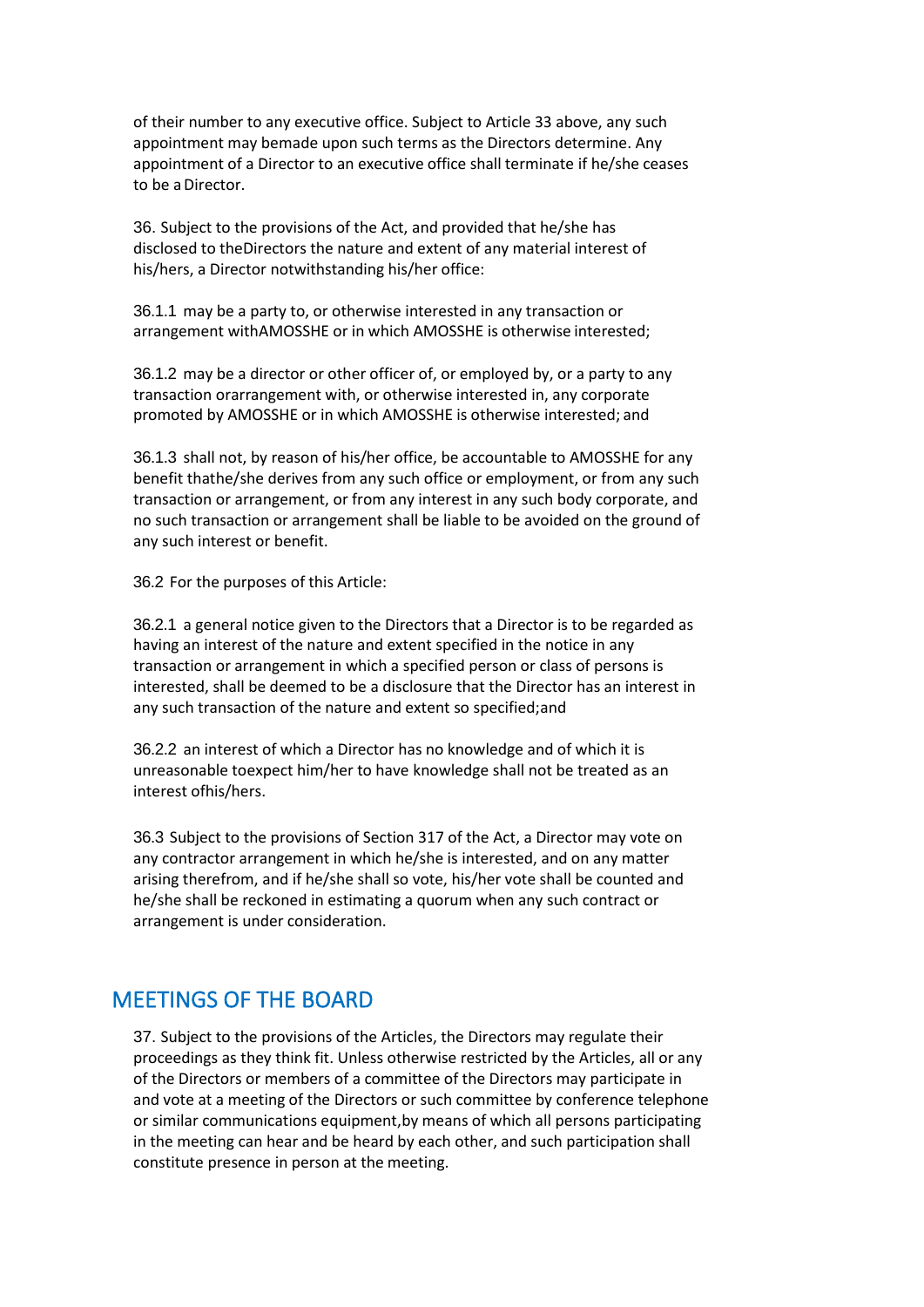38. A Director may, or the staff of the National Office at the request of a Director, shall, call a meeting of the Directors. It shall not be necessary to give notice of a meeting to a Director who is absent from the United Kingdom. Questions arising at a meeting shall be decided by a majority of votes. In the case of an equality of votes, the Chair shall have a second or casting vote.

39. The quorum for the transaction of the business of the Directors may be fixed by theDirectors, and unless so fixed at any other number shall be five.

40. The continuing Directors or a sole continuing Director may act notwithstanding any vacancies in their number, but, if the number of Directors is less than the number fixed as a quorum, the continuing Directors or Director may act only for the purpose of filling vacancies oof calling a general meeting.

41. The Chair of AMOSSHE, duly elected by the membership and in accordance with the rules, shall also be the Chair of the Board of Directors and preside at every meeting of Directors at which he/she is present. But if there is no Director currently holding that office, or the Chair is not present within five minutes after the time appointed for the meeting, the Directors presentmay appoint one of their number to be Chair of the meeting.

42. All acts done by a meeting of Directors, or of a committee of Directors, or by a person acting as a Director shall, notwithstanding that it be afterwards discovered that there was a defect in the appointment of any Director or that any of them were disqualified from holdingoffice, or had vacated office, or were not entitled to vote, be as valid as if every such person had been duly appointed and was qualified and had continued to be a Director and had beenentitled to vote.

43. A resolution in writing, signed by all the Directors entitled to receive notice of a meeting of Directors or of a committee of Directors, shall be as valid and effectual as if it had been passed at a meeting of Directors, or (as the case may be) a committee of Directors duly convened and held, and may consist of several documents in the like form, each signed by oneor more Directors.

# **MINUTES**

- 44. The Directors shall cause minutes to bemade:
	- (a) of all appointments of officers made by the Directors; and
	- (b) of all proceedings at meetings of the Association and of the Directors, and of committees of Directors, including the names of the Directors present at eachsuch meeting.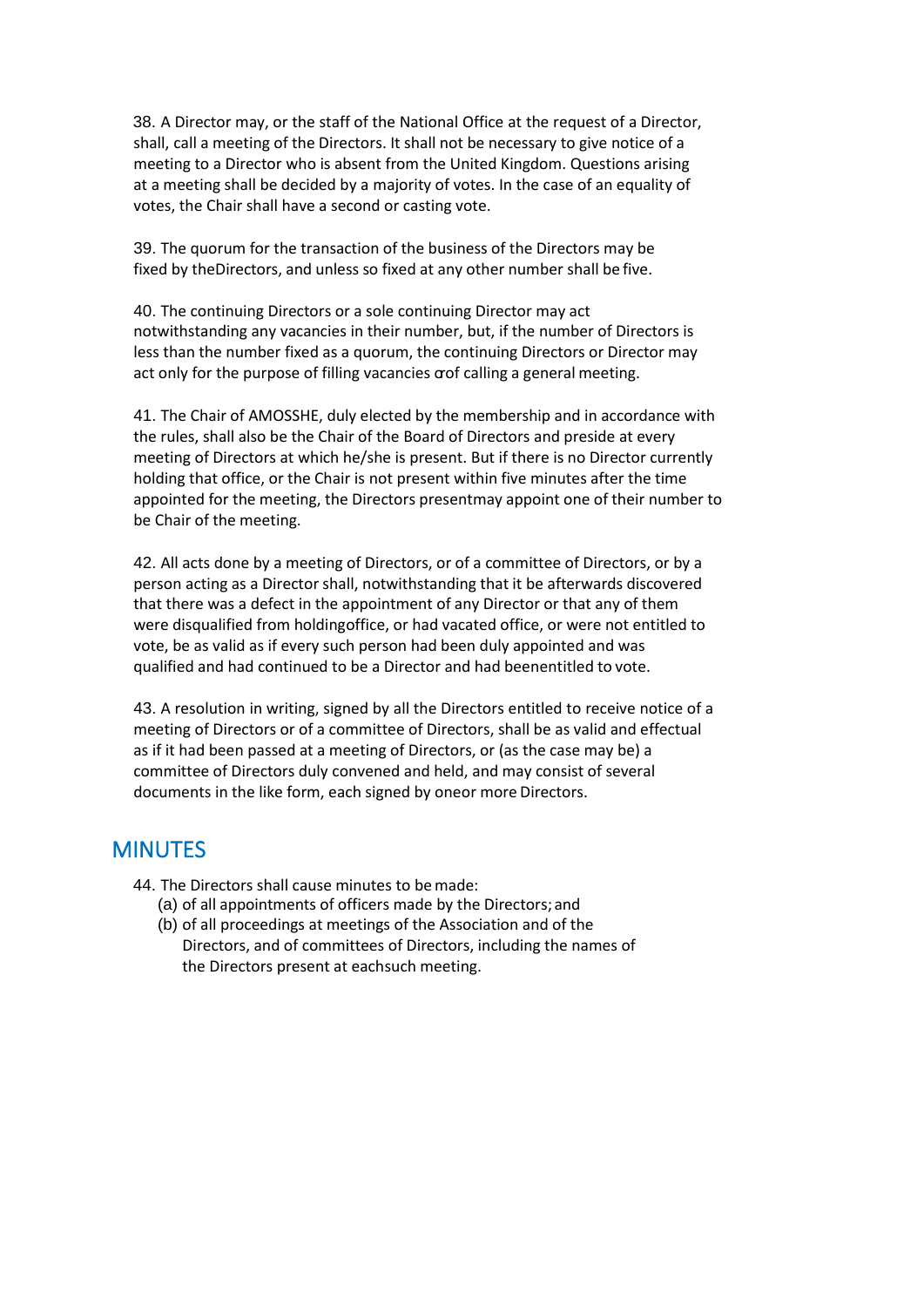# **NOTICES**

45. Any notice to be given to or by any person pursuant to the Articles (other than a noticecalling a meeting of the Directors) shall be in writing, or shall be given using electronic communications to an address, for the time being notified for that purpose to the person giving the notice. In this regulation, "address", in relation to electronic communications, includes any number or address used for the purposes of such communications.

46. AMOSSHE may give any notice to a member either personally or by sending it by post in a prepaid envelope addressed to the member at his/her registered address, or by leaving it at that address, or by giving it using electronic communications to an address for the time being notified to the company by the member. In the case of joint holders of a share, all notices shall be given to the joint holder whose name stands first in the register of members in respect of the joint holding and notice so given shall be sufficient notice to all the joint holders. A memberwhose registered address is not within the United Kingdom and who gives to the company an address within the United Kingdom at which notices may be given to him/her, or an address to which notices may be sent using electronic communications, shall be entitled to have notices given to him/her at that address, but otherwise no such member shall be entitled to receive any notice from the company. In this regulation and the next, "address", in relation to electronic communications, includes any number or address used for the purposes of such communications.

47. A member present, either in person or by proxy, at any meeting of the company or of theholders of any class of shares in the company, shall be deemed to have received notice of the meeting and, where requisite, of the purposes for which it was called.

48. Proof that an envelope containing a notice was properly addressed, prepaid and posted shall be conclusive evidence that the notice was given. Proof that a notice contained in an electronic communication was sent in accordance with guidance issued by the Institute of Chartered Secretaries and Administrators shall be conclusive evidence that the notice was given. A notice shall be deemed to be given at the expiration of 48 hours after the envelope containing it was posted or, in the case of a notice contained in an electronic communication,at the expiration of 48 hours after the time it was sent.

# **INDEMNITY**

49. Subject to the provisions of the Acts, but without prejudice to any indemnity to which he/she may otherwise be entitled, every Director of AMOSSHE shall be indemnified out of the assets of AMOSSHE against all costs, charges, expenses, losses, damages and liabilities incurredby him/her in or about the execution of his/her duties or the exercise of his/her powers, or otherwise in relation thereto, including (without prejudice to the generality of the foregoing) any liability incurred by him/her in defending any proceedings, whether civil or criminal, which relate to anything done or omitted or alleged to have been done or omitted by him/her as an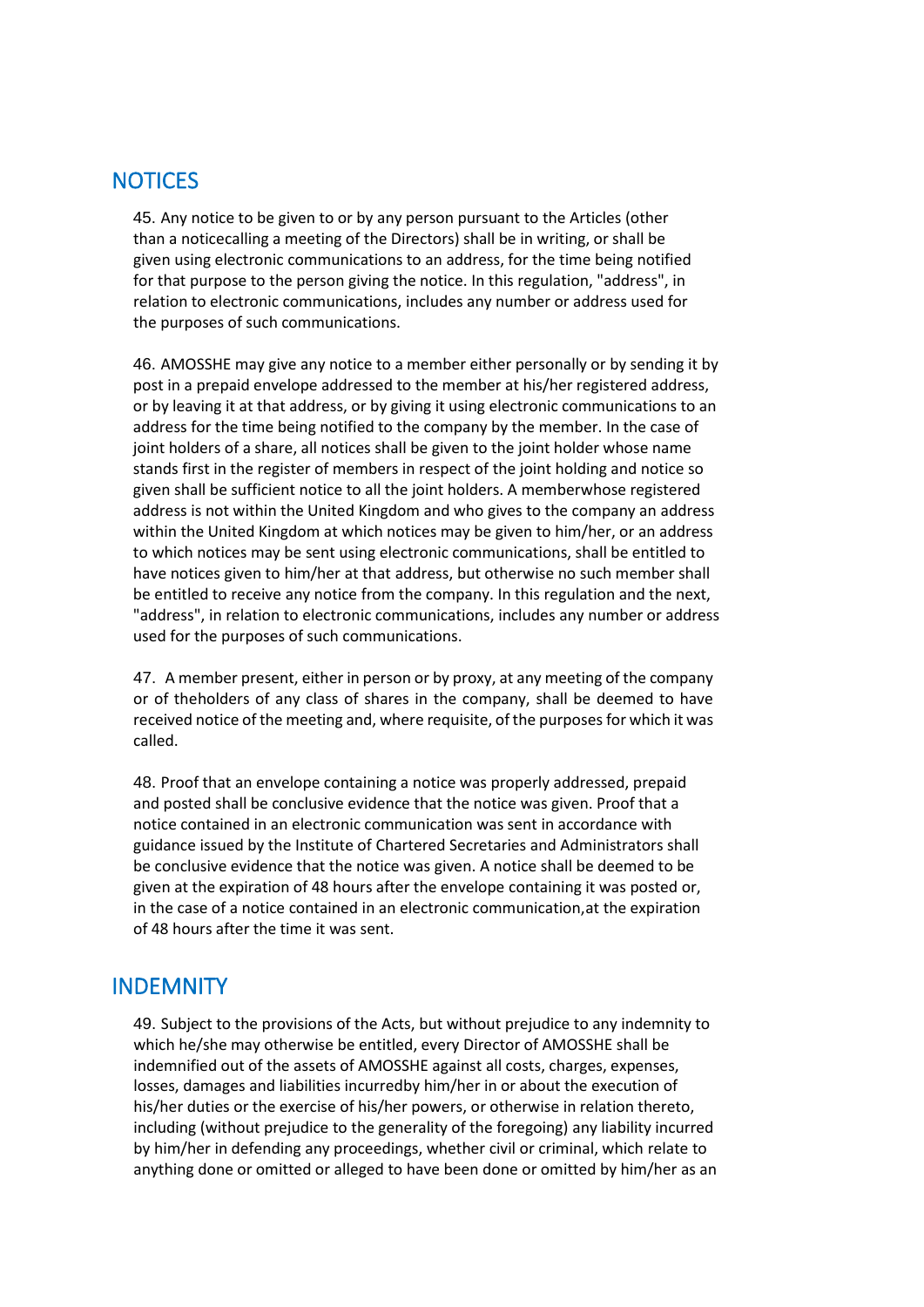officer or employee of AMOSSHE, in which judgment is given in his/her favour, or in which he/she is acquitted, or which are otherwise disposed of without any finding or admission of material breach of duty on his/her part, or in connection with any application in which relief is granted to him/her by the court from liability for negligence, default, breach of duty or breach of trust in relation to the affairs of AMOSSHE.

# RULES

50.1 Rules governing the election of Directors, and specifically the Chair, shall be made and varied by Ordinary Resolution of the members, or by such other method as may be determined by themembers from time to time, and may include a requirement for Directors / officers to retire by rotation, procedures and other matters relating tothe conduct of ballots and the nomination ofpersons proposed for election as Directors / officers and all related matters.

50.2 Subject to these Articles, the Directors may from time to time make such rules or bylawsas they may deem necessary or expedient or convenient for the proper conduct and management of AMOSSHE, and for the purposes of prescribing classes of and conditions of membership and, in particular but without prejudice to the generality of the foregoing, they may by such rules or bylawsregulate:

50.2.1 the admission and classification of members (including the admission of organisationsto membership) and the rights and privileges of such members, and the conditions of membership, and the terms on which members may resign or have their membership terminated, and the entrance fees, subscriptions and other fees or payments to be made by members;

50.2.2 the conduct of the members of AMOSSHE in relation to one another and toAMOSSHE's servants;

50.2.3 the setting aside of the whole or any part or parts of AMOSSHE's premises at anyparticular time or times for any particular purpose or purposes;

50.2.4 the procedure at general meetings and meetings of the Directors and committees ofthe Directors in so far as such procedure is not regulated by the Articles;

50.2.5 the procedure to be followed should there be an intention to wind up theCompany; and

50.2.6 generally, all such matters as are commonly the subject matter of company rules.

50.3 AMOSSHE in general meeting shall have the power to alter, add to or repeal the rules or bylaws, and the Directors shall adopt such means as they think sufficient to bring to the notice of members all such rules or bylaws, which shall be binding on all members providedthat no rule or bylaw shall be inconsistent with, or shall affect or repeal anything containedin, the memorandum or the Articles.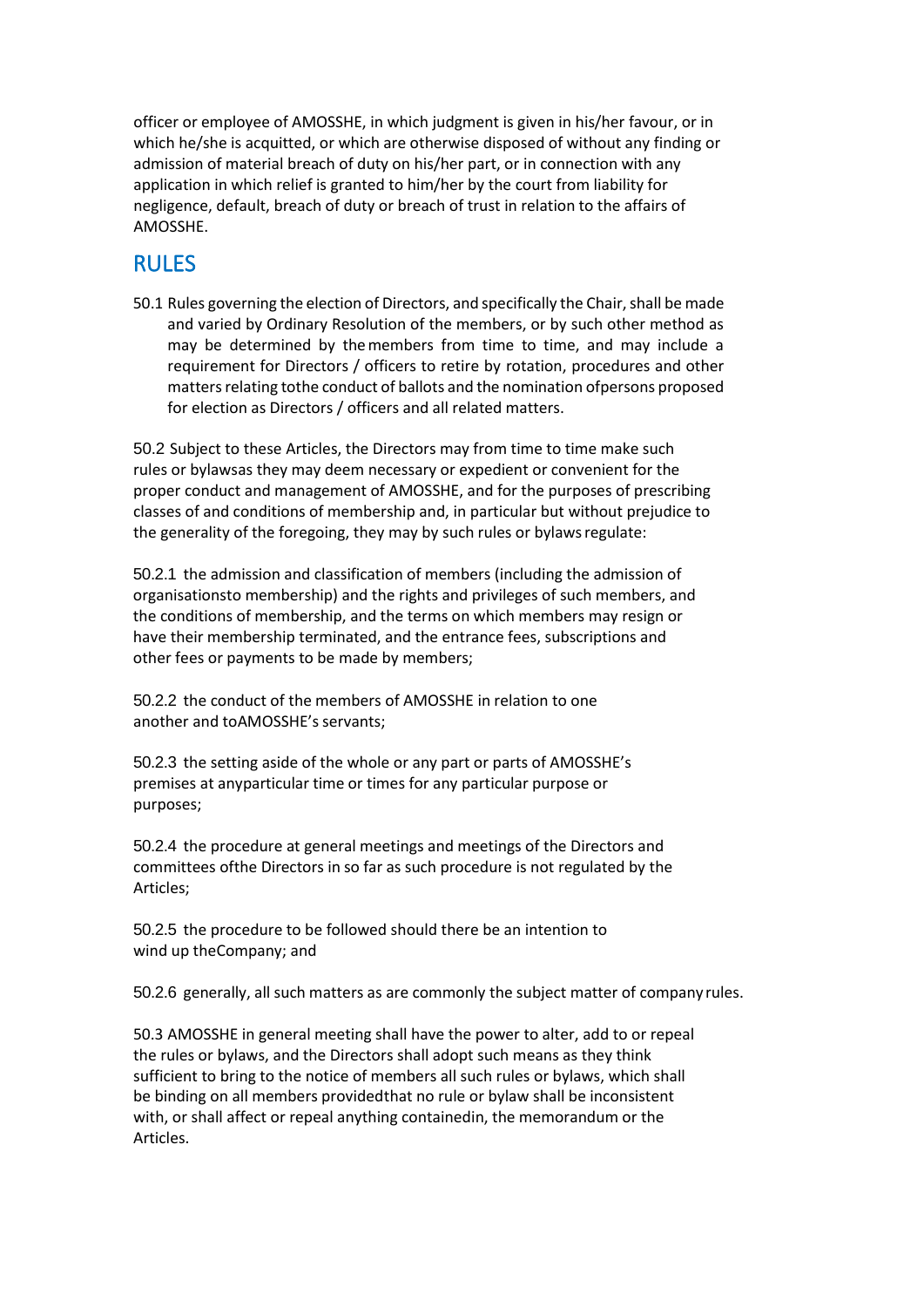

# AMOSSHE Rules of Association

<span id="page-40-0"></span>[Back to index](#page-3-5)

## The association's core values

1.1 AMOSSHE, The Student Services Organisation, informs and supports the leaders of Student Services in the UK, and represents, advocates for and promotes the student experience worldwide.

-----------------------------------------------------------------------------------------

1.2 AMOSSHE promotes the development and sharing of good practice within Student Services in the higher education sector at a national level. AMOSSHE delivers its business in accordance with its values and strategic aims. The Executive Committee carries out its duties in accordance with the agreed Executive values. These documents are reviewed annually, and are publicly available at [www.amosshe.org.uk/governance.](http://www.amosshe.org.uk/governance)

## <span id="page-40-1"></span>Membership categories **[Back to alterations](#page-16-2)** Back to alterations

2.1 The membership year is from 1 August to 31 July. Application for membership shall be by application form to the Executive Committee via the National Office, and shall give sufficient information to demonstrate that the prospective member fulfils the criteria for membership.

2.2 AMOSSHE membership is open to organisations that either provide services for higher education students, or work to enable student success, and also individuals who are working or studying in the sector.

## Organisational membership

2.3 Organisations can join AMOSSHE as members. Five kinds of organisation are eligible to become members:

- a) UK-based higher education providers with at least 50% of the student population studying higher education. Such members are company law members and have the right to vote at general meetings.
- b) UK-based education providers offering some higher education courses, which account for less than 50% of the courses on offer. Such members are company law members and have the right to vote at general meetings.
- c) Higher education providers or similar bodies based outside the UK. Such members are associate members and do not have the right to vote at general meetings.
- d) Non-profit or charitable status organisations in the higher education and/or student support sectors, where the organisation has staff responsible for enabling student success, in line with AMOSSHE's aims and purpose. Such members are associate members and do not have the right to vote at general meetings.
- e) Corporate organisations in the higher education sector, where the organisation has staff who are responsible for the direct delivery of services to students (for example student accommodation staff, non-medical helpers). Such members are associate members and do not have the right to vote at general meetings.

2.3.1 Membership for UK-based higher education providers with at least 50% of the student population studying higher education is tiered depending on how many full-time equivalent higher education students the organisation has. Membership is tiered as follows: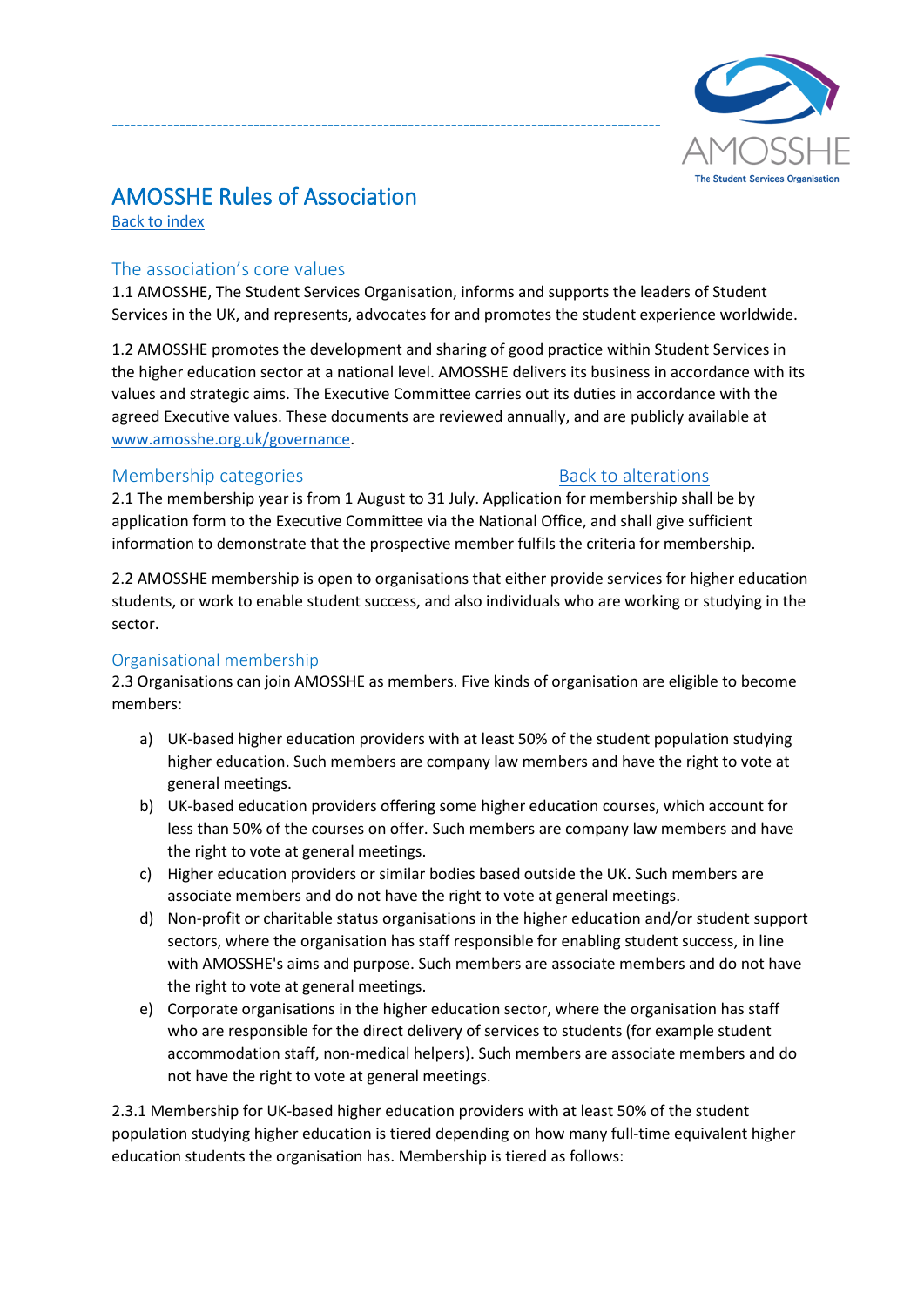| <b>Full-time equivalent higher</b><br>education students | <b>Membership tier</b> | Number of named<br>representatives          |
|----------------------------------------------------------|------------------------|---------------------------------------------|
| One to 3,000                                             | Small and specialist   | 1 lead representative                       |
| 3,000 to 10,000                                          | Tier 1                 | 1 lead plus 1 named core<br>representative  |
| 10,000 to 20,000                                         | Tier 2                 | 1 lead plus 2 named core<br>representative  |
| Over 20,000                                              | Tier 3                 | 1 lead plus 3 named core<br>representatives |

Membership includes:

- a) The right to nominate one named lead representative to represent the organisation for membership votes, who will also usually manage the membership for the organisation. Lead representatives should be staff in leadership roles in Student Services.
- b) Tier 1, Tier 2 and Tier 3 membership also includes at least one named core representative in addition to the lead representative. Core representatives are entitled to attend and speak at general meetings, but do not vote.
- c) Named representatives are associate members in their personal capacities and obtain access to the benefits of AMOSSHE membership as part of their organisation's membership cost. However, they are not company law members and do not have voting rights in their personal capacities.

Organisations apply to join AMOSSHE through an online application form, to be considered by the AMOSSHE Vice Chair (Operations).

For the avoidance of doubt, where a representative of a member organisation is entitled to vote on the member's behalf, the representative may vote as they think fit.

2.3.2 Membership for UK-based education providers offering some higher education courses, which account for less than 50% of the courses on offer includes one named lead representative who represents the organisation for membership votes, and usually manages the membership for the organisation and may access the benefits of the AMOSSHE membership on behalf of the member. Lead representatives should be staff in leadership roles in Student Services. Named representatives are associate members in their personal capacities and obtain access to the benefits of AMOSSHE membership as part of their organisation's membership cost. However, they are not company law members and do not have voting rights in their personal capacities. Organisations apply to join AMOSSHE through an online application form, to be considered by the AMOSSHE Vice Chair (Operations).

2.3.3 Membership for higher education providers or similar bodies based outside the UK includes one named lead representative who represents the organisation and usually manages the membership for the organisation. Lead representatives should be staff in leadership roles in Student Services. Organisations apply to join AMOSSHE through an online application form, to be considered by the AMOSSHE Vice Chair (Operations).

2.3.4 Membership for non-profit or charitable status organisations in the higher education and/or student support sectors includes one named lead representative who represents the organisation and usually manages the membership for the organisation. Organisations apply to join AMOSSHE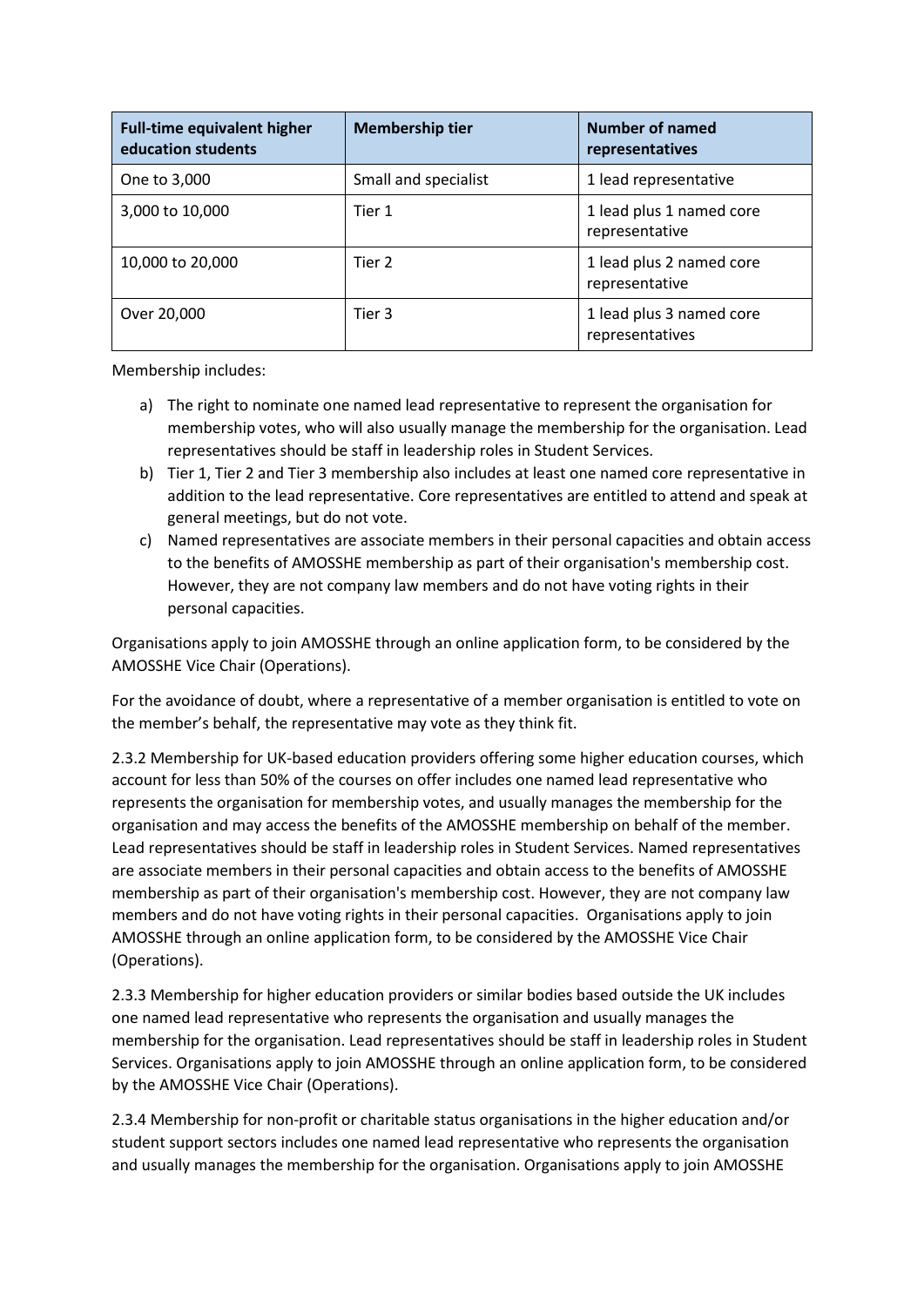through an online application form, to be considered by the AMOSSHE Business Ethics Committee to determine whether membership for the organisation is consistent with AMOSSHE's values and aims.

2.3.5 Membership for corporate organisations in the higher education sector includes one named lead representative who represents the organisation and usually manages the membership for the organisation. Lead members should be staff who are responsible for the direct delivery of services to students. Organisations apply to join AMOSSHE through an online application form, to be considered by the AMOSSHE Business Ethics Committee to determine whether membership for the organisation is consistent with AMOSSHE's values and aims.

## Additional membership

2.4 Provided that an organisation is a member of AMOSSHE, other staff at that organisation may apply to be additional associate members to those representatives included in the core membership. Each additional member will be charged directly for an additional membership, at the fee agreed by the Executive Committee and approved at the Annual General Meeting. They will have the same membership benefits as named core members within the core membership.

2.4.1 Individuals apply to join AMOSSHE, once their employing organisation is a member, through an online application form, to be considered by the AMOSSHE Vice Chair (Operations).

# Individual and student membership

2.5 Individuals who are not associated with an eligible organisation can join AMOSSHE as associate members. Two kinds of individual are eligible to become members:

- a) Freelance consultants working in the higher education sector, or professionals undertaking research into Student Services.
- b) Students taking a higher education course with a substantial connection in its curriculum to Student Services (for example, a postgraduate degree in Student Affairs or higher education management) at an AMOSSHE member institution.

2.5.1 Freelance consultants working in the higher education sector and professionals undertaking research into Student Services apply to join AMOSSHE through an online application form, to be considered by the AMOSSHE Business Ethics Committee to determine whether membership for the individual is appropriate.

2.5.2 Students taking a higher education course with a substantial connection in its curriculum to Student Services apply to join AMOSSHE through an online application form, to be considered by the AMOSSHE Business Ethics Committee to determine whether membership for the individual is appropriate.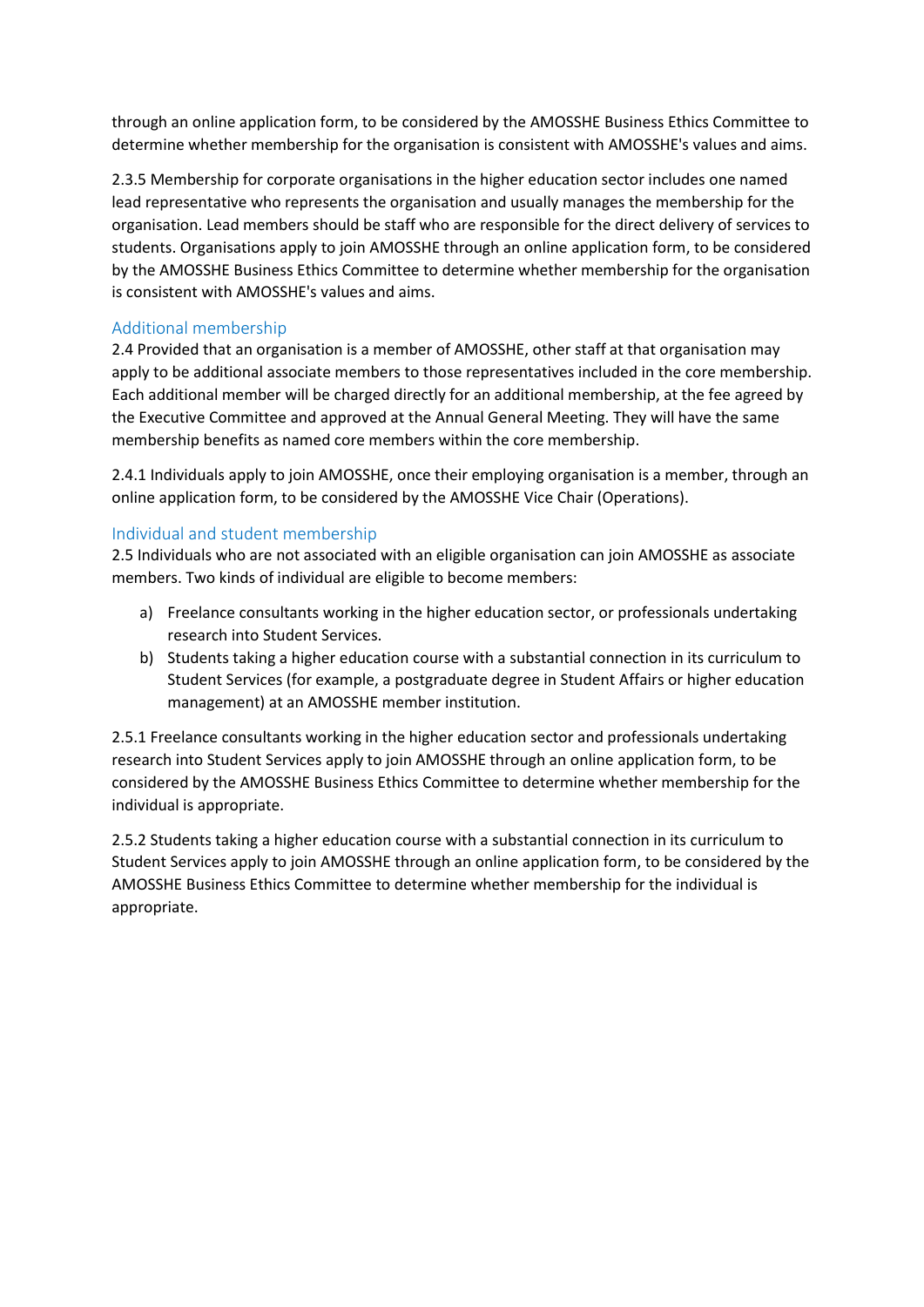# Membership entitlements

2.6 AMOSSHE membership includes a range of exclusive benefits. Access to these depends on the membership category, as follows:

| <b>Member benefit</b>                                                            | <b>UK-based</b><br>education<br>providers with<br>at least 50% of<br>students<br>studying<br>higher<br>education | <b>UK-based</b><br>education<br>providers with<br>less than 50%<br>of students<br>studying<br>higher<br>education | <b>International</b><br>higher<br>education<br>providers | <b>Non-profit</b><br>organisations | Corporate<br>organisations | <b>Individuals</b> | <b>Students</b> |
|----------------------------------------------------------------------------------|------------------------------------------------------------------------------------------------------------------|-------------------------------------------------------------------------------------------------------------------|----------------------------------------------------------|------------------------------------|----------------------------|--------------------|-----------------|
| Access to member network<br>(including Jiscmail)                                 | Yes                                                                                                              | Yes                                                                                                               | Yes                                                      | Yes                                | Yes                        | Yes                | Yes             |
| Sector updates                                                                   | Yes                                                                                                              | Yes                                                                                                               | Yes                                                      | Yes                                | Yes                        | Yes                | Yes             |
| Event discounts                                                                  | Yes                                                                                                              | Yes                                                                                                               | Yes                                                      | Yes                                | Yes                        | Yes                | Yes             |
| Member resources                                                                 | Yes                                                                                                              | Yes                                                                                                               | Yes                                                      | Yes                                | Yes                        | Yes                | Yes             |
| <b>Student Services</b><br>benchmarking                                          | Yes                                                                                                              | Yes                                                                                                               | Yes                                                      | Yes                                | <b>No</b>                  | Yes                | Yes             |
| Research funding                                                                 | Yes                                                                                                              | Yes                                                                                                               | Yes                                                      | <b>No</b>                          | <b>No</b>                  | <b>No</b>          | <b>No</b>       |
| National / regional group<br>meetings                                            | Yes                                                                                                              | Yes                                                                                                               | No                                                       | <b>No</b>                          | No                         | No                 | No              |
| International exchanges                                                          | Yes                                                                                                              | Yes                                                                                                               | No                                                       | <b>No</b>                          | <b>No</b>                  | No                 | <b>No</b>       |
| Ability to become an<br><b>Executive Committee</b><br>member / vote in elections | Yes                                                                                                              | Yes                                                                                                               | No                                                       | <b>No</b>                          | No                         | No                 | <b>No</b>       |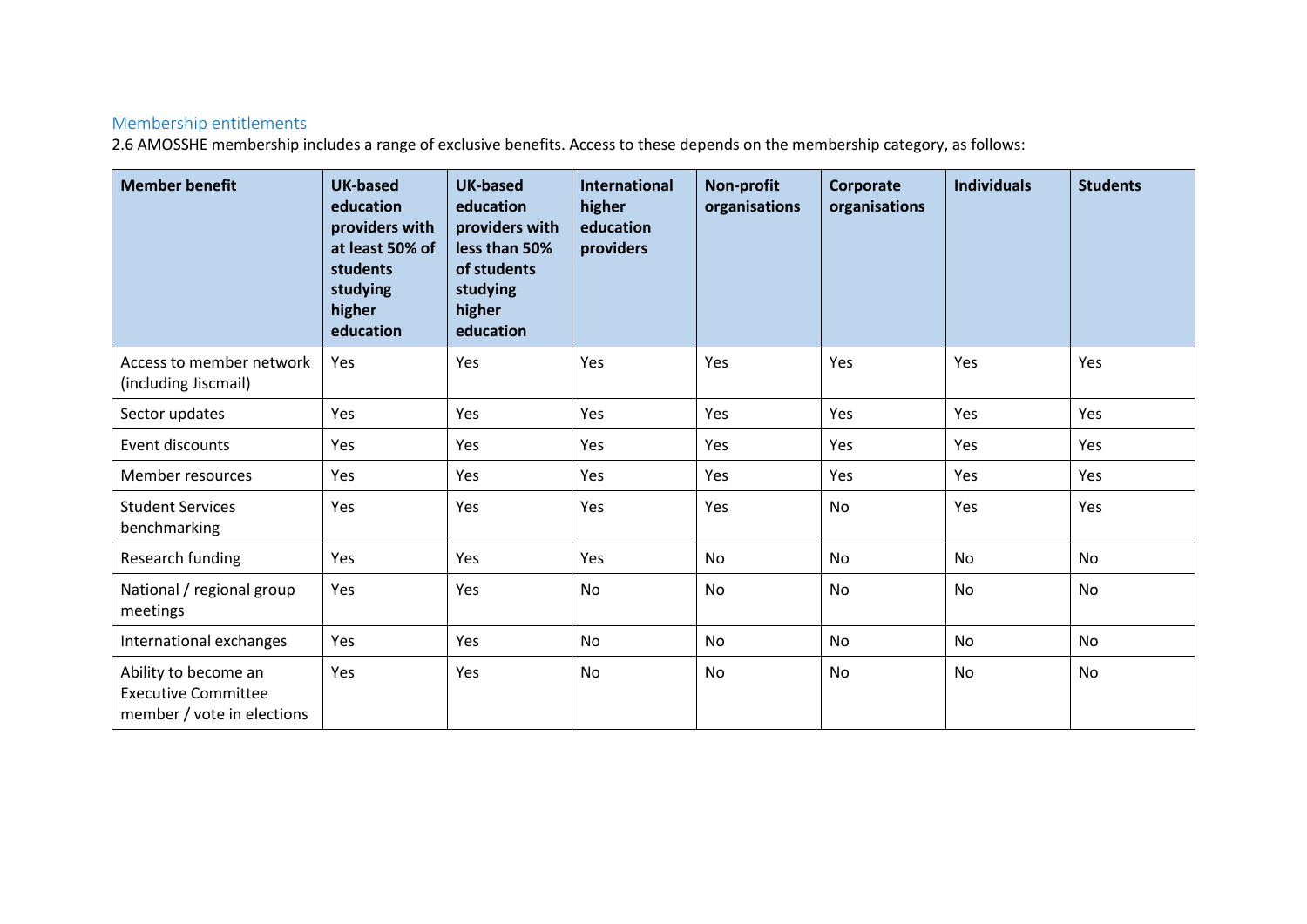# Annual subscription

3.1 The membership fee in respect of the following membership year shall be proposed annually by the Executive Committee based on the guidance of the Vice Chair (Operations).

3.2 Subscription fees are set per annum. For organisation memberships that commence part-way through a year, the following rates will apply:

- a) Joining between 1 August and 31 January: full fee
- b) Joining between 1 February and 31 July: 50% of fee.

3.3 The association shall appoint an auditor, based on the guidance of the Vice Chair (Operations).

3.4 A financial statement for the previous year (1 August to 31 July) shall be presented at the Annual General Meeting. Audited accounts shall be presented to the Executive Committee in advance of the submission period to HMRC and shall be made available to members at the Annual General Meeting.

## Meetings of the association

4.1 The association shall hold an Annual General Meeting (AGM) usually at the National Conference. Any other meetings shall be called Extraordinary General Meetings.

4.2 Proceedings of the AGM shall be governed by the Articles of Association and may be further defined by the rules.

4.3 The AGM may include reports from the Chair or Vice Chairs, and on matters concerning the structure, organisation, operation, resourcing, professional development events and correspondence of the association.

4.4 Proceedings of a General meeting will be governed by the Articles of Association.

4.5 A General Meeting may be called on the written instruction of the Chair or by written request to the Vice Chair, who will decide on the appropriateness of the meeting on a case by case basis. In such case, a meeting will be called in accordance with the Articles of Association.

4.6 A General Meeting must be called following a request from members in accordance with the Companies Act 2006.

4.7 Other meetings, including ad hoc working groups, may be arranged at the instigation of the Executive Committee or the association as required.

# Directors of the association and Executive Committee

5.1 The association is managed by an Executive Committee of twelve directors, who are elected by and from representatives of UK HEP members. These include four Executive Chair roles: Chair, Vice Chair, Vice Chair (Operations), and Vice Chair (Professional Development).

5.2 The membership will elect the directors at a quorate meeting as defined in the Articles of Association, or by formal ballot, which will be conducted as appropriate, for example by post or online, and in line with section 6 of these rules. All roles, including chair roles, will be open to nomination and election. In the case that a chair role is not filled, the Executive Committee may appoint a suitable member of the Executive Committee to that chair role, or in the unlikely event that there is no suitable committee member available and willing to take on the role, open a further election.

5.3 The Chair and Vice Chairs shall have the authority to act on behalf of the association and the Executive Committee between meetings, subject to the action being reported to the association or the Executive Committee, as the case may be, at its next meeting.

5.4 The Vice Chair is appointed by the Executive Committee to act as Chair if for any reason the latter is temporarily unable to carry out their duties.

5.5 Should the Chair resign their post before the end of their term, the Vice Chair shall be empowered to act as Chair for the remainder of that term of office.

5.6 When the Executive Committee does not have representation by a lead representative from each of the devolved administrations, the Executive Committee may use co-option to obtain such representation. This is usually determined by a simple majority vote at an Executive Committee meeting.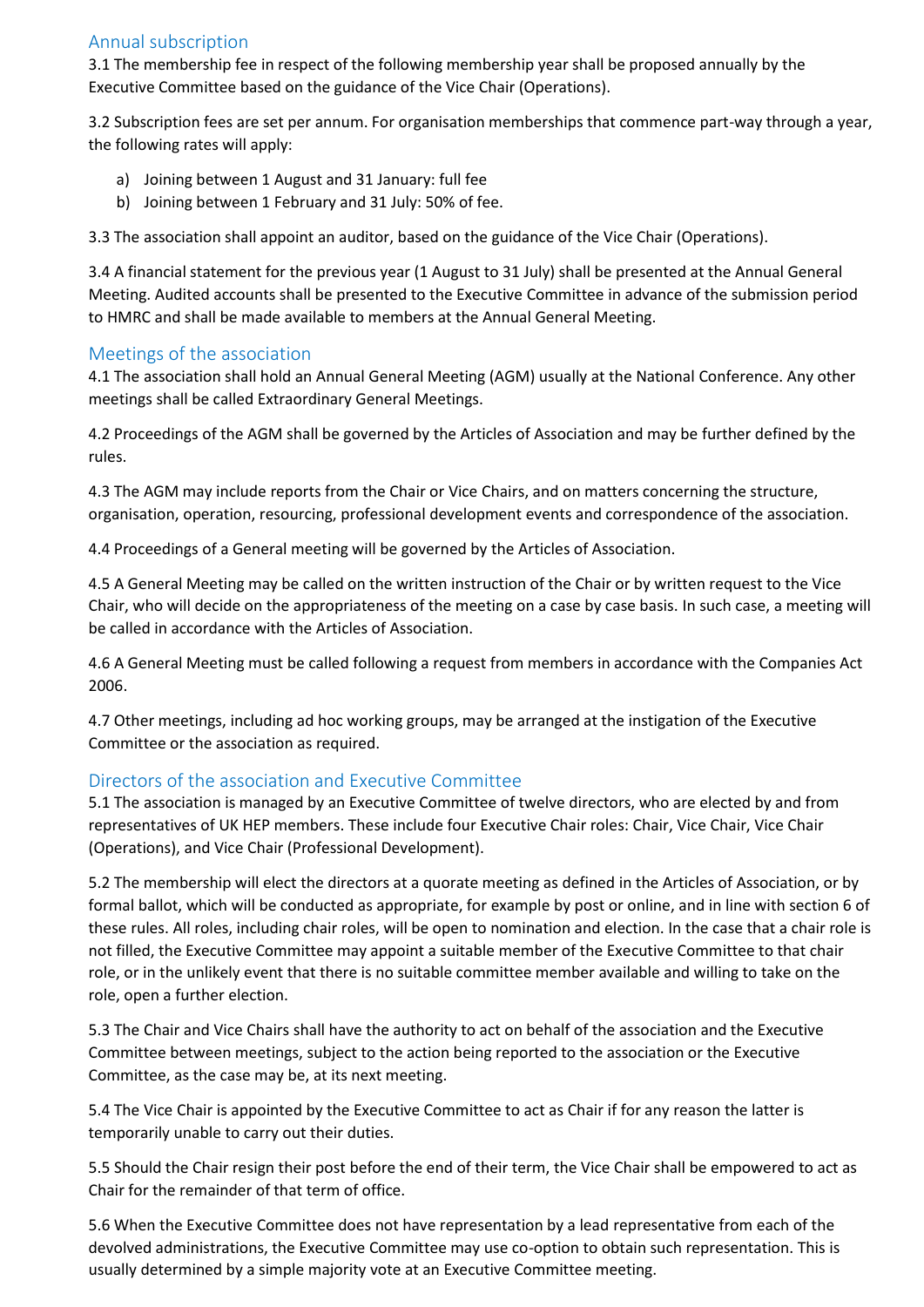# Terms of service and election of the Executive Committee

6.1 Only one representative per UK HEP member shall be able to stand for election as a chair or other directors, to propose or second nominations, or to vote in such elections. This will normally be the lead representative, although they may choose to delegate this to another person named within the organisation's AMOSSHE membership if they choose to. In the event that more than one individual from an institution submits a nomination or ballot papers for a single election, neither will be counted.

6.2 The Chair, Vice Chair, Vice Chair (Operations) and Vice Chair (Professional Development) shall each serve for two years where possible and shall be eligible for reappointment by the Executive Committee in the case that the normal nominations and elections process does not result in these roles being filled. They shall not serve for more than four consecutive years in the same role. Where possible the Chair and Vice Chair (Operations) roles will not be up for election at the same time to aid in business continuity for the staff team.

6.3 Other directors shall be elected for two year terms, and shall be eligible for re-election.

6.4 No director shall serve for more than eight consecutive years in any role.

6.5 Election shall normally be by online or postal ballot. Each eligible member organisation has one vote. This will normally be exercised by the lead representative, although they may choose to delegate this to another person named within the organisation AMOSSHE membership if they choose to. In the event that more than one individual from an eligible organisation submits a nomination or ballot papers for a single election, neither will be counted.

6.6 In the event of a tied vote for place on the Executive Committee, the Chair plus one other member of the current Executive Committee will review and decide which candidate should take the vacant position. Criteria in making the decision can include, but is not limited to, the following; the composition of the Executive Committee for the incoming year and the need to, as far as possible, ensure representation from a diverse group of institutions; ensure as far as is reasonably possible a diverse regional voice; succession planning in the context of which other members are due to leave Executive Committee within the next two years; succession planning in terms of the skills and experience a candidate may bring within the wider context of the current Executive Committee. Should the Chair have a conflict of interest in being involved in the decision they can, in consultation with the AMOSSHE Executive Director, be substituted for another Vice Chair.

6.7 The National Office is responsible for contacting all members who are eligible for nomination not less than seven weeks before the AGM, requesting nominations for election. Nominations should be signed by the nominee and his/her proposer and seconder, and should reach the National Office by the advertised closing date, normally at least four weeks before the AGM.

6.8 Ballot papers will be sent to members with voting rights to be returned one week before the AGM. Ballot papers can be accepted by post, email, or by other methods as agreed by the Executive Committee.

6.9 If, exceptionally, it is impossible to complete the election before the AGM, elections shall take place at the AGM on the basis of nominations received by the closing date. Newly elected directors shall take up their appointments with effect from 1 August following the AGM.

6.10 Where the need arises for a mid-term election, normally the Vice Chair (Operations), in consultation with the Chair, shall make the necessary arrangements. The term of service of any person elected as a result of a midterm election following resignation or removal shall be deemed to terminate at the time when the term of office of the individual being replaced would have terminated. This mid-term period of office shall not count towards the four-year limitation specified in paragraph 6.3, but should count towards the eight year maximum.

6.11 If a director is required to give up their position in accordance with the Articles of Association, this fact shall be notified to the membership as soon as reasonably practicable.

<span id="page-45-1"></span>6.12 Where an election is tied, the Chair will have the casting vote. Where a conflict of interest occurs the Chair may delegate this responsibility to a Vice Chair role. [Back to alterations](#page-16-1)

## <span id="page-45-0"></span>Amendments to the Rules of Association [Back to other alterations](#page-16-1)

7.1 Where amendments are made to the Articles of Association, this will be deemed a mandate for the National Office and Executive Committee to amend the Rules of Association in line with the changes to the articles. Such changes to the rules will not require formal agreement at the AGM.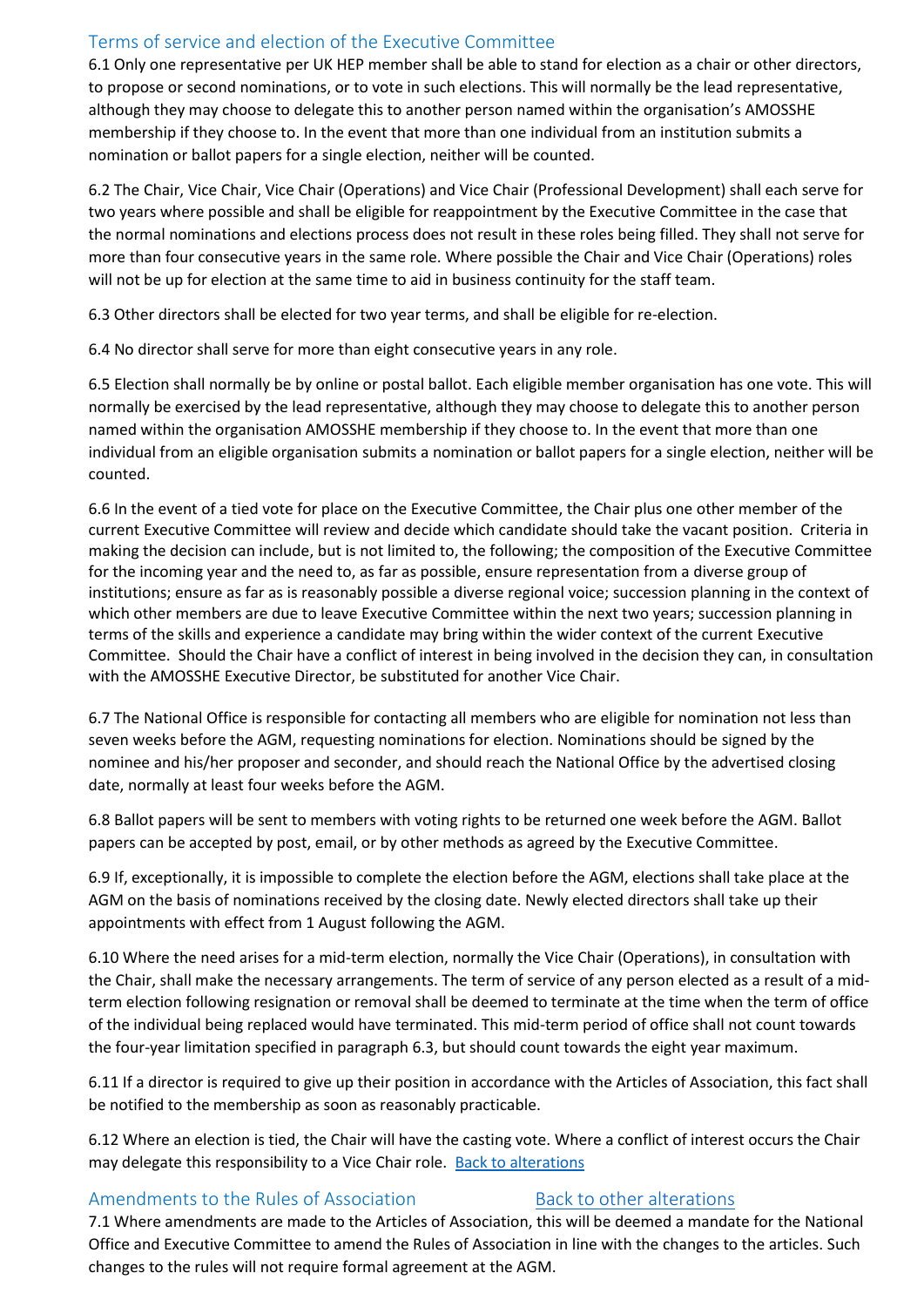7.2 Any proposals for changes to the Rules of Association that are not a direct result of other AGM votes or standard business should be made in writing to the Vice Chair (Operations) via the National Office and considered on a case-by-case basis by the Executive Committee. They may then be taken to the next AGM for ratification by the membership.

## Dissolution of the association

8.1 If it appears at any time that it is desirable that AMOSSHE be dissolved, a motion will be presented from the Executive Committee for discussion and vote at the AGM or an EGM.

8.2 If such a resolution shall be duly passed directing that the association shall be dissolved, such resolution shall have effect and the association's affairs shall be wound up. The provisions of the Articles of Association relating to dissolution must be followed.

-----------------------------------------------------------------------------------------------------------------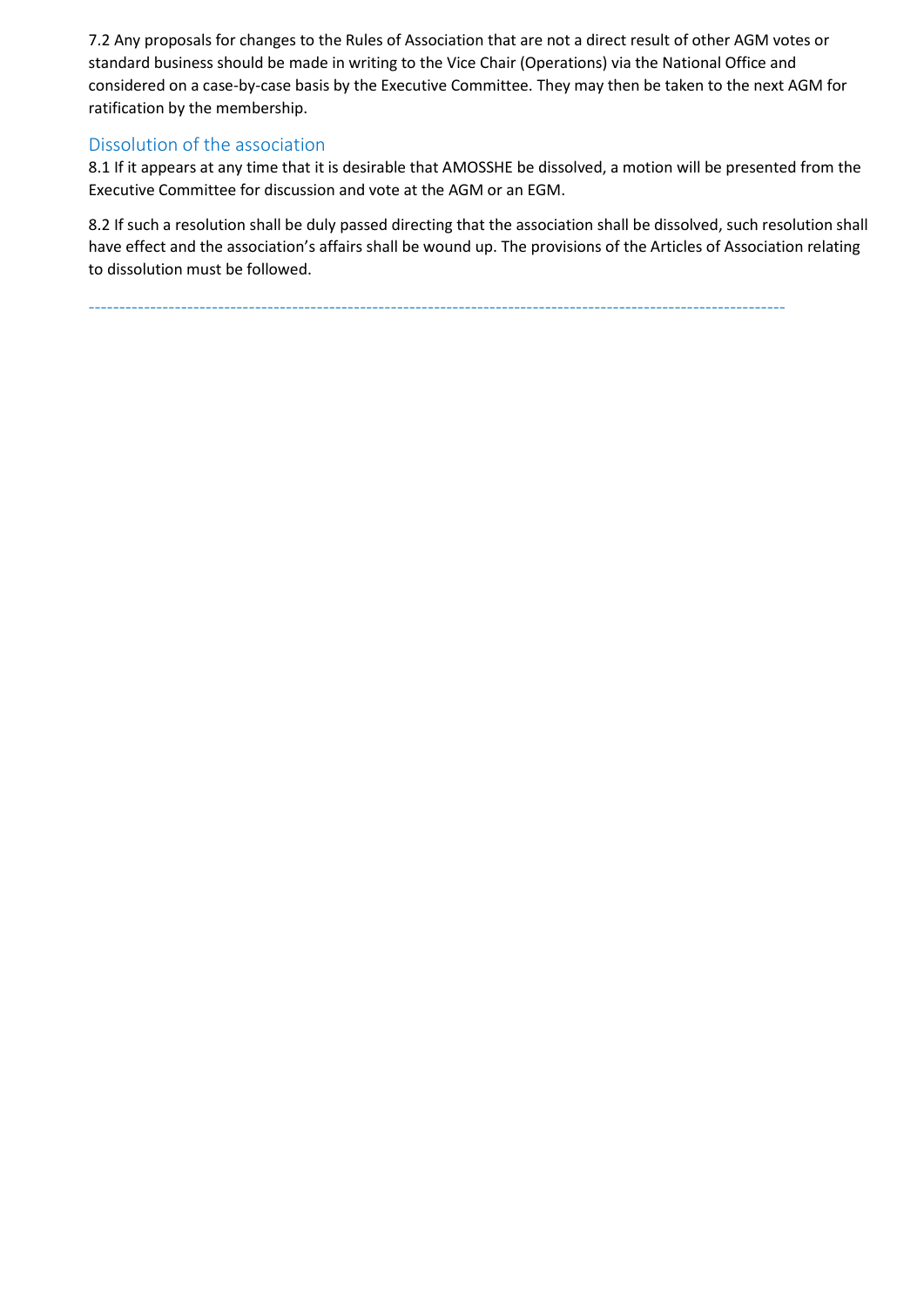

# Back to index AMOSSHE rules of [association](#page-3-1)

## <span id="page-47-0"></span>**1 The association's core values**

- 1.1 AMOSSHE is the UK Student Services Organisation. It informs and supports the leaders of Student Services, and represents, advocates for, and promotes the student experience.
- 1.2 AMOSSHE promotes the development and sharing of good practice within Student Services in the higher education sector at a national level. It holds several training events throughout the year, an annual conference, provides policy briefings for members, and facilitates regional, national and special interest discussions. It works closely with influential sector groups and policy makers to promote and represent our members' interests.
- 1.3 AMOSSHE delivers its business in accordance with its strategic aims. The Executive Committee carries out its duties in accordance with the agreed Executive values. These documents are reviewed annually, and are publicly available at [www.amosshe.org.uk.](http://www.amosshe.org.uk/)

# <sup>2</sup> Membership categories and their entitlements

The membership year is from 1 August to 31 July. Application for membership shall be by application form to the Executive Committee via the National Office and shall give sufficient information to demonstrate that the prospective member fulfils the criteria for membership.

# 2.1 Ordinary UK membership

- 2.1.1 Membership of the association will be on an institutional basis, and is available to eligible UK higher education providers (HEPs). An eligible HEP is an institution that delivers primarily higher education level teaching provision, and normally at least 50% of whose student population is studying higher education. Ordinary membership entitles the member institution to nominate one lead member and additional memberships in accordance with the pricing structure. Benefits will be as follows:
	- Professional training events (participation and member discounts)
	- Annual conference (participation and member discounts)
	- Knowledge communities
	- Regional/ national groups
	- International exchange programme
	- Policy briefings and summaries
	- Exclusive access to members' resources on the AMOSSHE website
	- Influencing UK higher education policy
	- Tailored sector news and information
	- Members' survey
	- Leading the Student Services sector
	- Vote on organisational issues
	- Contribution to the Executive Committee work as a member of the committee
- 2.1.2 Provided that a HEP is a member of AMOSSHE, other staff at that institution may apply to be additional members to those included in the core membership. Each such additional member will be charged directly for an additional membership, at the fee agreed by the Executive Committee and approved at the Annual General Meeting. They will have the same membership benefits as additional members within the coremembership.
- 2.1.3 Affiliate membership may be considered for those organisations that do not meet the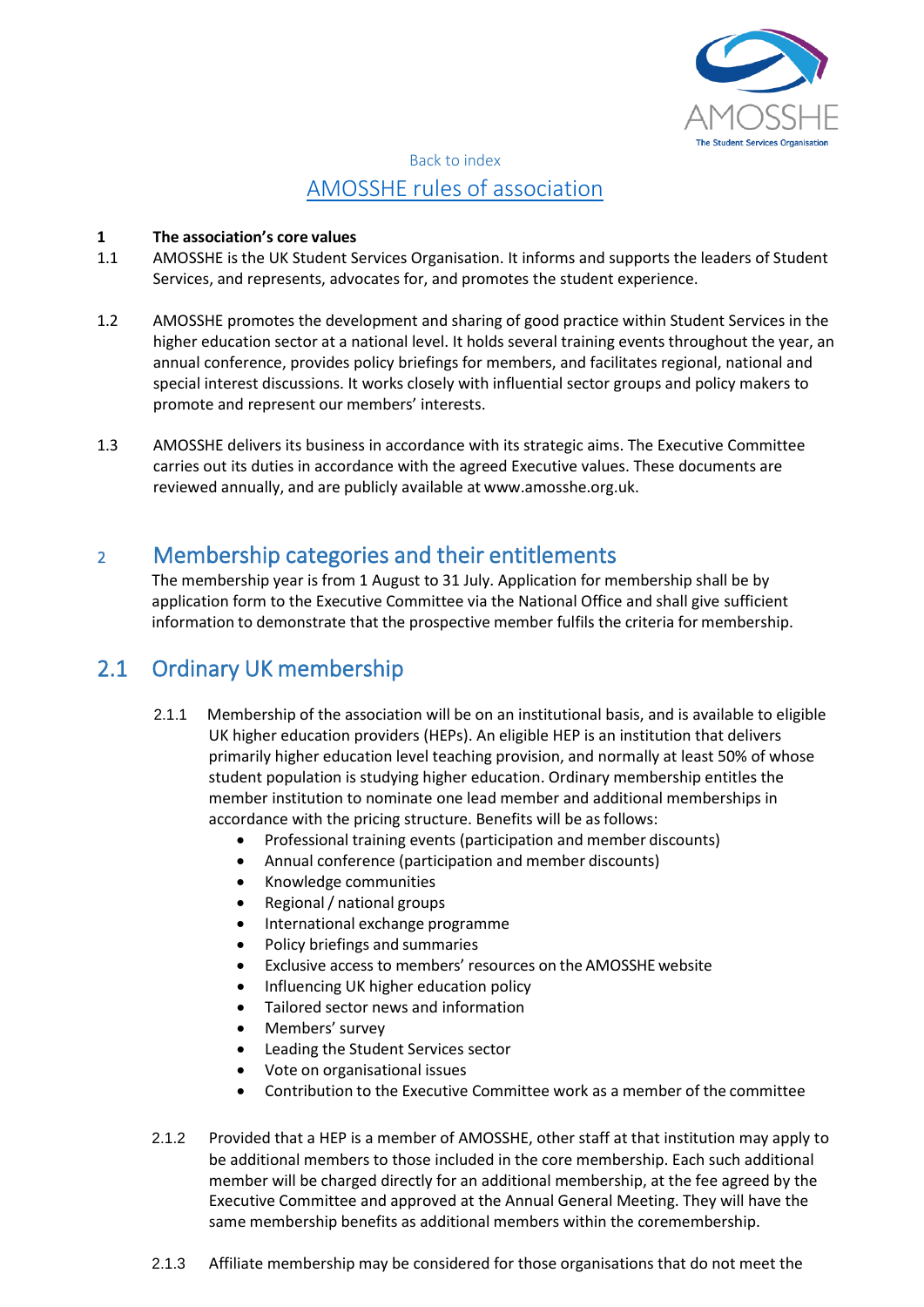eligibility criteria as stated in paragraph 2.1.1. Dependent on the type of organisation or individual, benefits may include:

- Subscription to the general JISCmail mailing list
- Access to the members' section of the AMOSSHE website
- Access to publications
- Option to attend general training days and the annual conference at the members' rate
- Regional / national networks
- Research funding
- 2.1.4 Affiliate membership does not confer voting rights.

# 2.2 International membership of the association

- 2.2.1 International HEPs shall be entitled to international institutional membership, which provides the same membership benefits as UK HEP membership.
- 2.2.2 International membership includes provision for one lead member only. Additional memberships may be purchased at the additional membership rate. International membership does not confer voting rights.
- 2.2.3 Application for a new organisation to join AMOSSHE will be via application form, to be considered by the Vice Chair (Operations).

# 2.3 Additional membership

2.3.1 Application for additional members to join AMOSSHE, once their employing organisation is a member, will be via the website or direct to the NationalOffice.

# <sup>3</sup> Criteria for acceptance of new members to AMOSSHE ordinary membership

3.1 The institution shall nominate a lead member, who is likely to hold managerial responsibility for a significant portfolio of Student Services provision. These may cover any range of Student Services; for example, the ten most cited areas of responsibility in the AMOSSHE members' survey 2017 are:

| • Counselling    | General advice     |
|------------------|--------------------|
| Wellbeing        | Support policy     |
| Disability       | • Hardship funding |
| Mental health    | • Care leavers     |
| Dyslexia support | Financial advice   |

# <sup>4</sup> Annual subscription

- 4.1 The institutional fee in respect of the following membership year shall be proposed annually by the Executive Committee based on the guidance of the Vice Chair(Operations).
- 4.2 Subscription fees are set per annum. For organisation memberships that commence part way through a year, the following rates will apply:
	- 4.2.1 Joining between 1 August and 31 January: full fee
	- 4.2.2 Joining between 1 February and 31 July: 50% of fee.
- 4.3 The association shall appoint an auditor, based on the guidance of the Vice Chair (Operations) and as agreed at the Annual General Meeting.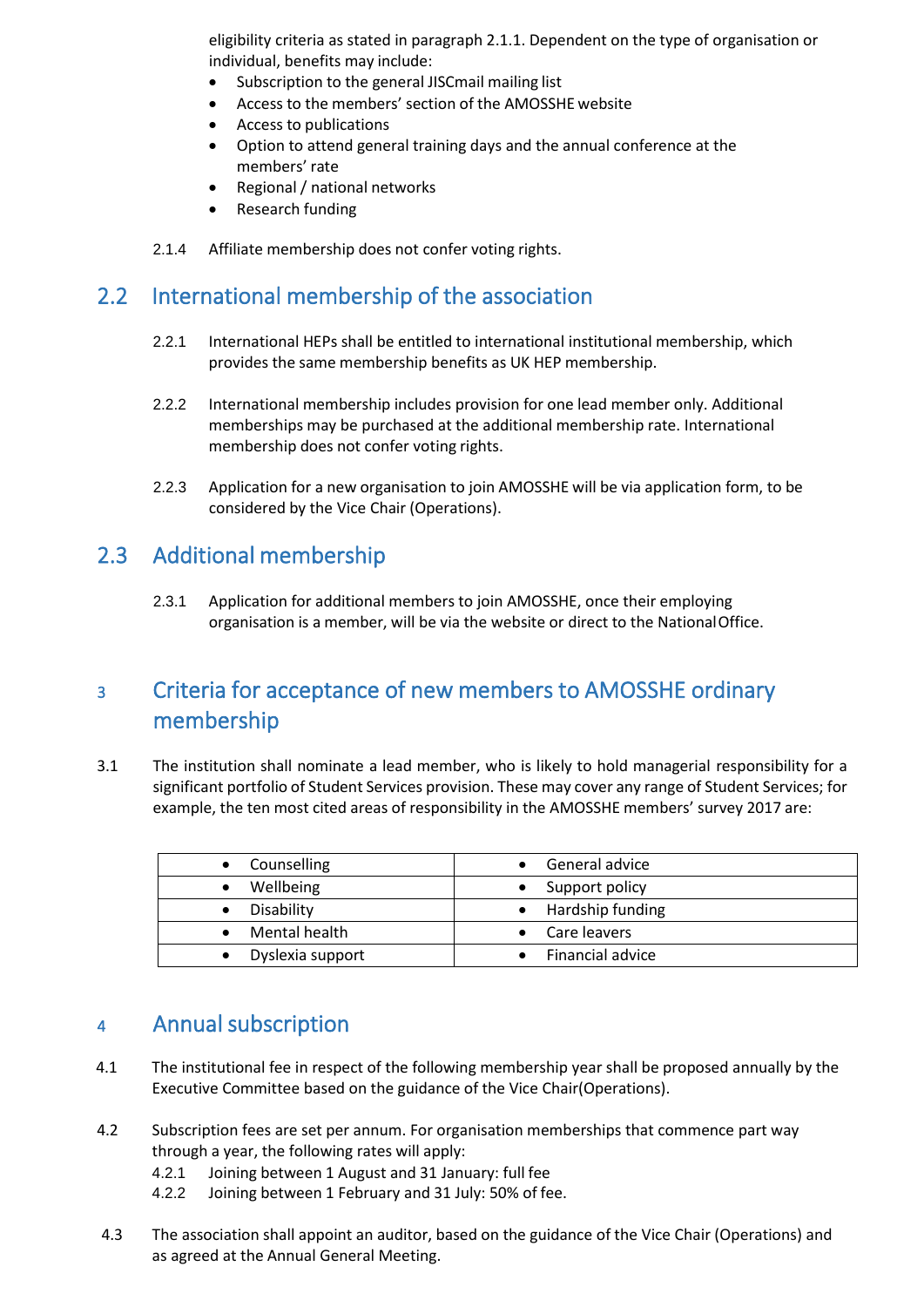4.4 A financial statement for the previous year (1 August to 31 July) shall be presented at the Annual General Meeting. Audited accounts shall be presented to the Executive Committee by its January meeting and shall be made available to members.

# <sup>5</sup> Meetings of the association

The association shall hold an Annual General Meeting (AGM) at the annual conference. Any other meetings shall be called Extraordinary General Meetings.

# 5.1 Annual General Meeting

- 5.1.1 Proceedings of the AGM shall be governed by the Articles of Association unless further defined by the rules.
- 5.1.2 The AGM may include reports from the Chair, the Vice Chair (Operations), and on matters concerning the structure, organisation, operation, resourcing and correspondence of the association.

# **5.2.** Extraordinary General Meeting

- 5.2.1 Proceedings of an Extraordinary General meeting will be governed by the Articles of Association.
- 5.2.2 An Extraordinary General Meeting may be called on the written instruction of the Chair or by written request to the Vice Chair, who will decide on the appropriateness of the meeting on a case by case basis.
- 5.2.3 A meeting will be convened to be held not later than eight weeks after receiving the request, and by giving 21 clear days' notice to members.
- 5.3 Other meetings, including ad hoc working groups, may be arranged at the instigation of the Executive Committee or the association as required.

# 6 Officers of the association and Executive Committee

6.1 The association is managed by an Executive Committee of twelve directors, who are elected by and from the membership.

The membership will elect the directors at a quorate meeting as defined in the Articles of Association, or by formal ballot, which will be conducted as appropriate, for example by post online, and in line with section 7 of these rules. All roles, including officer roles, will be open to nomination and election. In the case that an officer role is not filled, the Executive Committee mayappoint a suitable member of the Executive Committee to that officer post, or in the unlikely eventthat there is no suitable committee member available and willing to take on the role, open a further election.

- 6.2 The Chair shall have the authority to act on behalf of the association and the Executive Committee between meetings, subject to the action being reported to the association or the Executive Committee, as the case may be, at its next meeting.
- 6.3 The Vice Chair is appointed by the Executive Committee to act as Chair if for any reason the latter is temporarily unable to carry out his/her duties.
- 6.4 Should the Chair resign his/her post before the end of his/her term, the Vice Chair shall be empowered to act as Chair for the remainder of that term of office.
- 6.5 When the Executive Committee does not have representation by a lead member from each of the devolved administrations, the Executive Committee may use co-option to obtain such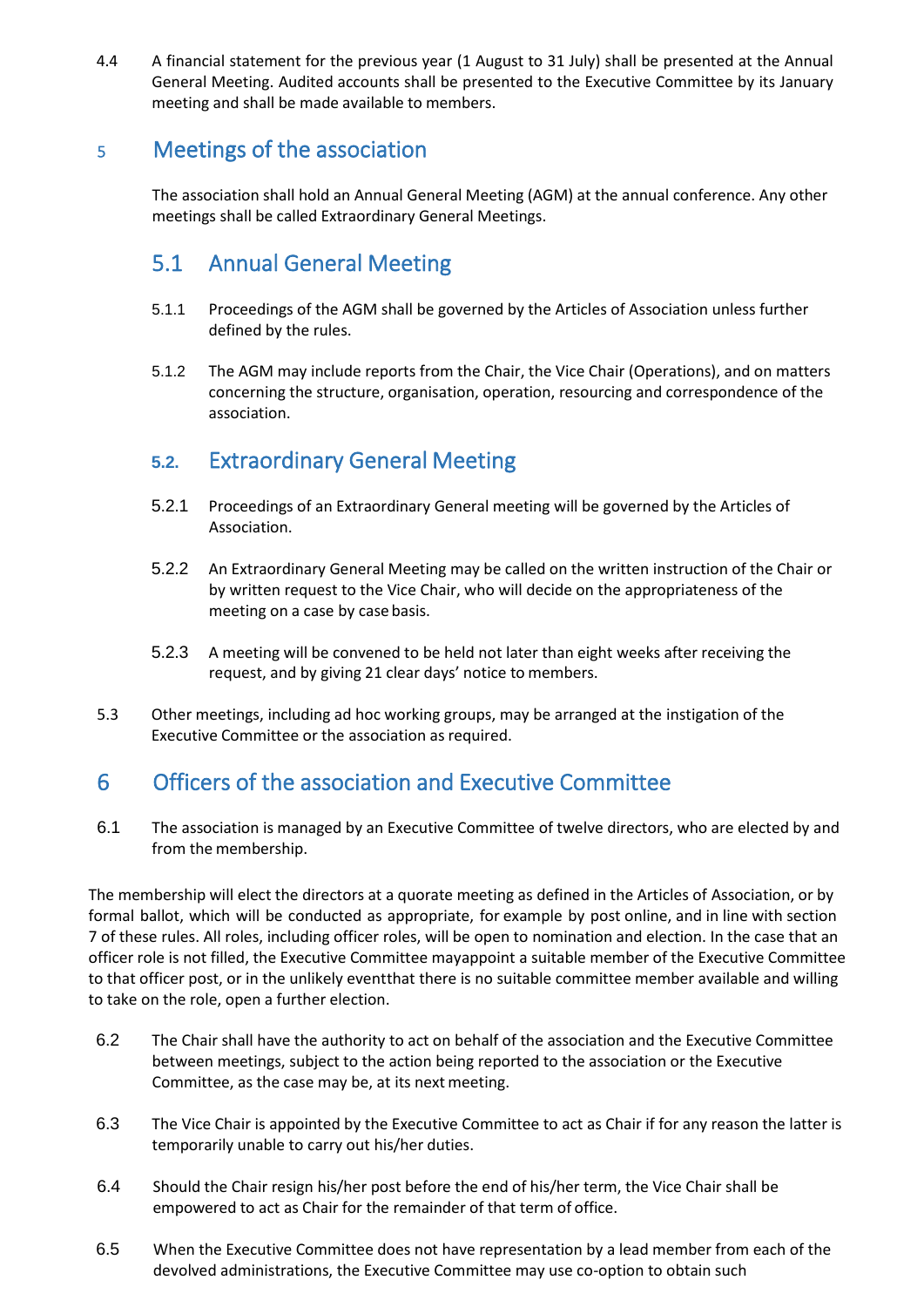representation.

# **7.** Terms of service and election of the Executive Committee

- 7.1 Only one member per member institution shall be eligible to stand for election as officers or other directors, to propose or second nominations, or to vote in such elections. This will normally be the lead member, although they may choose to delegate this to another person named within the institutional AMOSSHE membership if they choose to. In the event that more than one individual from an institution submits a nomination or ballot papers for a single election, neither will be counted.
- 7.2 The Chair, Vice Chair, Vice Chair (Operations) and Vice Chair (Professional Development) shall each serve for two years and shall be eligible for reappointment by the Executive Committee in the case that the normal nominations and elections process does not result in these roles being filled. They shall not serve for more than four consecutive years in the sameoffice.
- 7.3 Other directors shall be elected for two year terms, and shall be eligible for re-election, but no director shall serve for more than eight consecutive years in any role.
- 7.4 Election shall normally be by online or postal ballot. Each member institution has one vote. This will normally be the lead member, although they may choose to delegate this to another person named within the institutional AMOSSHE membership if they choose to. In the event that more than one individual from an institution submits nomination or ballot papers for a single election, neither will be counted.
- 7.4.1 The National Office is responsible for contacting all lead members / members with voting rights not less than seven weeks before the AGM, requesting nominations for election. Nominations should be signed by the nominee and his/her proposer and seconder, and should reach the National Officeby the advertised closing date, normally at least four weeks before the AGM.
- 7.5 Ballot papers will be sent to members with voting rights to be returned one week before the AGM. Ballot papers can be accepted by post, by fax or by email.
- 7.6 If, exceptionally, it is impossible to complete the election before the AGM, elections shall take place at the AGM on the basis of nominations received by the closing date. Newly elected directorsshall take up their appointments with effect from 1 August following the AGM.
	- 7.7 Where the need arises for a mid-term election, the Vice Chair (Operations), in consultation with the Chair, shall make the necessary arrangements. The term of service of any person elected as a result of a mid-term election following resignation or removal shall be deemed to terminate at the time when the term of office of the individual being replaced would have terminated. This mid-term period of office shallnot count towards the four-year limitation specified in sub-paragraph 7.2, but shouldcount towards the eight year maximum.
	- 7.8 If a director is required to give up his/her position in accordance with the Articles ofAssociation, this fact shall be notified to the membership as soon as reasonably practicable.

# **<sup>8</sup>** Amendments to the rules of association

- 8.1 Where amendments are made to the Articles of Association by consensus vote, thiswill be deemed a mandate for the National Office and Executive Committee to amend the rules of association in line with the changes to the articles. Such changesto the rules will not require formal agreement at the AGM.
- 8.2 Any proposals for changes to the rules of association that are not a direct result ofother AGM votes or standard business should be made in writing to the Vice Chair(Operations) via the National Office and considered on a case by case basis by the Executive Committee. They may then be taken to the next AGM.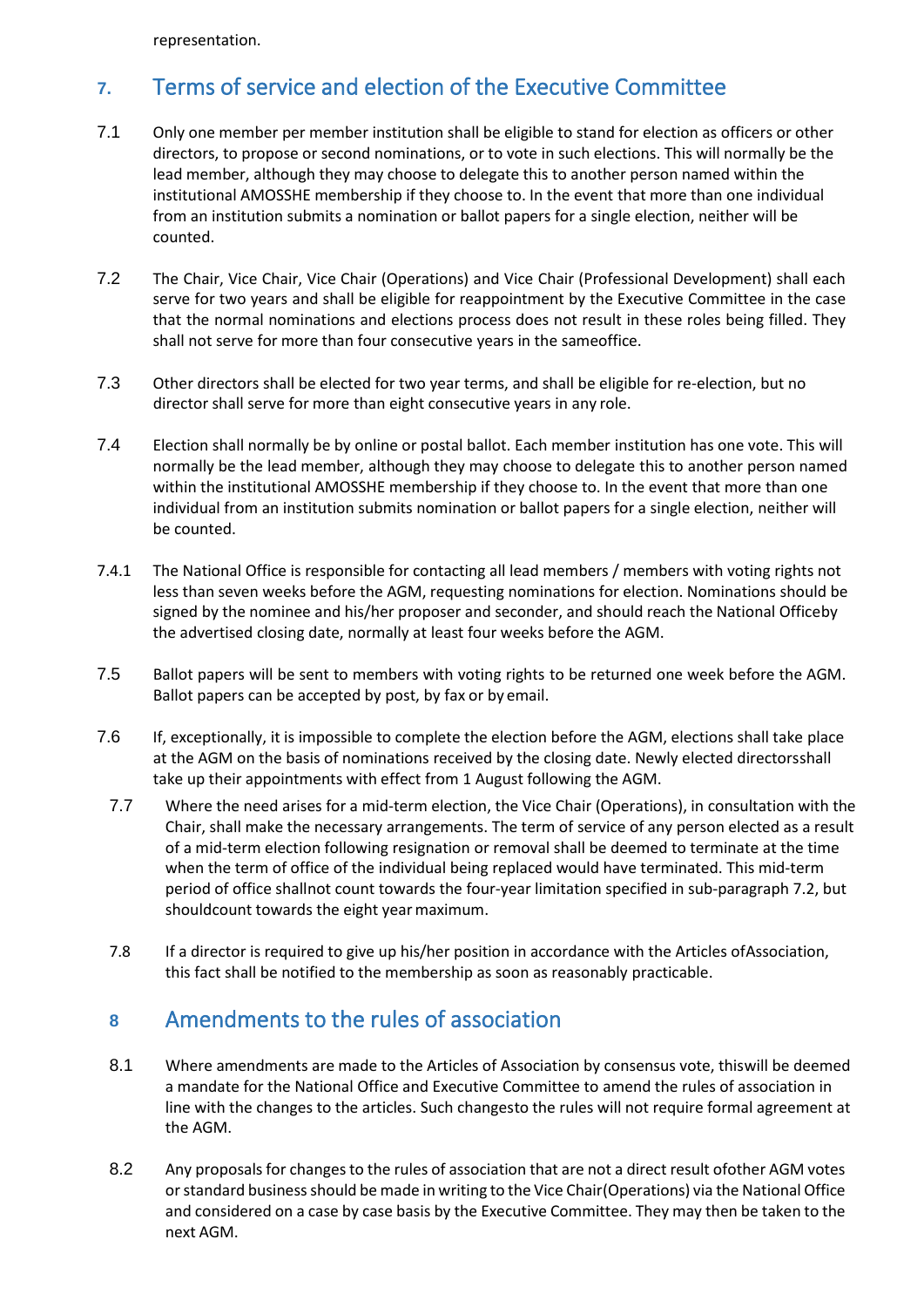# **<sup>9</sup>** Dissolution of the association

- 9.1 If it appears at any time that it is desirable that AMOSSHE be dissolved, a motion willbe presented from the Executive Committee for discussion and vote at the AGM.
- 9.2 If such a resolution shall be duly passed directing that the association shall be dissolved, such resolution shall have effect and the association's affairs shall bewound up.

-----------------------------------------------------------------------------------------------------------------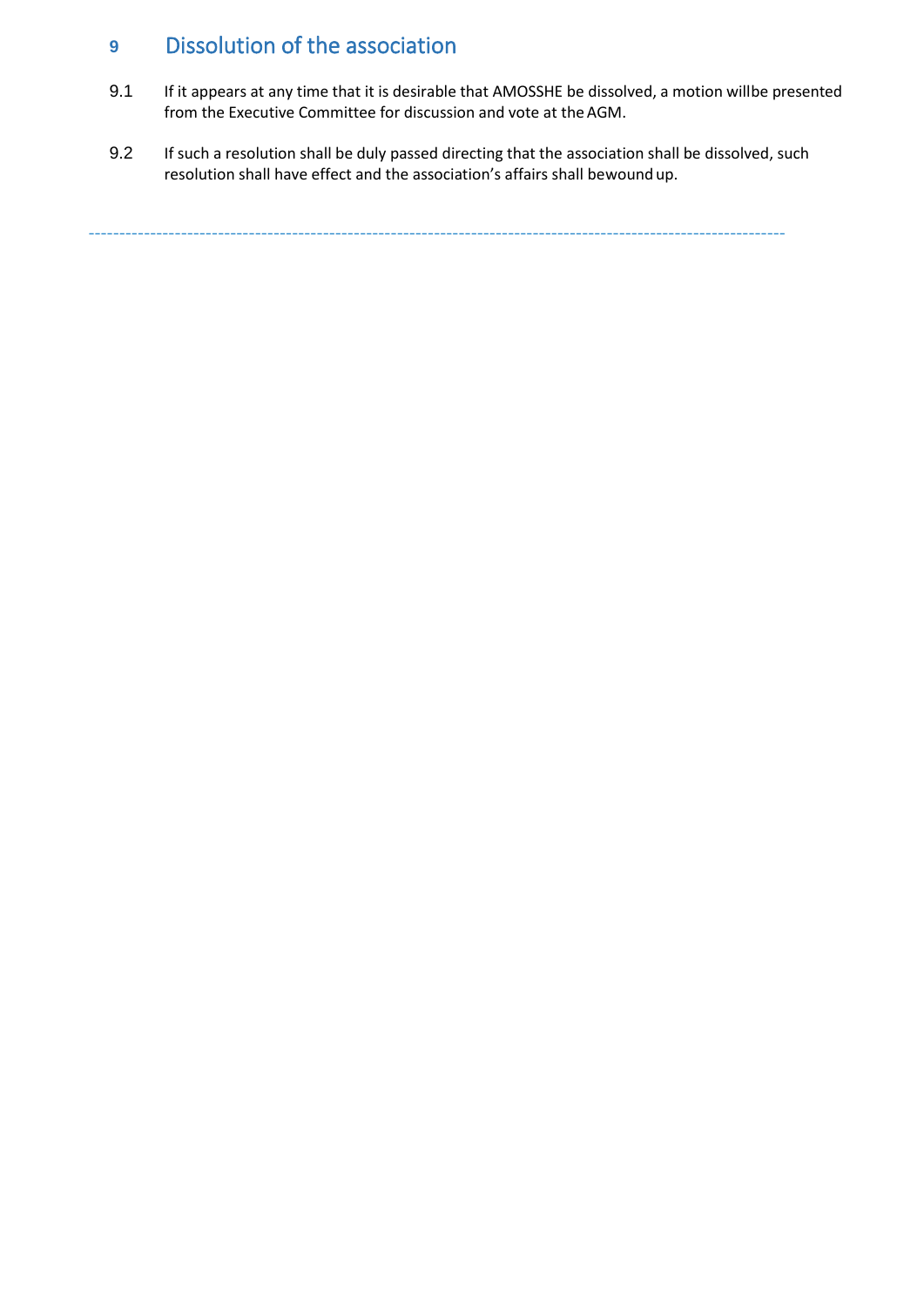UNAUDITED FINANCIAL STATEMENTS FOR THE YEAR ENDED31 JULY 2020

<span id="page-52-0"></span>AMOSSHE, THE STUDENTSERVICES ORGANISATION LIMITED (A Company Limited by Guarantee)

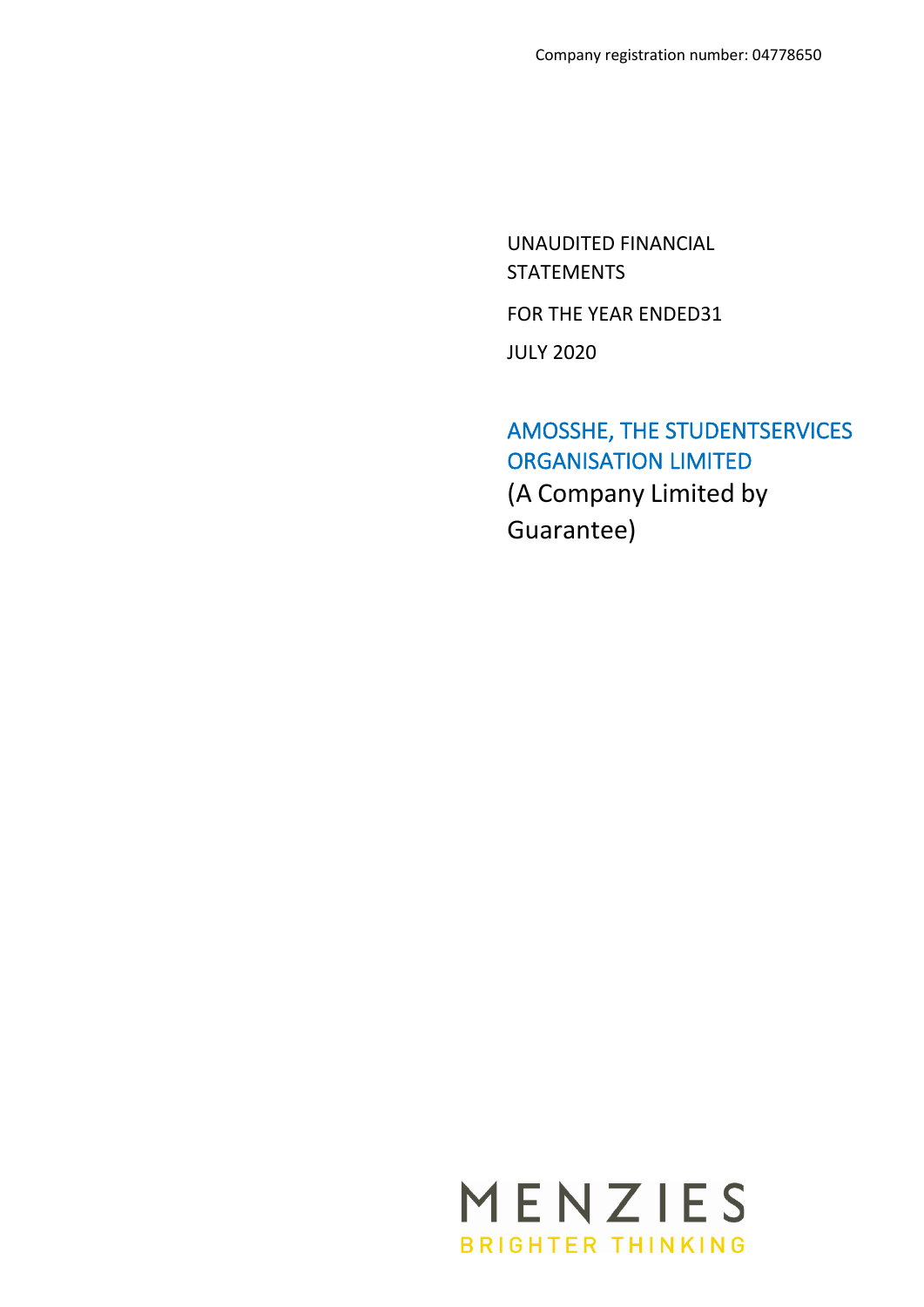# (A Company Limited by Guarantee) REGISTERED NUMBER:04778650

# BALANCE SHEET AS AT 31 JULY 2020

|                                                | <b>Note</b> |            | 2020<br>£ |            | 2019<br>£ |
|------------------------------------------------|-------------|------------|-----------|------------|-----------|
| <b>Fixed assets</b>                            |             |            |           |            |           |
| Tangible assets                                | 4           |            | 5,356     |            | 4,045     |
|                                                |             |            | 5,356     |            | 4,045     |
| <b>Current assets</b>                          |             |            |           |            |           |
| Debtors: amounts falling due within one year   | 5           | 120,258    |           | 108,155    |           |
| Cash at bank and in hand                       | 6           | 226,493    |           | 259,621    |           |
|                                                |             | 346,751    |           | 367,776    |           |
| Creditors: amounts falling due within one year | 7           | (166, 391) |           | (148, 261) |           |
| <b>Net current assets</b>                      |             |            | 180,360   |            | 219,515   |
| <b>Net assets</b>                              |             |            | 185,716   |            | 223,560   |
| <b>Capital and reserves</b>                    |             |            |           |            |           |
| Other reserves                                 | 9           |            | 69,360    |            | 69,360    |
| Profit and loss account                        | 9           |            | 116,356   |            | 154,200   |
|                                                |             |            | 185,716   |            | 223,560   |

The directors consider that the Company is entitled to exemption from audit under section 477 of the Companies Act 2006 and members have not required the Company to obtain an audit for the year in question in accordance with section 476 of the Companies Act 2006.

The directors acknowledge their responsibilities for complying with the requirements of the Companies Act 2006 with respect to accounting records and the preparation of financial statements.

The financial statements have been prepared in accordance with the provisions applicable to companies subject to the small companies regime and in accordance with the provisions of FRS 102 Section 1A - small entities.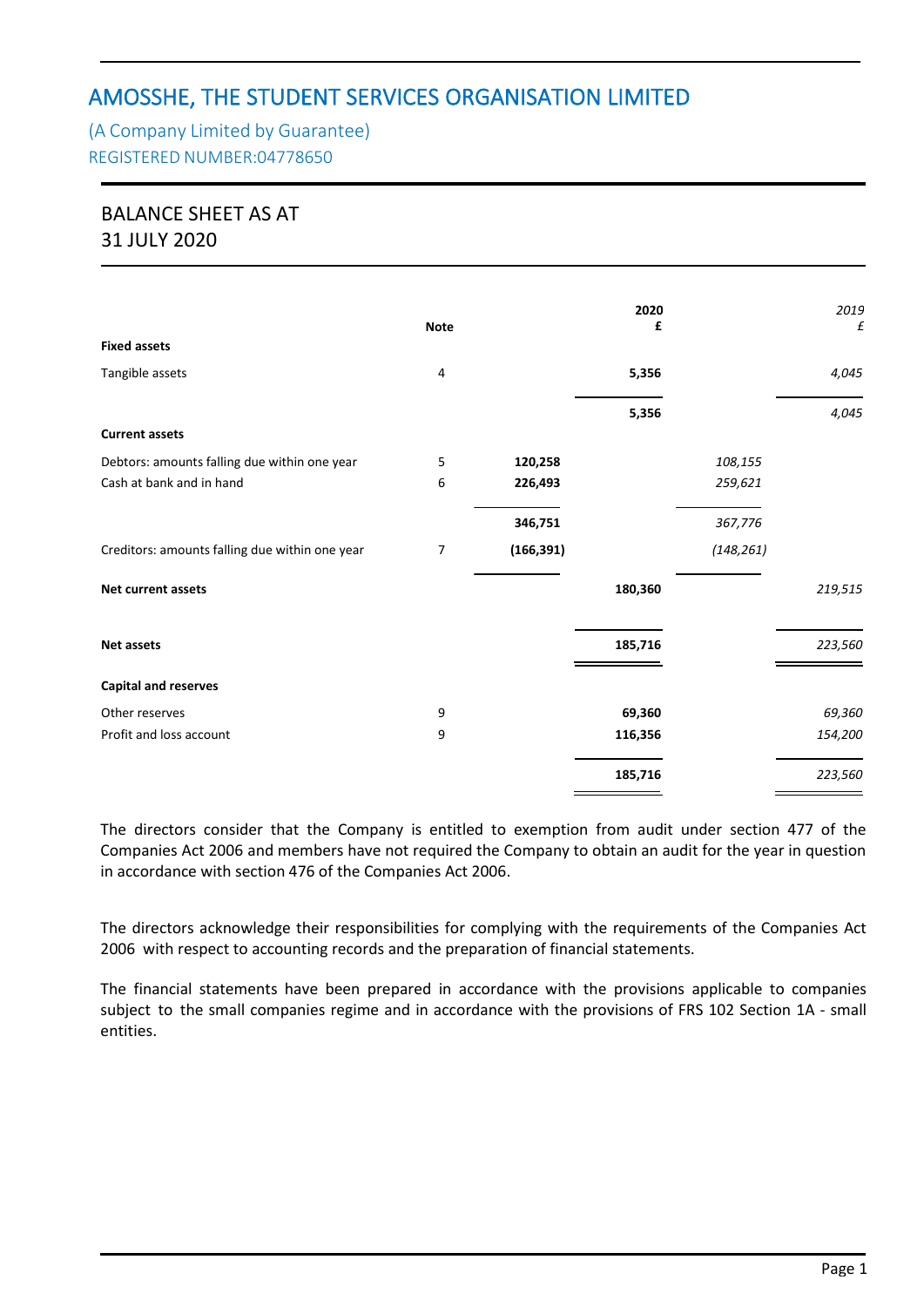(A Company Limited by Guarantee) REGISTERED NUMBER:04778650

BALANCE SHEET (CONTINUED)AS AT 31 JULY 2020

The financial statements have been delivered in accordance with the provisions applicable to companies subject to the small companies regime.

The Company has opted not to file the statement of comprehensive income in accordance with provisions applicable to companies subject to the small companies' regime.

The financial statements were approved and authorised for issue by the board and were signed on its behalf on 19 March 2021.

**J Aldridge**

Director

*F Sherrington*

The notes on pages 5 to 9 form part of these financial statements.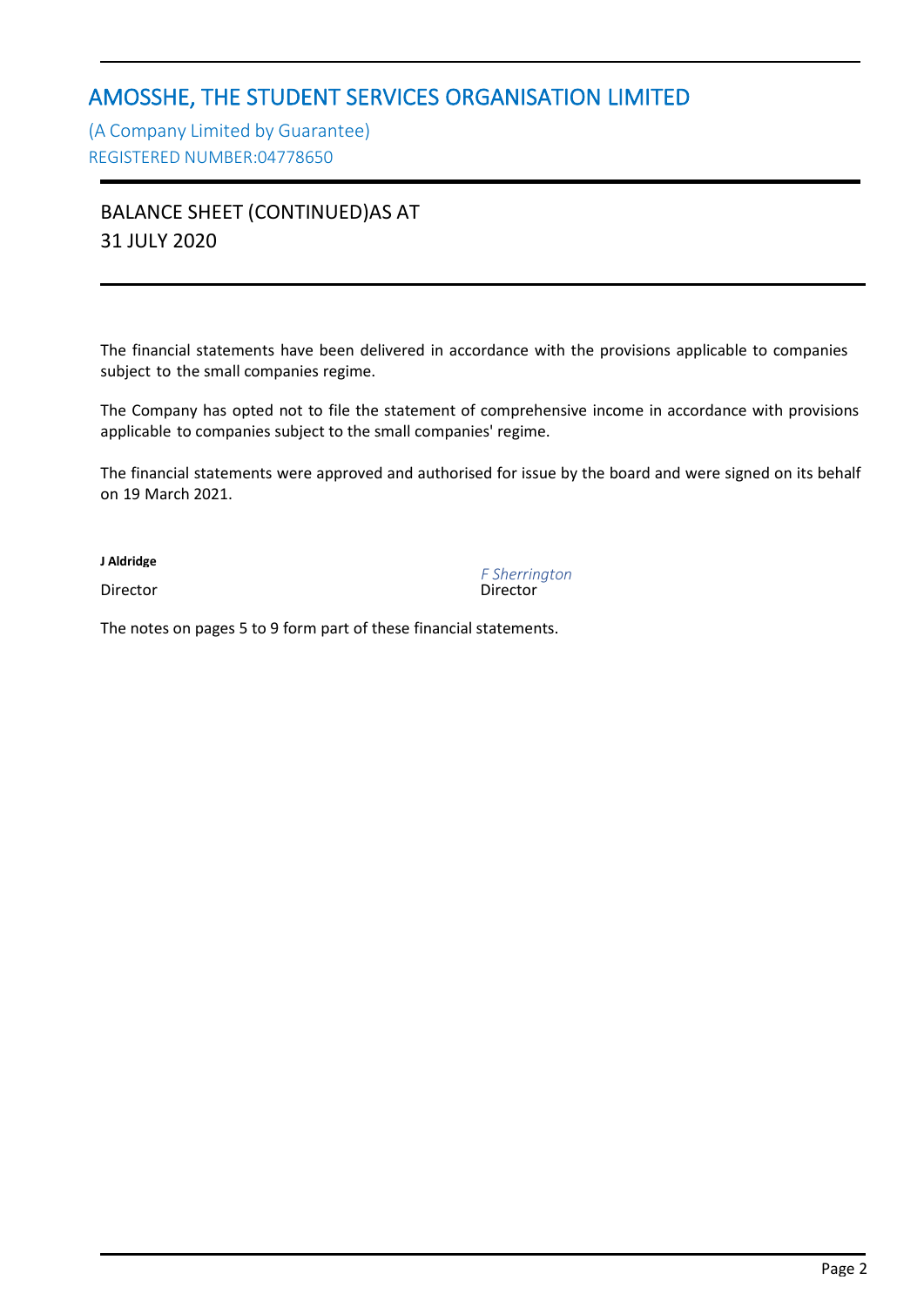# (A Company Limited by Guarantee)

# STATEMENT OF CHANGES IN EQUITYFOR THE YEAR ENDED 31 JULY 2020

|                                   | Other<br>reserves        | <b>Profit and</b><br>loss account | <b>Total equity</b> |
|-----------------------------------|--------------------------|-----------------------------------|---------------------|
|                                   | £                        | £                                 | £                   |
| At 1 August 2019                  | 69,360                   | 154,200                           | 223,560             |
| Comprehensive income for the year |                          |                                   |                     |
| Loss for the year                 | $\overline{\phantom{a}}$ | (37, 844)                         | (37, 844)           |
| At 31 July 2020                   | 69,360                   | 116,356                           | 185,716             |
|                                   |                          |                                   |                     |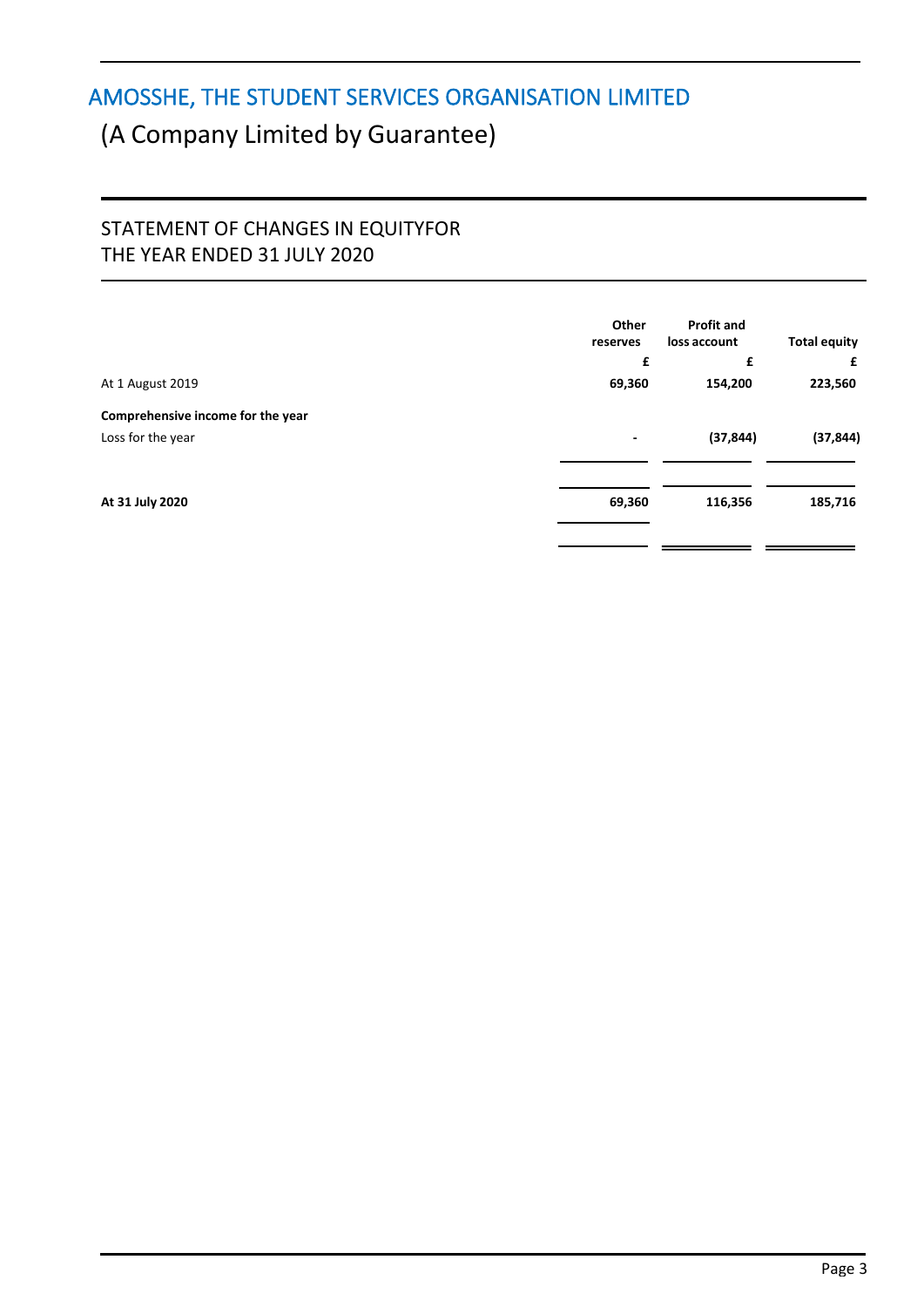# (A Company Limited by Guarantee)

# STATEMENT OF CHANGES IN EQUITYFOR THE YEAR ENDED 31 JULY 2019

|                                                          | Other<br>reserves<br>£ | <b>Profit and</b><br>loss account<br>£ | <b>Total equity</b><br>£ |
|----------------------------------------------------------|------------------------|----------------------------------------|--------------------------|
| At 1 August 2018                                         | 69,360                 | 132,703                                | 202,063                  |
| Comprehensive income for the year<br>Profit for the year | ٠                      | 21,497                                 | 21,497                   |
| At 31 July 2019                                          | 69,360                 | 154,200                                | 223,560                  |
|                                                          |                        |                                        |                          |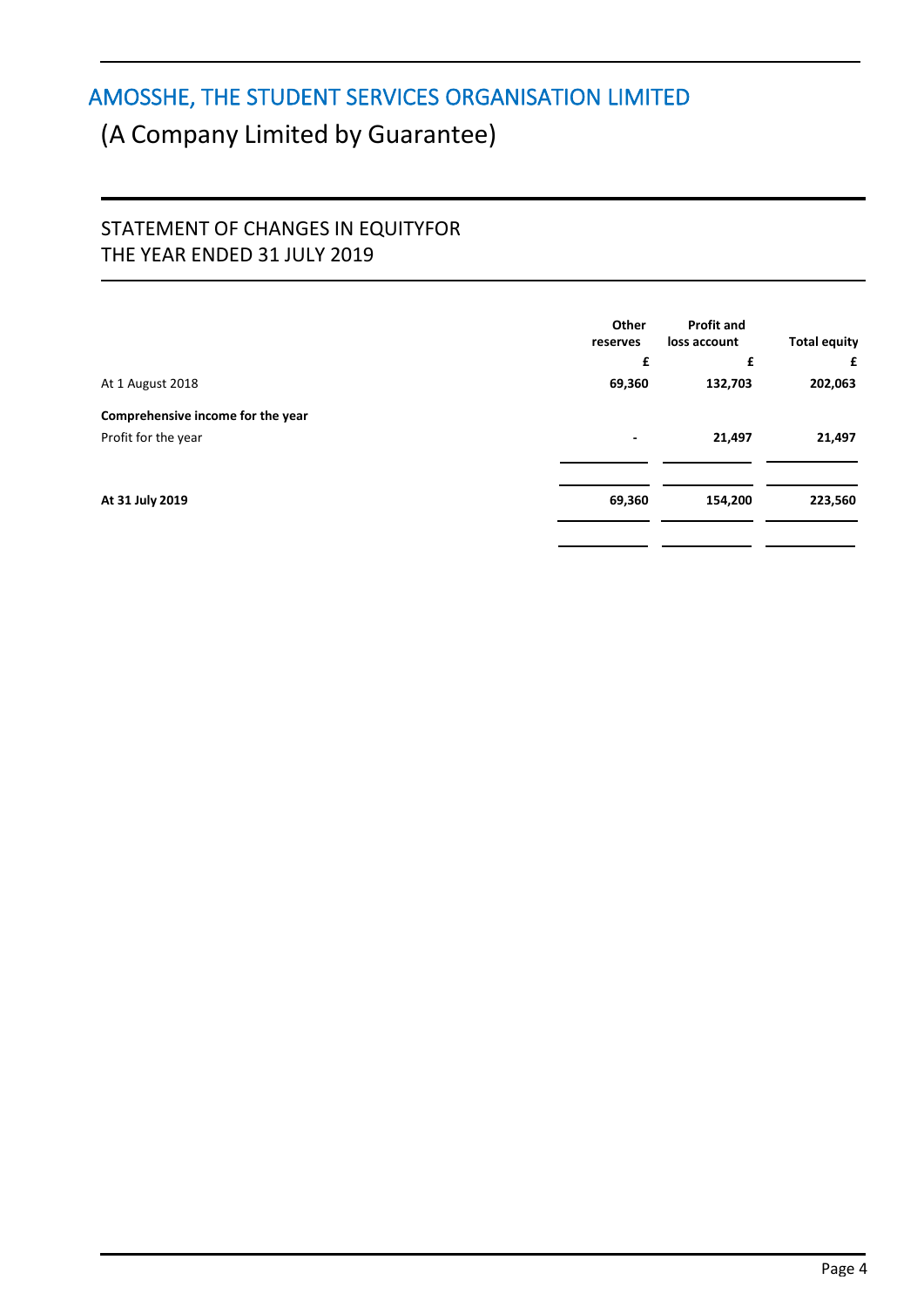(A Company Limited by Guarantee)

### NOTES TO THE FINANCIAL STATEMENTSFOR THE YEAR ENDED 31 JULY 2020

#### **1.** *General information*

AMOSSHE, The Student Services Organisation Ltd is a Company limited by guarantee registered in England Wales. The Company registration number is 04778650. The registered office is Woburn House, 20-24 Tavistock Square, London, WC1H 9HQ.

The financial statements are presented in pound sterling which is the functional currency of the Company and rounded to the nearest pound.

The significant accounting policies applied in the preparation of these financial statements are set out below. These policies have been consistently applied to all years presented unless otherwise stated.

#### **2.** *Accounting policies*

#### **2.1 Basis of preparation of financial statements**

The financial statements have been prepared under the historical cost convention unless otherwise specified within these accounting policies and in accordance with Section 1A of Financial Reporting Standard 102, the Financial Reporting Standard applicable in the UK and the Republic of Ireland and the Companies Act 2006.

The following principal accounting policies have been applied:

#### **2.2** *Going concern*

The Coronavirus pandemic is creating significant uncertainty and the company is not immune to this although, at this stage, it is not possible to reliably forecast what the long-term impact of this may be. The directors are confident, however, that the company will be able to see through the current uncertainty. Therefore, it is the director's opinion that the going concern basis of preparation of the accounts continues to be appropriate

#### **2.3** *Revenue*

Revenue is recognised to the extent that it is probable that the economic benefits will flow to the Company and the revenue can be reliably measured. Revenue is measured as the fair value of the consideration received or receivable, excluding discounts, rebates, value added tax and other sales taxes. The following criteria must also be met before revenue is recognised:

#### *Rendering of services*

Revenue from a contract to provide services is recognised in the period in which the services are provided in accordance with the stage of completion of the contract when all of the following conditions are satisfied:

- the amount of revenue can be measured reliably;
- it is probable that the Company will receive the consideration due under the contract;
- the stage of completion of the contract at the end of the reporting period can be measured reliably; and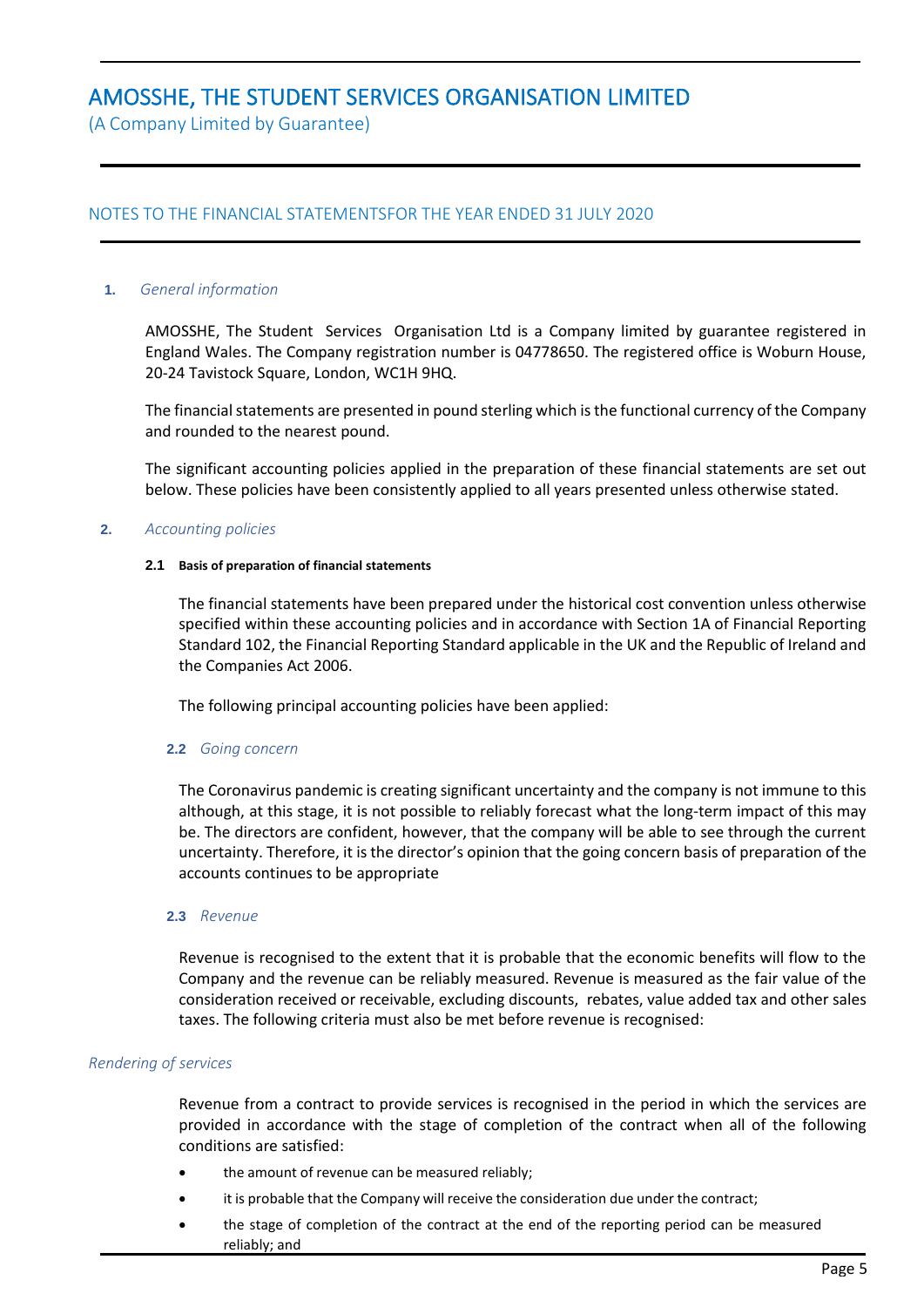• the costs incurred and the costs to complete the contract can be measured reliably.

#### **2.4** *Interest income*

Interest income is recognised in the Statement of Comprehensive Income using the effective interest method.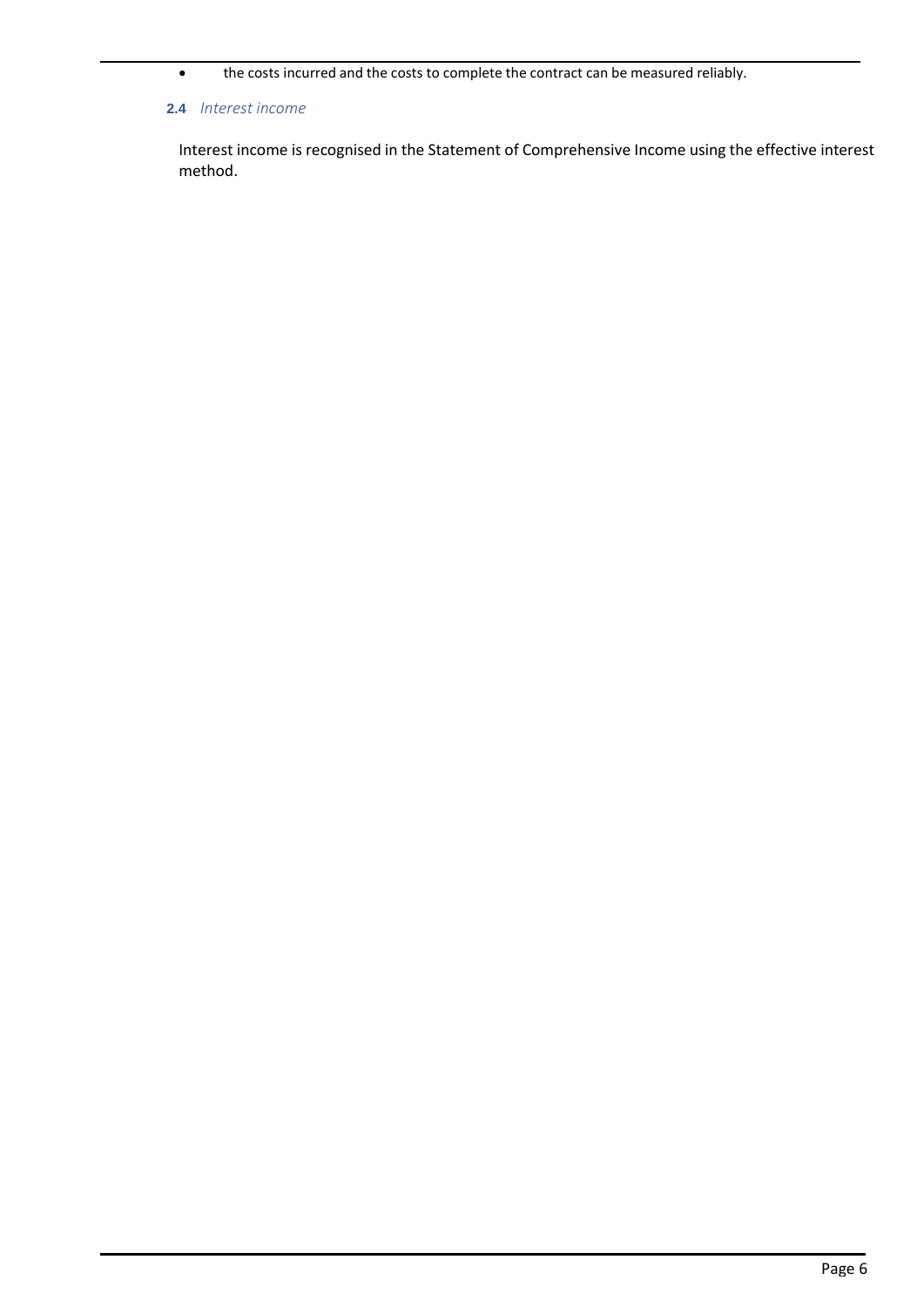(A Company Limited by Guarantee)

### NOTES TO THE FINANCIAL STATEMENTSFOR THE YEAR ENDED 31 JULY 2020

#### **2. Accounting policies (continued)**

**2.5 Pensions**

**Defined contribution pension plan**

The Company operates a defined contribution plan for its employees. A defined contribution plan is a pension plan under which the Company pays fixed contributions into a separate entity. Once the contributions have been paid the Company has no further payment obligations.

The contributions are recognised as an expense in profit or loss when they fall due. Amounts not paid are shown in accruals as a liability in the Balance Sheet. The assets of the plan are held separately from the Company in independently administered funds.

#### **2.6** *Taxation*

Tax isrecognised in profit or loss except that a charge attributable to an item of income and expense recognised as other comprehensive income or to an item recognised directly in equity is also recognised in other comprehensive income or directly in equity respectively.

The current income tax charge is calculated on the basis of tax rates and laws that have been enacted or substantively enacted by the balance sheet date in the countries where the Company operates and generates income.

#### **2.7** *Tangible fixed assets*

Tangible fixed assets under the cost model are stated at historical cost less accumulated depreciation and any accumulated impairment losses. Historical cost includes expenditure that is directly attributable to bringing the asset to the location and condition necessary for it to be capable of operating in the manner intended by management.

Depreciation is charged so as to allocate the cost of assets less their residual value over their estimated useful lives, on a reducing balance basis.

Depreciation is provided on the following basis:

| Fixtures and fittings | - | 25% reducing balance basis |
|-----------------------|---|----------------------------|
| Office equipment      | - | 33% reducing balance basis |

The assets' residual values, useful lives and depreciation methods are reviewed, and adjusted prospectively if appropriate, or if there is an indication of a significant change since the last reporting date.

Gains and losses on disposals are determined by comparing the proceeds with the carrying amount and are recognised in the Statement of Comprehensive Income.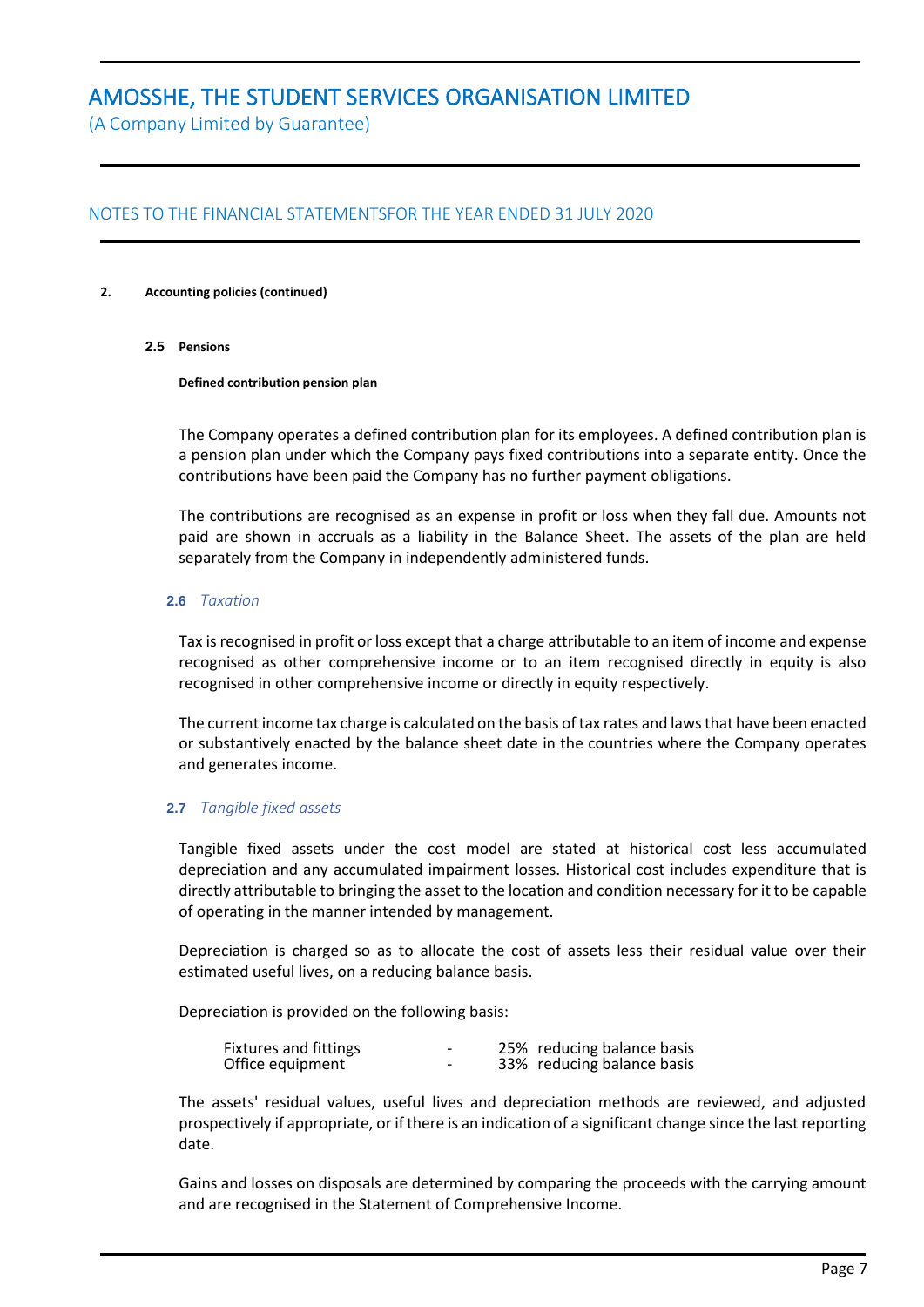### **2.8** *Debtors*

Short term debtors are measured at transaction price, less any impairment. Loans receivable are measured initially at fair value, net of transaction costs, and are measured subsequently at amortised cost using the effective interest method, less any impairment.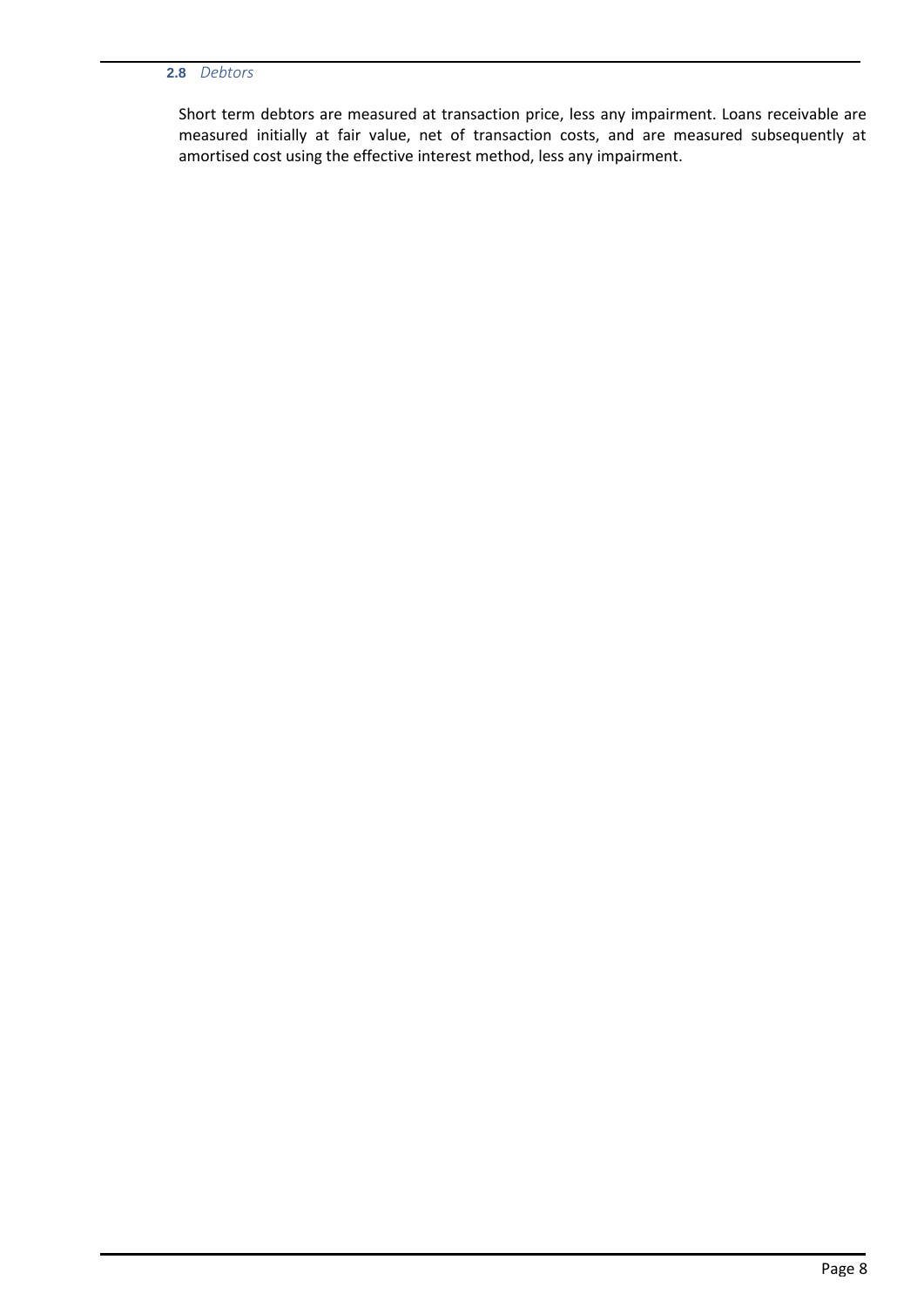(A Company Limited by Guarantee)

### NOTES TO THE FINANCIAL STATEMENTSFOR THE YEAR ENDED 31 JULY 2020

#### **2.** *Accounting policies (continued)*

#### **2.9 Cash and cash equivalents**

Cash is represented by cash in hand and deposits with financial institutions repayable without penalty on notice of not more than 24 hours. Cash equivalents are highly liquid investments that mature in no more than three months from the date of acquisition and that are readily convertible to known amounts of cash with insignificant risk of change in value.

#### **2.10** *Creditors*

Short term creditors are measured at the transaction price. Other financial liabilities, including bank loans, are measured initially at fair value, net of transaction costs, and are measured subsequently at amortised cost using the effective interest method.

#### **3.** *Employees*

The average monthly number of employees, including directors, during the year was 4 *(2019 - 4)*.

#### **4. Tangible fixed assets**

|                                     | <b>Fixtures and</b><br>fittings<br>£ | Computer<br>equipment<br>£ | Total<br>£ |
|-------------------------------------|--------------------------------------|----------------------------|------------|
| <b>Cost or valuation</b>            |                                      |                            |            |
| At 1 August 2019                    | 1,671                                | 14,471                     | 16,142     |
| Additions                           | -                                    | 4,672                      | 4,672      |
| At 31 July 2020                     | 1,671                                | 19,143                     | 20,814     |
| Depreciation                        |                                      |                            |            |
| At 1 August 2019                    | 876                                  | 11,221                     | 12,097     |
| Charge for the year on owned assets | 265                                  | 3,096                      | 3,361      |
| At 31 July 2020                     | 1,141                                | 14,317                     | 15,458     |
| Net book value                      |                                      |                            |            |
| At 31 July 2020                     | 530                                  | 4,826                      | 5,356      |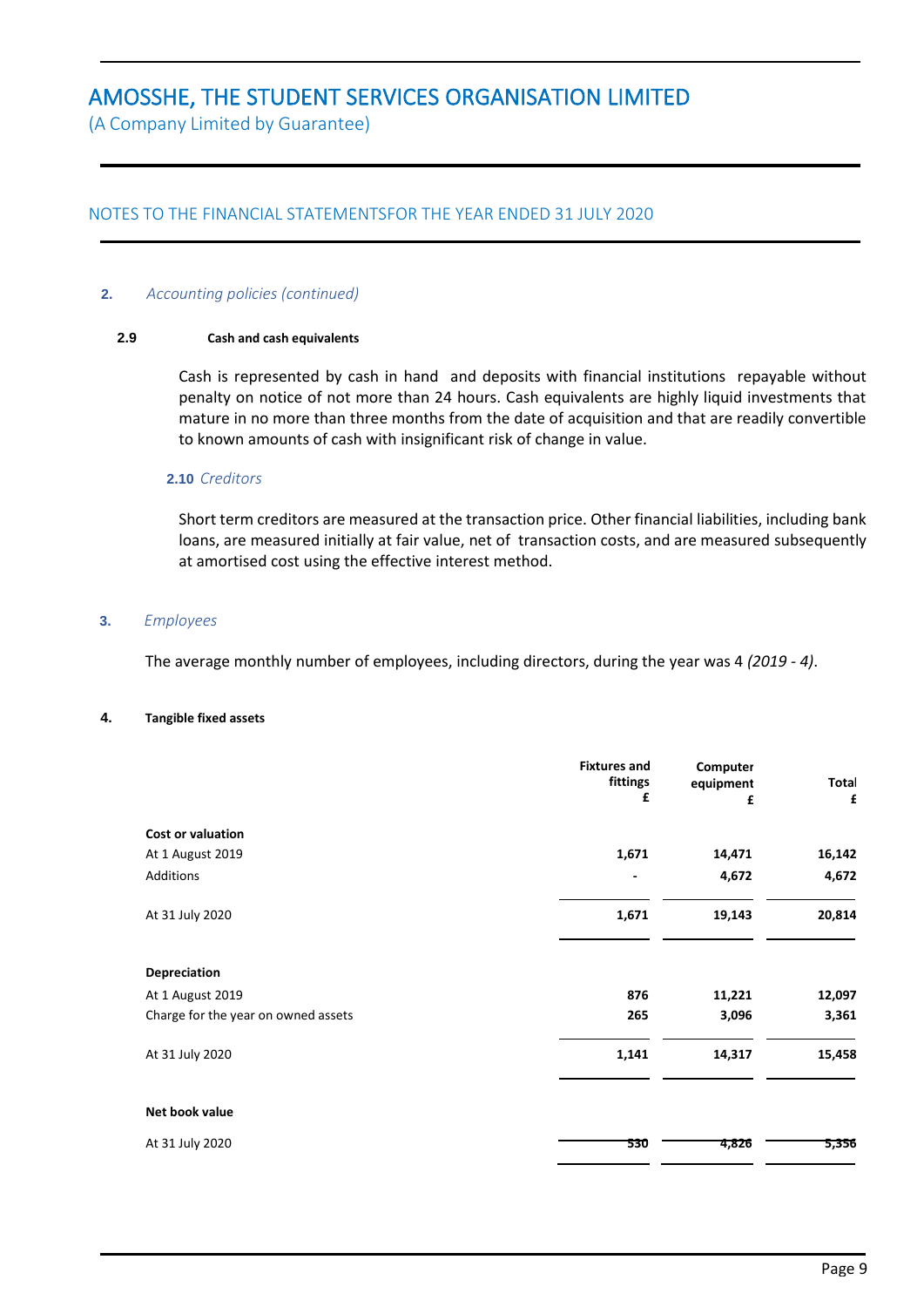(A Company Limited by Guarantee)

## NOTES TO THE FINANCIAL STATEMENTSFOR THE YEAR ENDED 31 JULY 2020

#### **5.** *Debtors*

|                                | 2020<br>2019 |        |  |
|--------------------------------|--------------|--------|--|
|                                | £            | £      |  |
| Trade debtors                  |              | 93,573 |  |
|                                | 104,623      |        |  |
| Other debtors                  |              | 1,753  |  |
|                                |              | ٠      |  |
| Prepayments and accrued income |              | 24,932 |  |
|                                |              | 3,532  |  |
|                                |              |        |  |

**120,258** *108,155*

\_\_\_

 $\overline{\phantom{0}}$ 

#### **6.** *Cash and cash equivalents*

|                          | 2020 | 2019    |  |
|--------------------------|------|---------|--|
|                          | £    | £       |  |
| Cash at bank and in hand |      | 226,493 |  |
|                          |      | 259,621 |  |
|                          |      |         |  |

**226,493** *259,621*

 $\frac{1}{2}$ 

 $\equiv$   $\equiv$ 

## **7.** *Creditors: Amounts falling due within one year*

|                 | 2020 | 2019                              |
|-----------------|------|-----------------------------------|
|                 | £    | £                                 |
| Trade creditors |      | 3,768<br>11,338                   |
| Corporation tax |      | $\overline{\phantom{a}}$<br>5,500 |